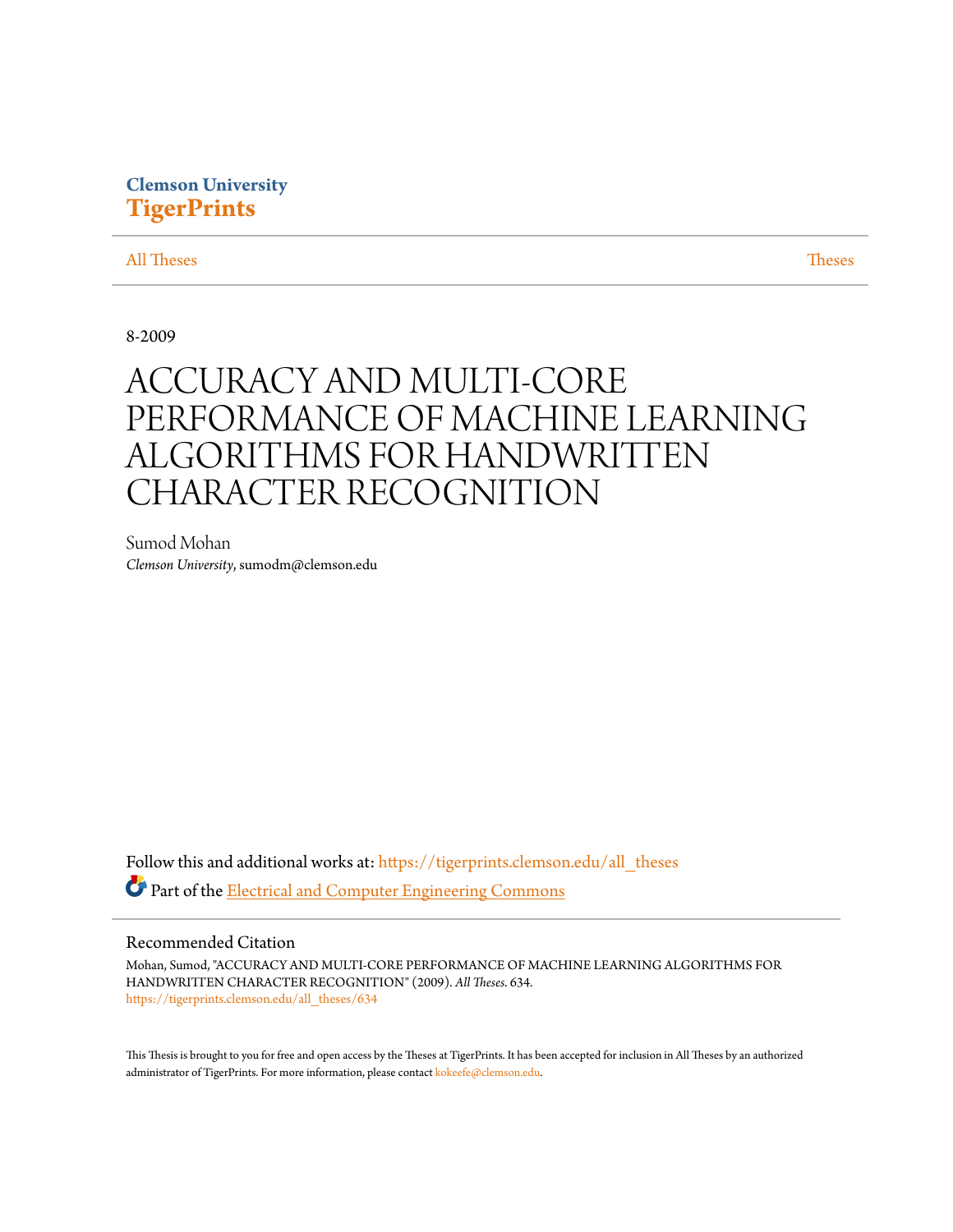# ACCURACY AND MULTI-CORE PERFORMANCE OF MACHINE LEARNING ALGORITHMS FOR HANDWRITTEN CHARACTER RECOGNITION

A Thesis Presented to the Graduate School of Clemson University

In Partial Fulfillment of the Requirements for the Degree Master of Science Electrical Engineering

> by Sumod K Mohan August 2009

Accepted by: Tarek M Taha , Committee Chair Stanley Birchfield Walter Ligon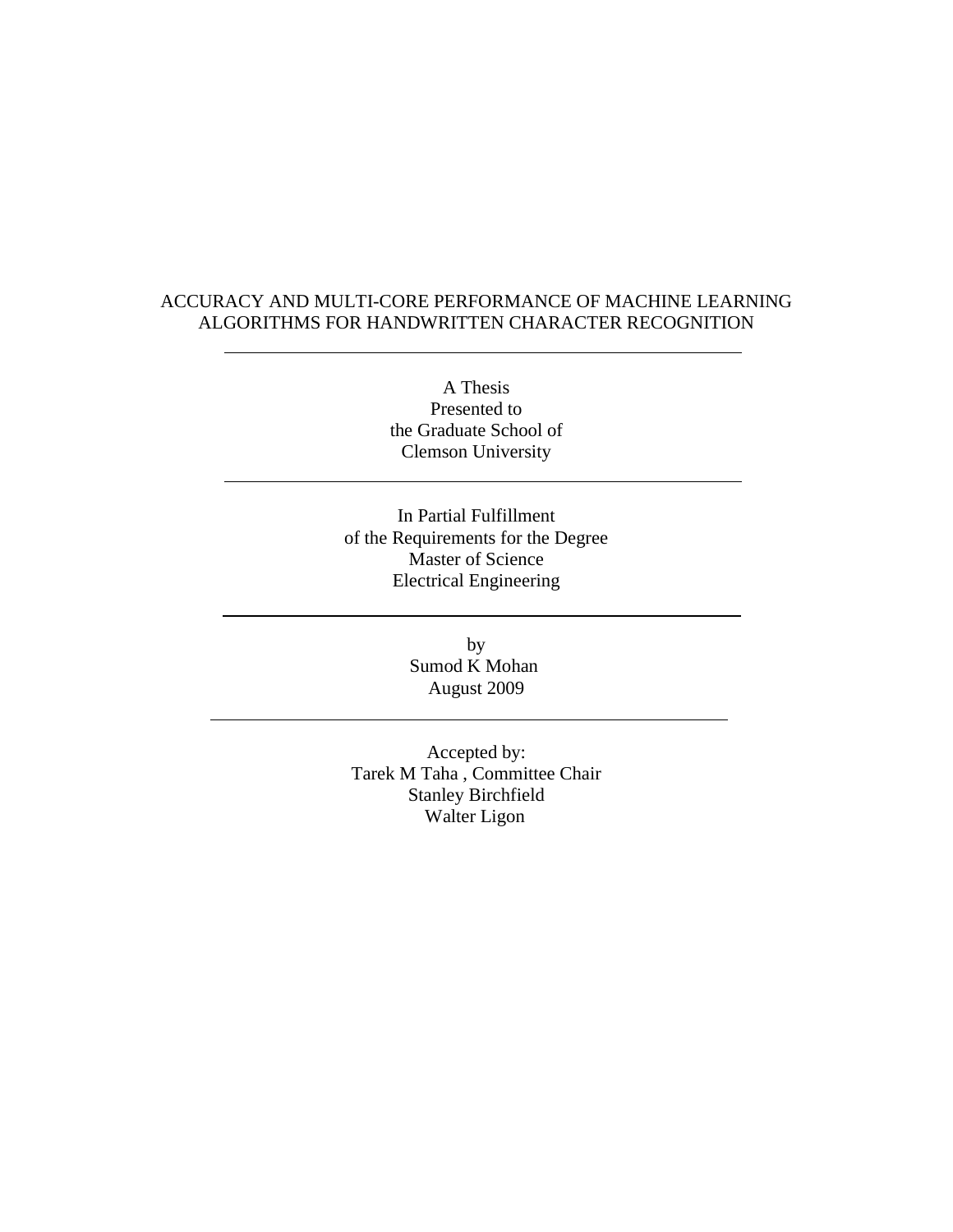#### ABSTRACT

There have been considerable developments in the quest for intelligent machines since the beginning of the cybernetics revolution and the advent of computers. In the last two decades with the onset of the internet the developments have been extensive. This quest for building intelligent machines have led into research on the working of human brain, which has in turn led to the development of pattern recognition models which take inspiration in their structure and performance from biological neural networks. Research in creating intelligent systems poses two main problems. The first one is to develop algorithms which can generalize and predict accurately based on previous examples. The second one is to make these algorithms run fast enough to be able to do real time tasks. The aim of this thesis is to study and compare the accuracy and multi-core performance of some of the best learning algorithms to the task of handwritten character recognition. Seven algorithms are compared for their accuracy on the MNIST database, and the test set accuracy (generalization) for the different algorithms are compared. The second task is to implement and compare the performance of two of the hierarchical Bayesian based cortical algorithms, Hierarchical Temporal Memory (HTM) and Hierarchical Expectation Refinement Algorithm (HERA) on multi-core architectures. The results indicate that the HTM and HERA algorithms can make use of the parallelism in multi-core architectures.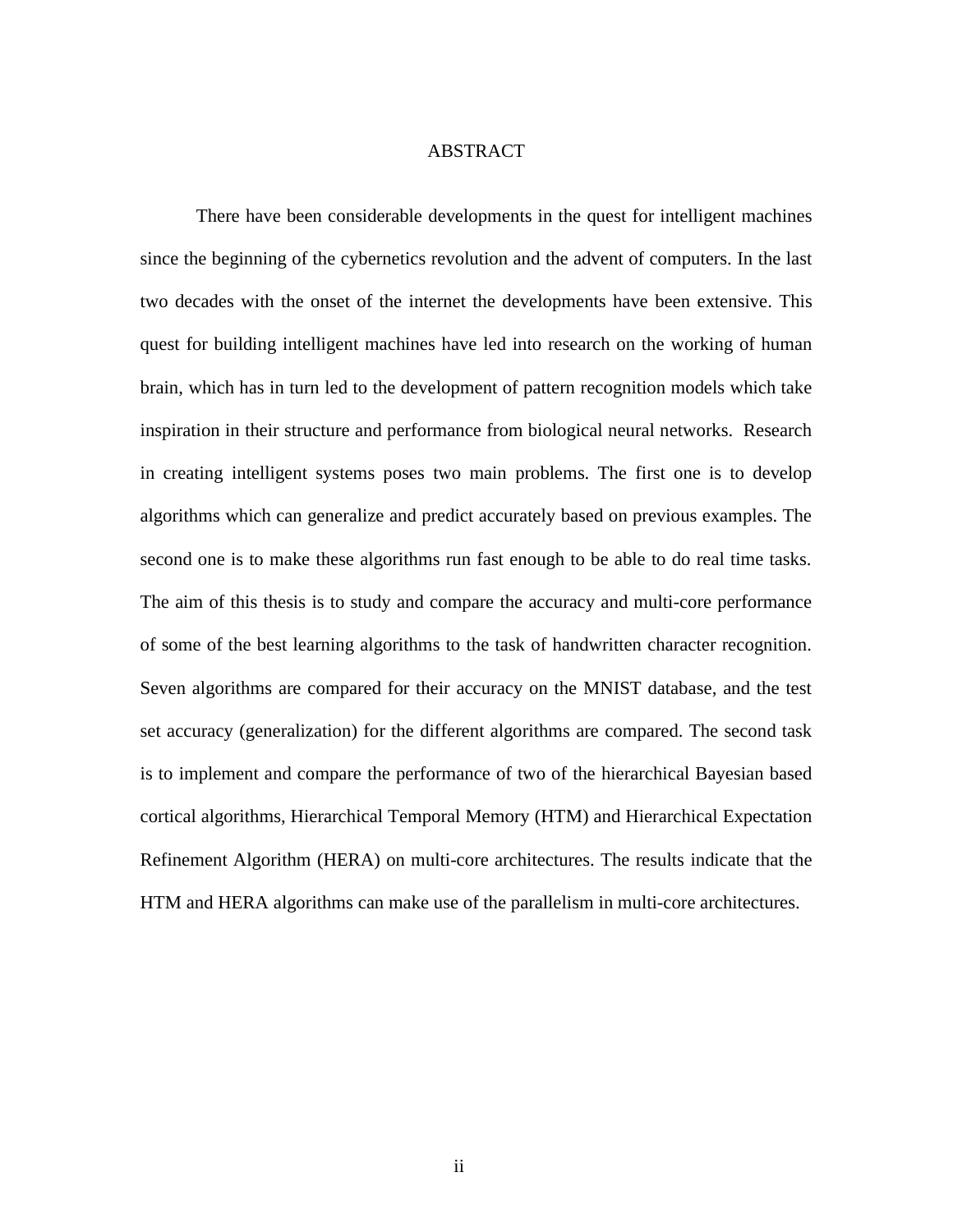# DEDICATION

This work is dedicated to my grand-parents, parents and sister.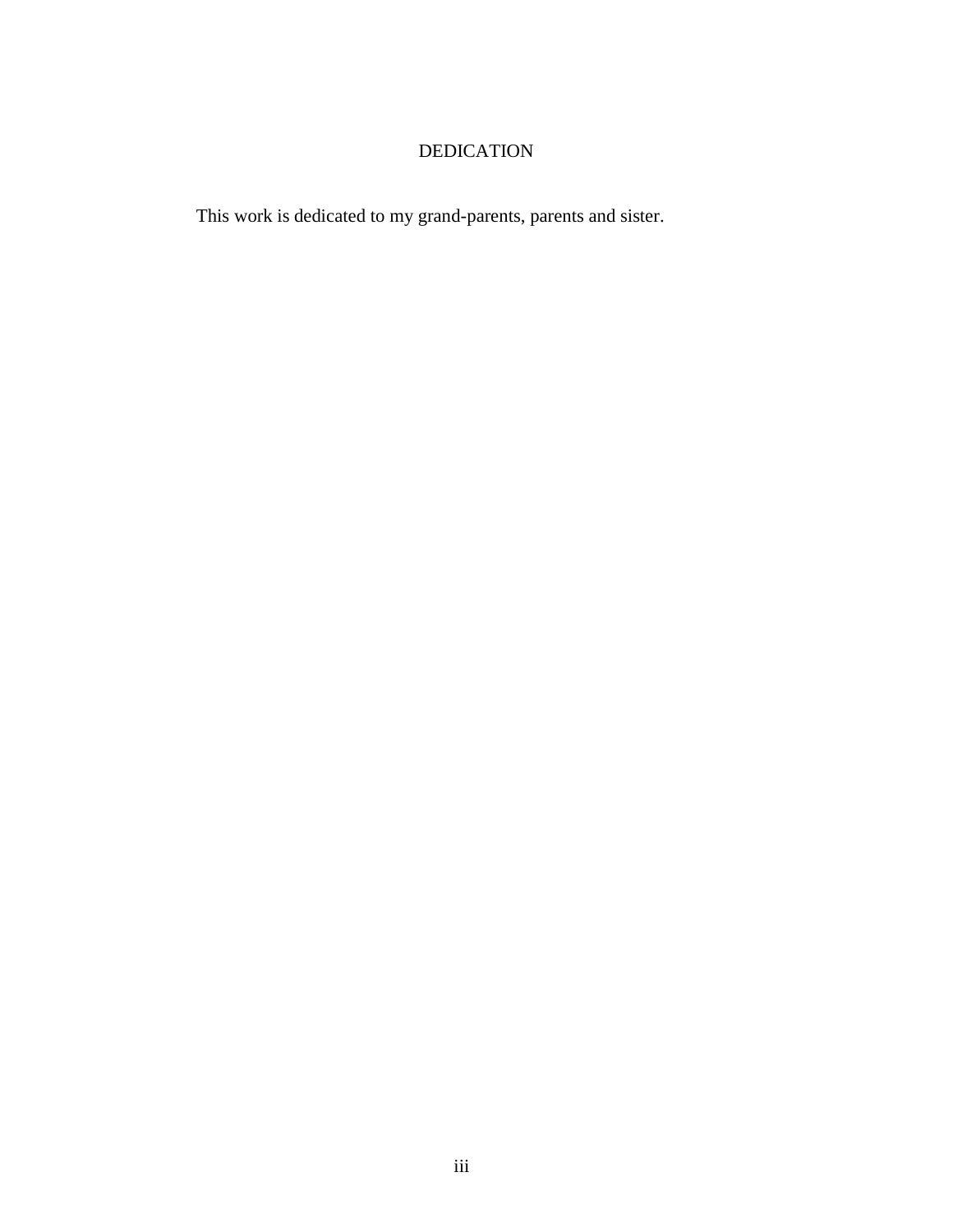#### ACKNOWLEDGMENTS

This work would not have been possible without whole hearted support of many people. First and foremost I would like to thank my adviser, Dr. Tarek Taha for his patience, guidance, and support. I must thank Dr. Birchfield for the teaching me all the important things and for the positive guidance throughout. Next, I would like to thank Dr. Ligon for all the support. I would like to thank my friends Mohammed Ashraf, Rommel Jalasutram, Vidya N Murali, Kenneth Rice and Pavan Yalamanchali for all their help and support during my research.

I would like to thank Dexter Stowers, Scott Duckworth and Dr. Wayne Madison for all the support and the great ambiance at the CES Unix Help Desk. Last but not the least, I would like to thank research community in general, Clemson University and Georgia Institute of Technology for the resources which made this research possible.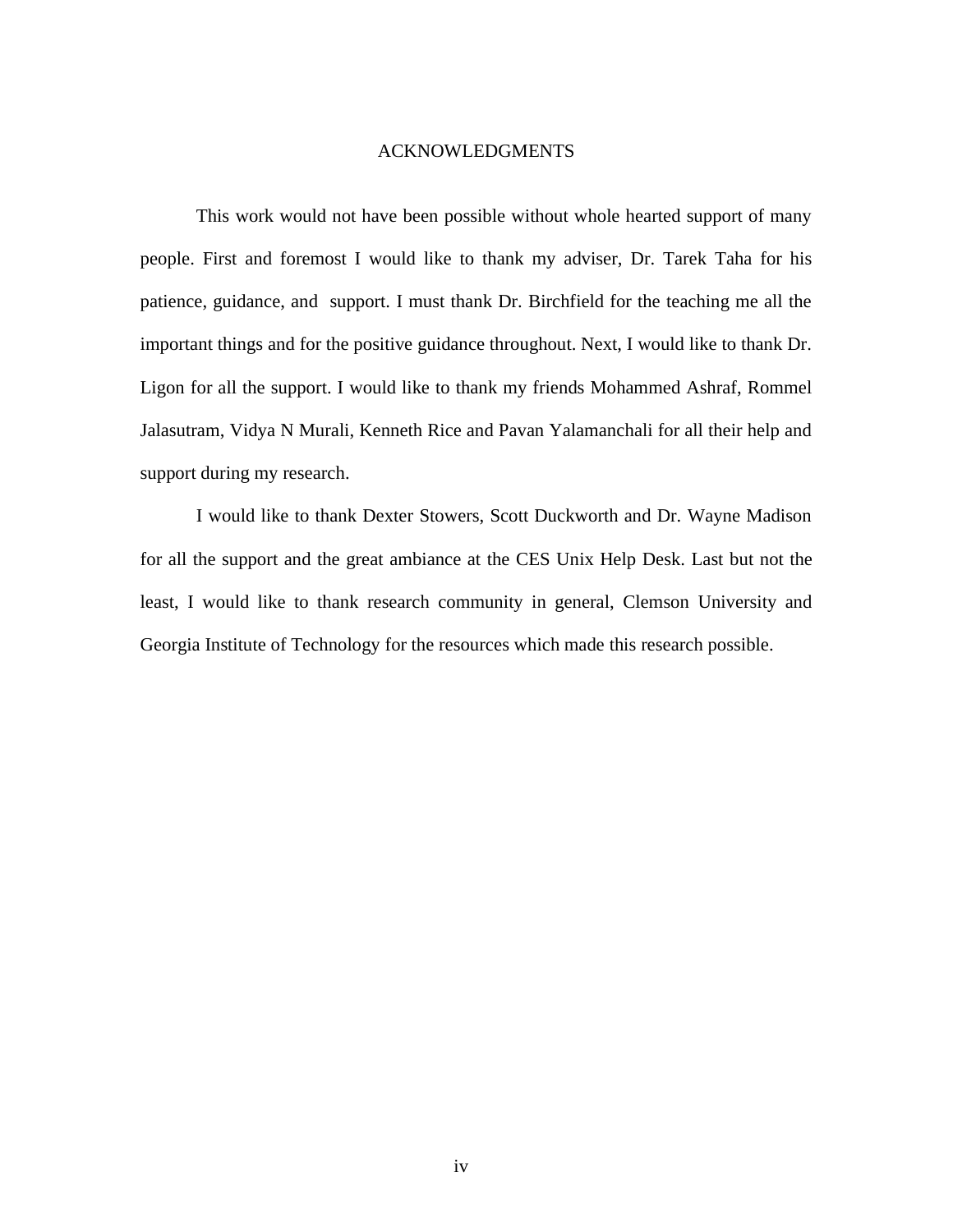# TABLE OF CONTENTS

| <b>CHAPTER</b>                                 |
|------------------------------------------------|
| I.                                             |
|                                                |
| II.                                            |
|                                                |
| III.                                           |
|                                                |
| EXPERIMENTAL SETUP AND IMPLEMENTATION20<br>IV. |
|                                                |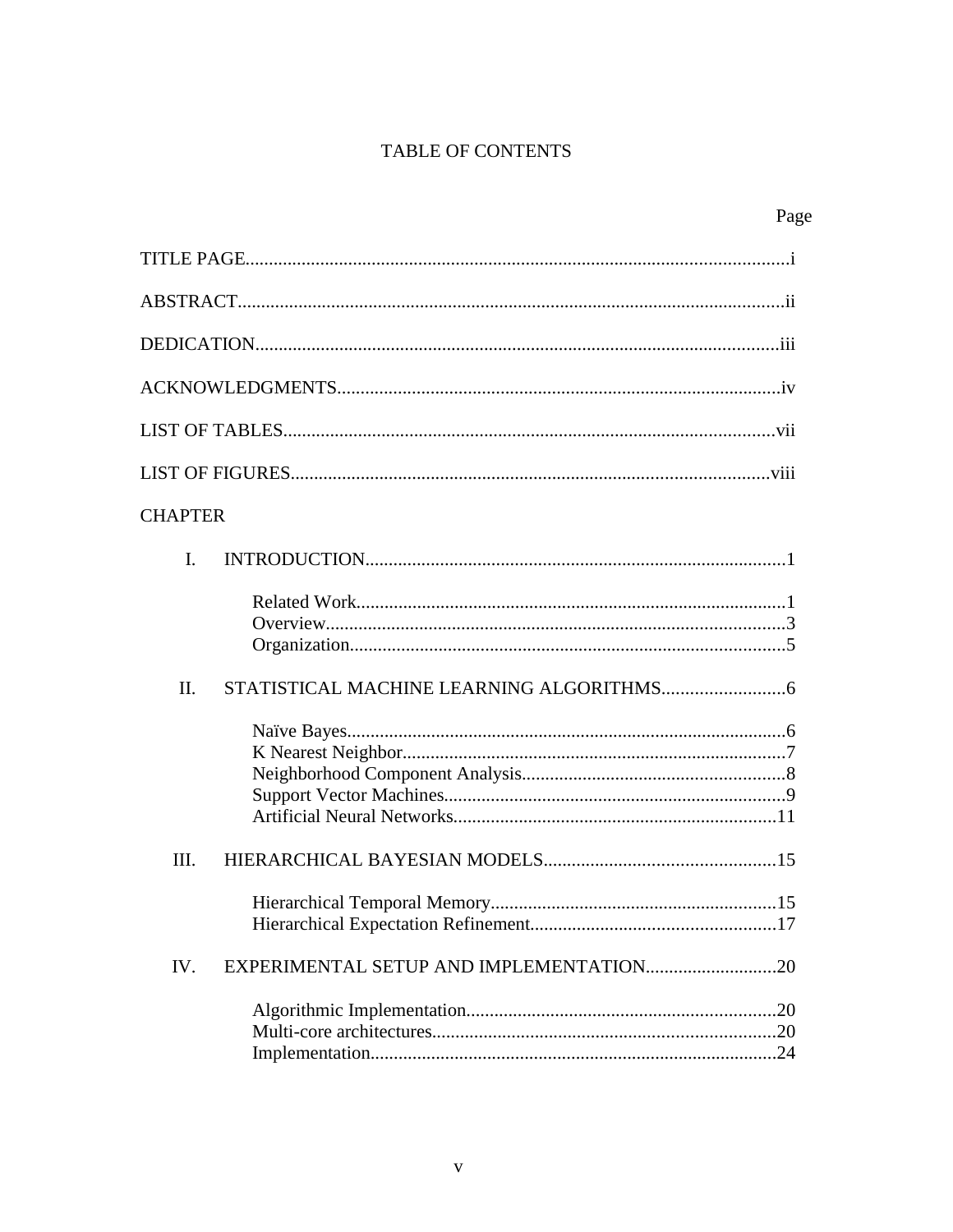| Table of Contents (Continued) |      |
|-------------------------------|------|
|                               | Page |
|                               |      |
| V.                            |      |
|                               |      |
|                               |      |
| VI.                           |      |
|                               |      |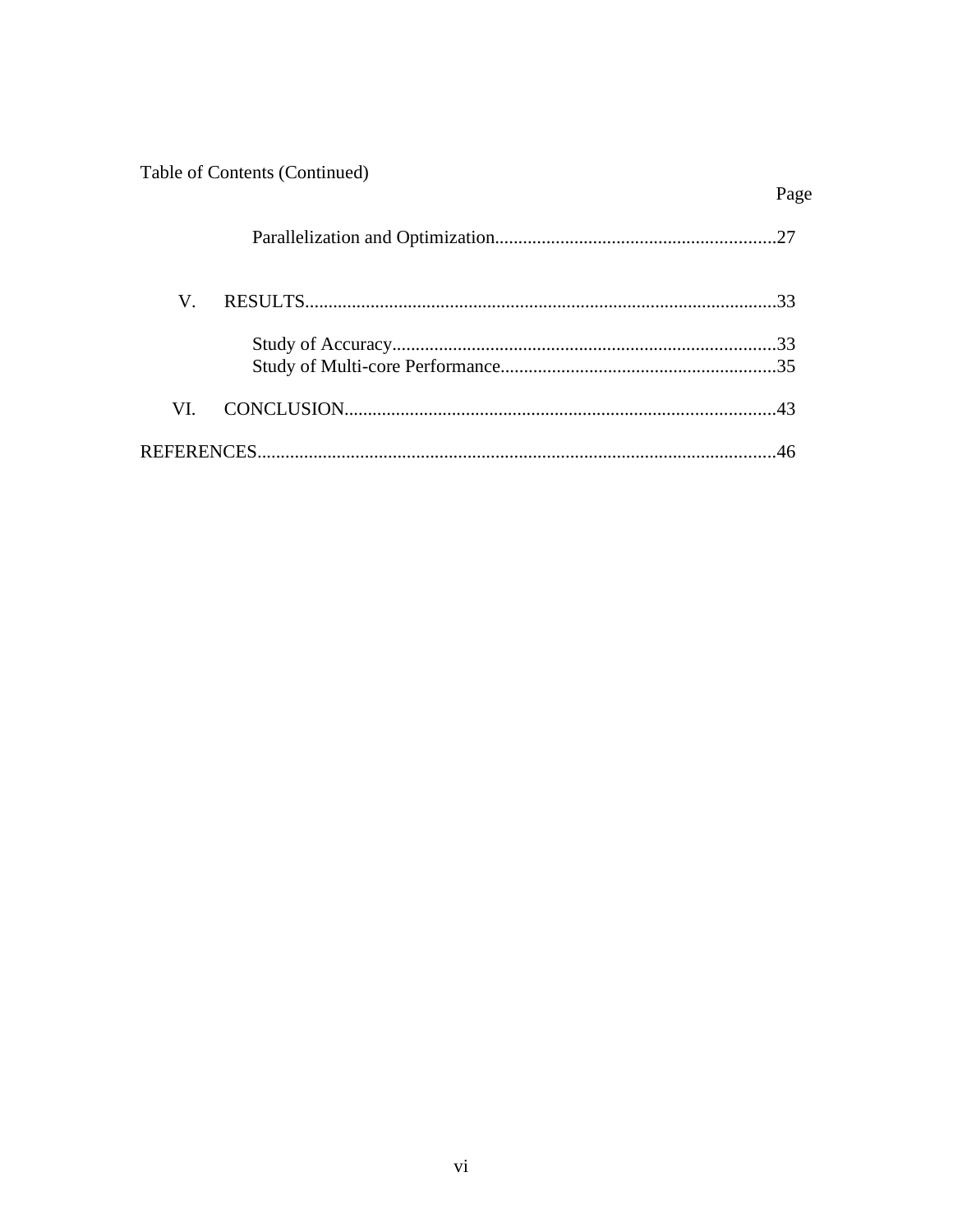# LIST OF TABLES

| Table |                                                                         | Page |
|-------|-------------------------------------------------------------------------|------|
| 3.1   |                                                                         |      |
| 4.1   |                                                                         |      |
| 4.2   |                                                                         |      |
| 4.3   |                                                                         |      |
| 4.4   |                                                                         |      |
| 4.5   |                                                                         |      |
| 5.1   |                                                                         |      |
| 5.2   | Run time break down of the largest HTM and Dean models on the QS20 with |      |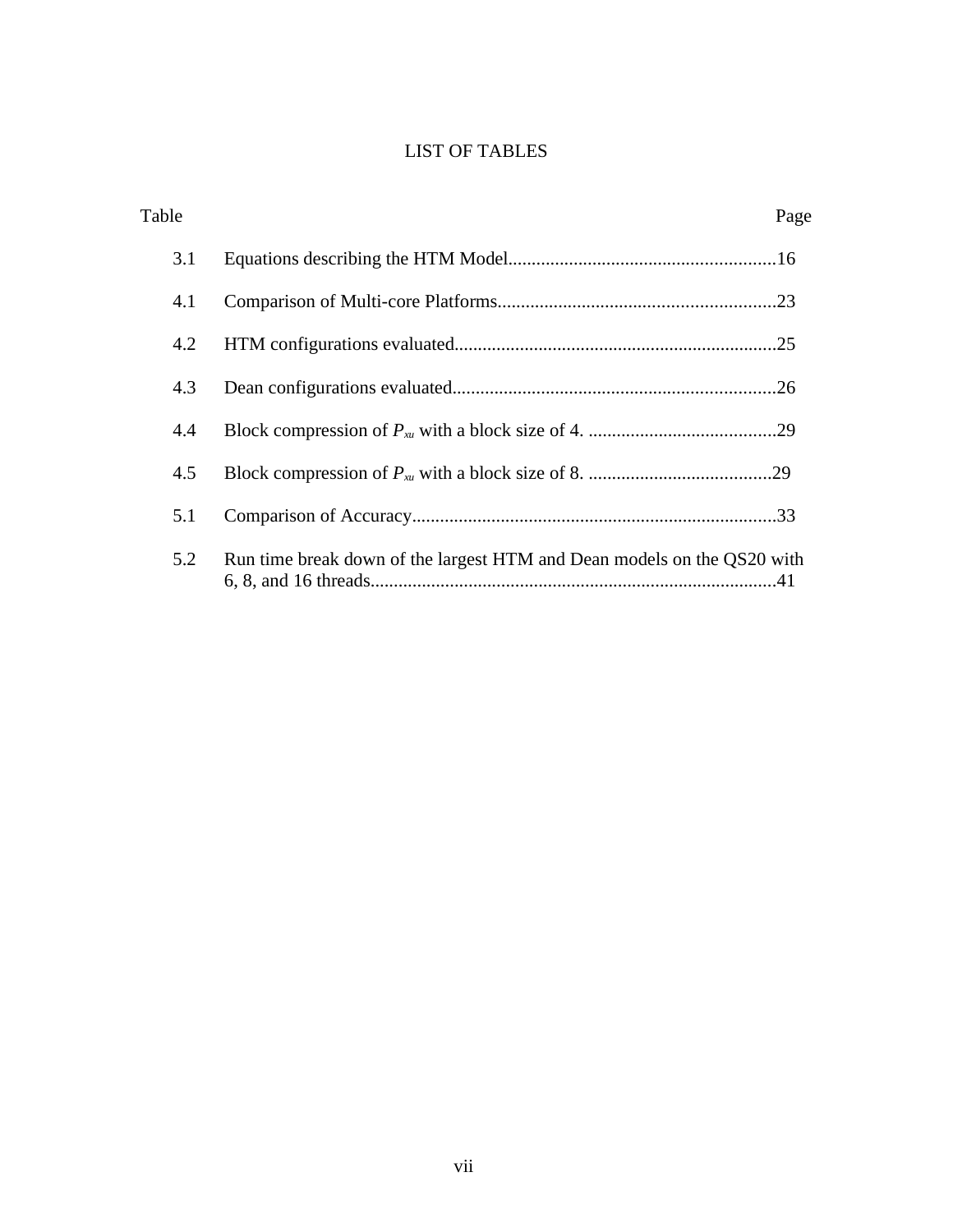# LIST OF FIGURES

| Figure |                                                                           | Page |
|--------|---------------------------------------------------------------------------|------|
| 2.1    |                                                                           |      |
| 2.2    |                                                                           |      |
| 2.3    |                                                                           |      |
| 3.1    |                                                                           |      |
| 3.2    |                                                                           |      |
| 3.3    | An Example of Thomas Dean's hierarchical Bayesian network model17         |      |
| 3.4    |                                                                           |      |
| 4.1    |                                                                           |      |
| 4.2    |                                                                           |      |
| 4.3    |                                                                           |      |
| 4.4    |                                                                           |      |
| 5.1    |                                                                           |      |
| 5.2    | Speedup for the HTM model on different multi-core architectures over the  |      |
| 5.3    | Speedup for the Dean model on different multi-core architectures over the |      |
| 5.4    | Runtime breakdowns for the HTM model on the PS3 and Xeon                  |      |
| 5.5    | Runtime breakdowns for the Dean model on the PS3 and Xeon                 |      |
| 5.6    | Parallelization of the Dean model by cliques vs. subnets41                |      |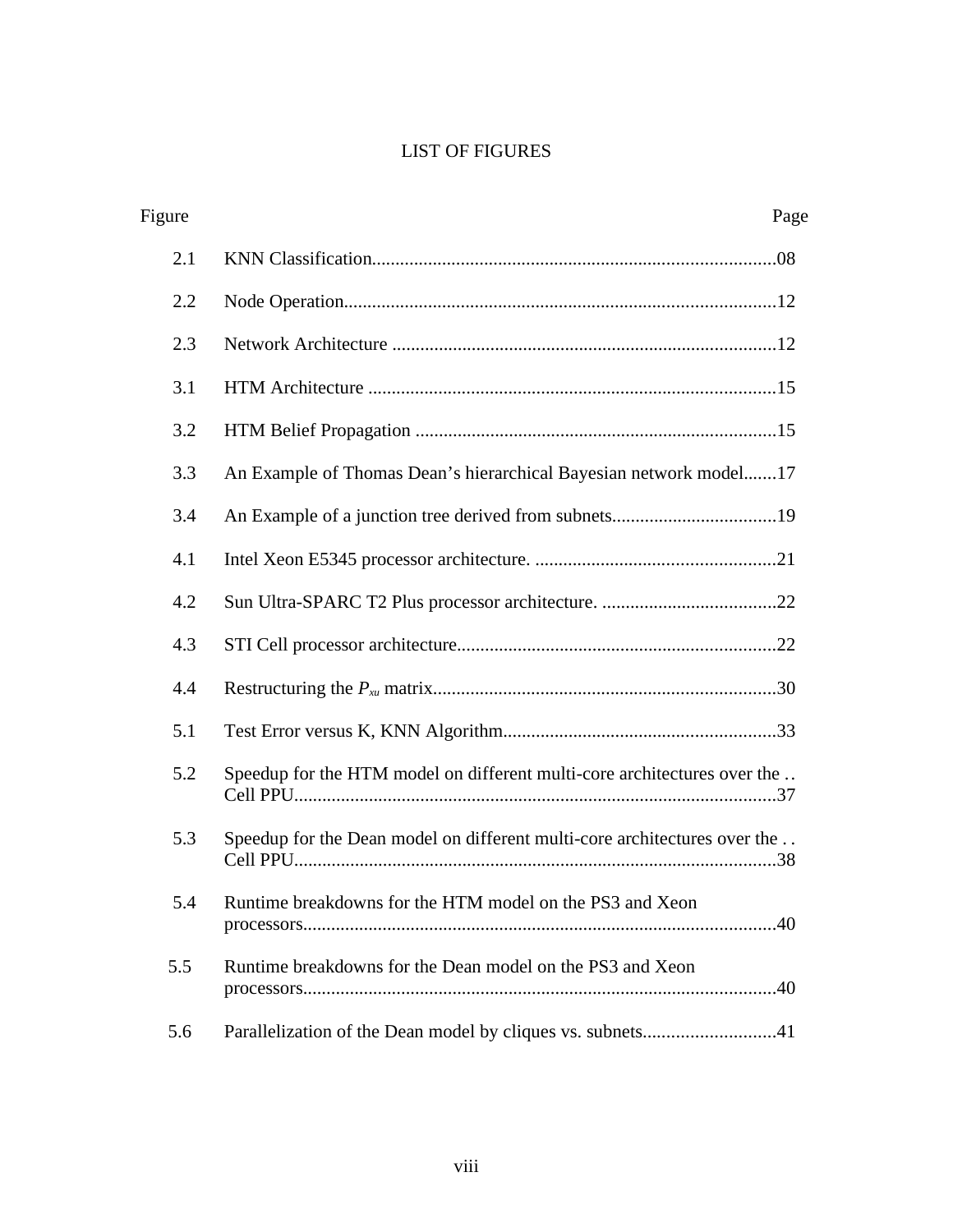#### CHAPTER ONE

## INTRODUCTION

Intelligent machines were part of myths in most of the ancient world. Considerable real development began with the cybernetics revolution and the advent of personal computers. Honda's humanoid robot 'Asimo', Stanford University's Autonomous vehicle 'Stanley', and IBM's chess playing computer 'Deep Blue' are its products. Improvements in inference capabilities and real time performance would benefit many areas of research including speech processing, computer vision, data mining, robotics, and computer games.

#### 1.2 Related Work.

From the earliest models, we have taken inspiration in the structure and performance of biological neural networks. McCulloch and Pitts [38] proposed the McCulloch-Pitts model of a neuron, which performed weighted sum of inputs followed by thresholding. John McCarthy coined the term "artificial intelligence" and also invented the Lisp language. Rosenblatt [46] proposed the perceptron model, in which the perceptron learning rule adjusted the input weights, and Minsky et al. [40] demonstrated the limitations of the multilayer perceptron model. Kohonen came up with the idea of associative memories [29], Vapnik and Chervonenkis established the VC dimension theorem [49], which is a measure of capacity of a statistical classification algorithm. Adaptive Resonance Theory was formulated by Grossberg in 1976 [20], and Barto et al.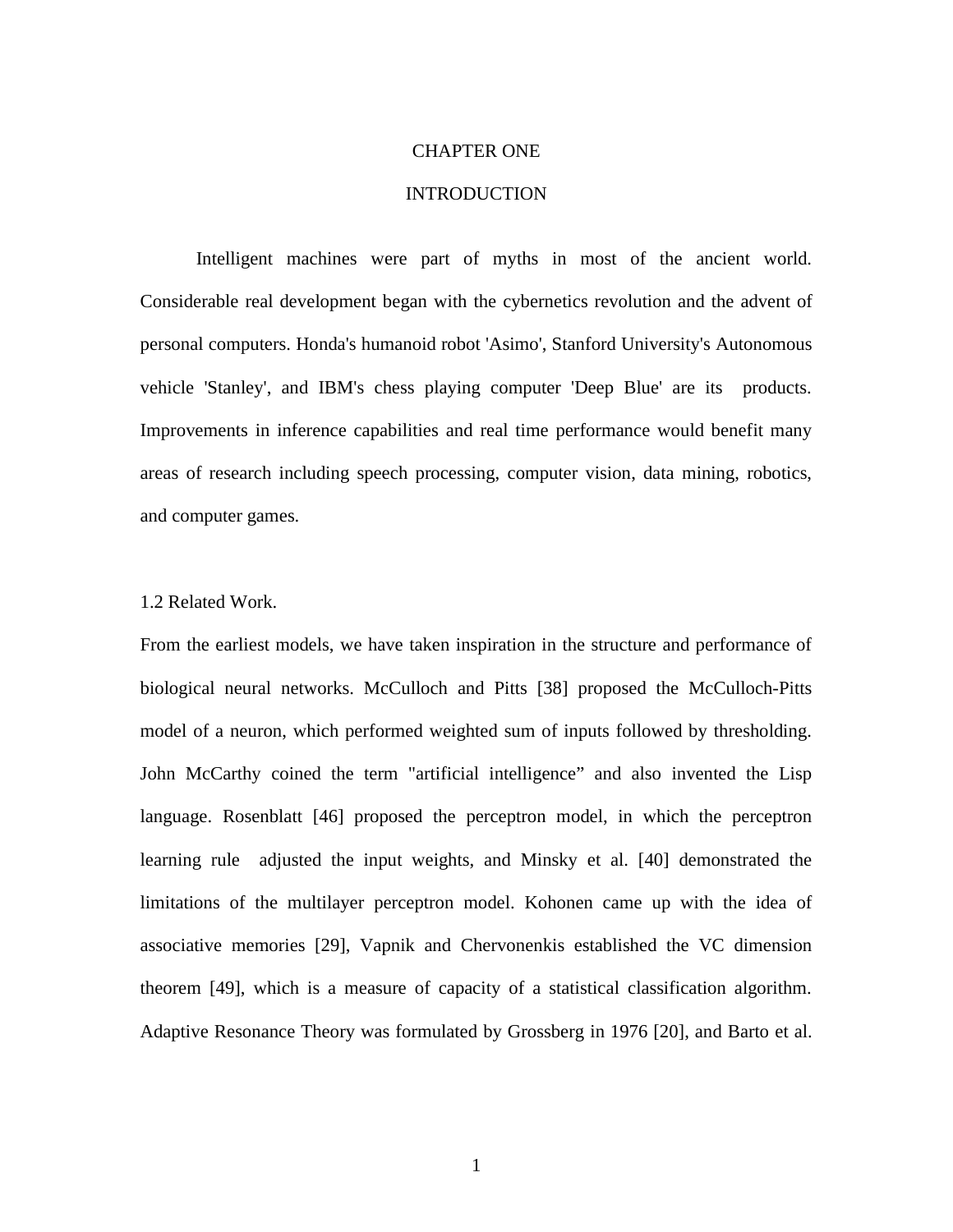[6] originated the idea of reinforcement learning. Hopfield invented the recurrent neural networks in 1983 and in 1989 Judea Pearl formalized the concepts of Bayesian Networks [43]. In 1995, Cortes et al. [10] proposed the concepts of support vector machines. Convolutional Neural Networks was introduced by LeCun et al. [32], and Geoffrey E. Hinton along with Terry Sejnowski invented Boltzmann machines [23]. Some of the most interesting applications were ALVINN which stands for Autonomous Land Vehicle In a Neural Network by Dean Pomerleau, Honda's Humanoid robot 'Asimo', Stanford University's DARPA 2007 Grand Challenge winning autonomous vehicle 'Stanley' and IBM's chess playing computer 'Deep Blue'.

There has been number of studies on the comparison of classifiers. One of the oldest and most comprehensive was the works of King et al. [28], which compared symbolic, statistical and neural networks based algorithms. But this study was conducted in 1995, and hence many of the newer algorithms are missing. LeCun et al. [31], compared different classifiers for the problem of handwritten character recognition. Caruna et al. [9], compared different classifiers for many different problems and reported that performance was problem specific. More recently, Neeba et al. [42], compared different features and statistical and neural networks based classifiers for the problem of handwritten character recognition. But all the above studies have not included the newer hierarchical Bayesian based cortical models.

Recently, several models of the neocortex have been proposed that are based on modeling mini-columns/columns [3][11][18][27]. The models by Dean [11], George and Hawkins [18], and Anderson [3] are based on hierarchical graphical networks and concur well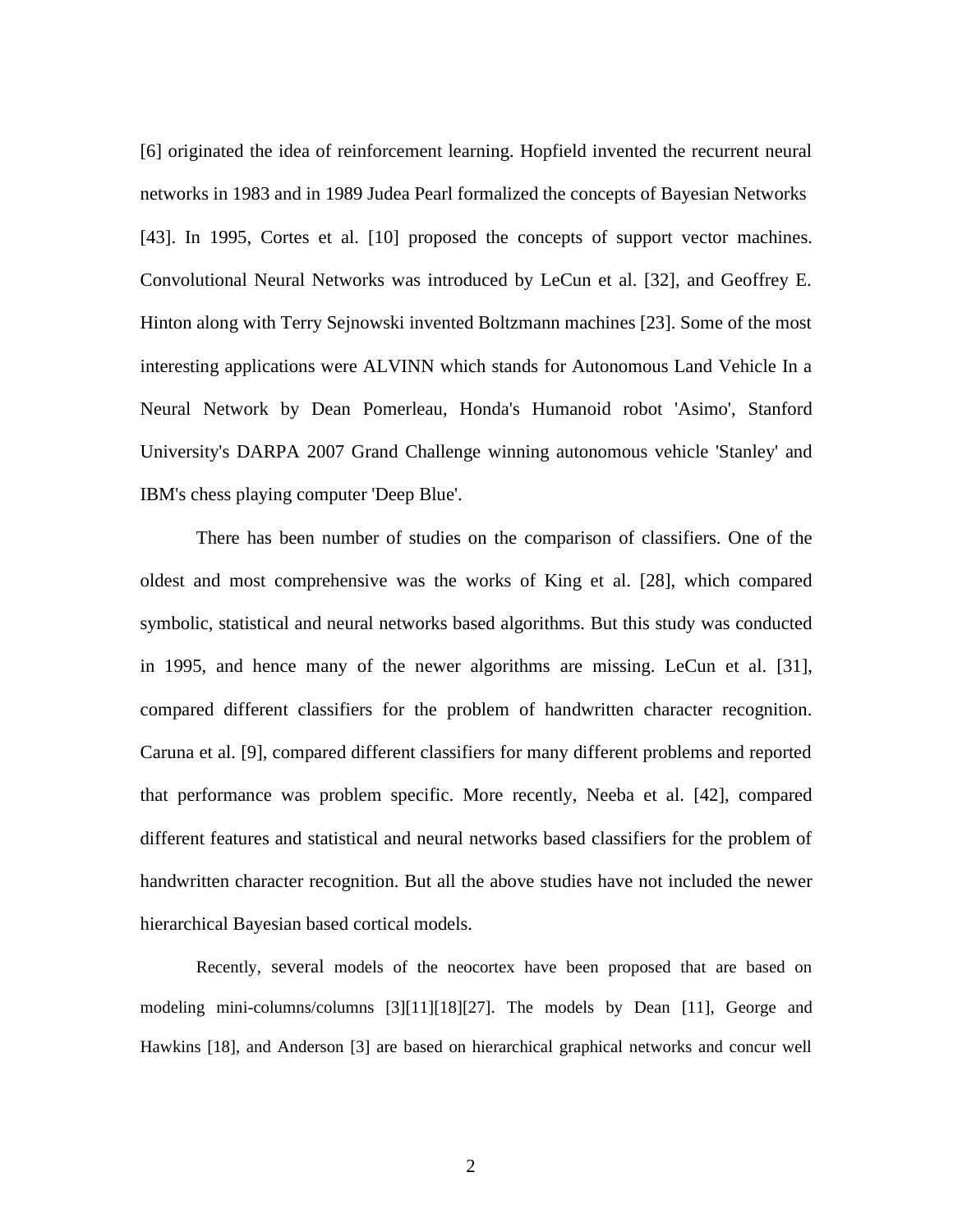with experimental results. They describe the brain as a hierarchical device that computes by performing sophisticated pattern matching and sequence prediction. Johansson and Lansner [27] utilized a cluster of 442 dual Xeon processors to simulate a randomly connected brain model utilizing recurrently connected neural networks grouped into cortical columns. Anderson et. al [4] are examining the design and implementation of large scale cortical models based on the brain state in a box model [3].

Several studies have examined the acceleration of various models on multi-core architectures. Wu et al. [52] are examining the acceleration of the brain state in a box model [2] on the Cell processor in a Playstation 3. They achieve about 70% of the theoretical peak of the processor. Felch et al [17] examined the acceleration of the Brain Derived Vision algorithm on the Cell processor. They achieved a speedup of 140 times using a cluster of three Sony Playstation 3 systems over a serial implementation on 2.13 GHz Intel Core processor. Xia and Prasanna examined the parallelization of the exact inference algorithm in junction trees [53] and examined its acceleration on a Sony Playstation 3 based Cell processor [54]. They achieve a speedup of about four times a 3.0 GHz Intel Pentium 4 processor.

#### 1.2 Overview

This thesis studies the two of the problems faced in artificial intelligence research, when applied to hand written character recognition. The first problem is accuracy of the generalization behavior and the second one is that of performance, speed, and the ability of the algorithm to work in real time.

For the first problem, seven classification algorithms from two different classes of algorithms are compared against each other. The first class of algorithms is based on

3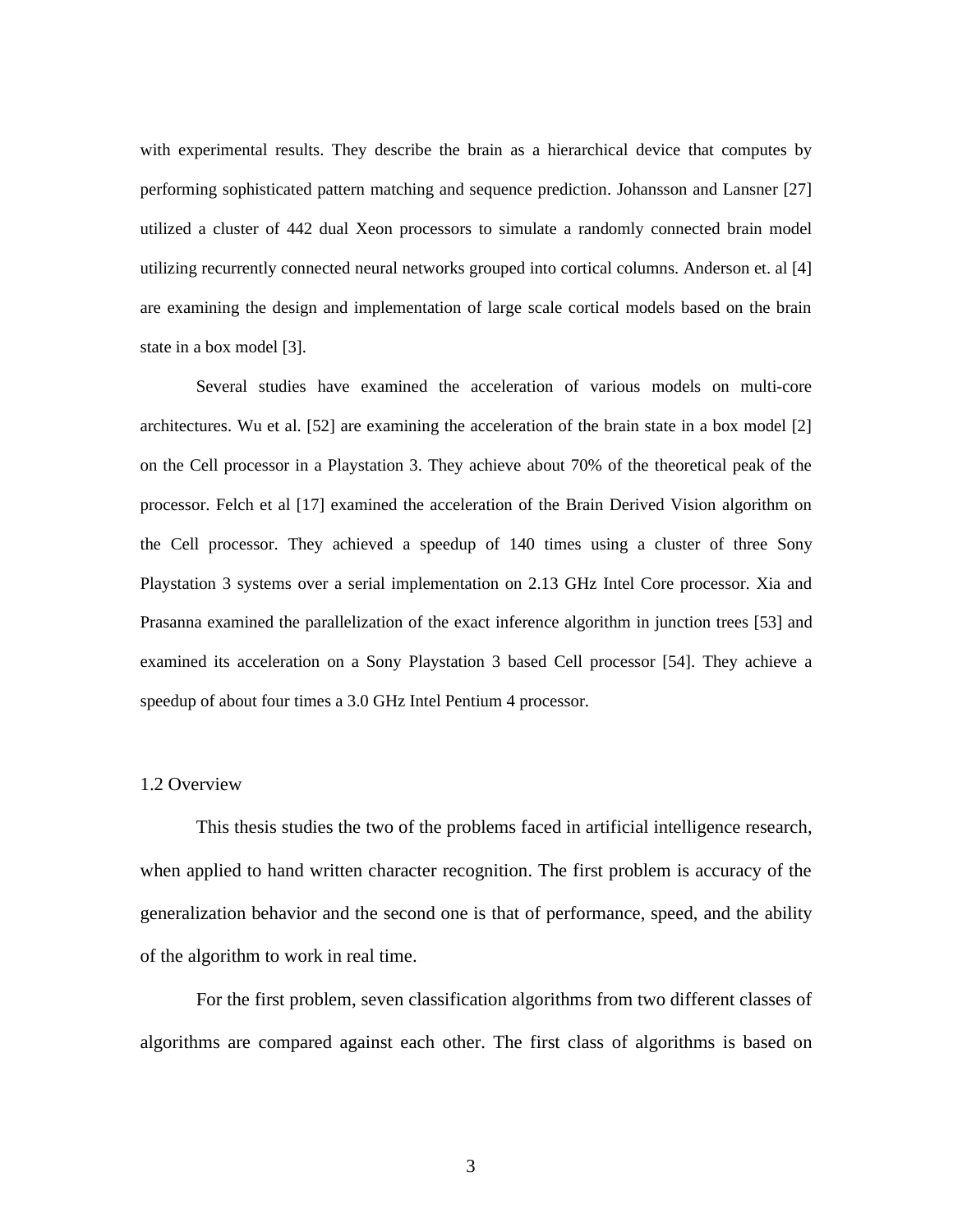statistical machine learning. Naïve Bayes (NB) is the first algorithm from this class, which is a simple probabilistic classifier with strong independence assumptions. The K Nearest Neighborhood classifier (KNN) labels a test case with the maximum occurring label of the k nearest training examples. The Neighborhood Component Analysis proposed by Goldberger et al., is an improvement of KNN which searches for the optimal distance parameter for the KNN algorithm in the Mahalanobis quadratic distance space. The next algorithm of this class, the Support Vector Machines invented by V. Vapnik et al. [50], is a binary classification algorithms which finds the optimal hyperplane which divides the two classes with the maximum margin. The last algorithm of this class of algorithms is the neural networks based algorithm which have taken inspiration from the biological neural networks. The Multilayer Perceptron Algorithm (MLP) which uses the back propagation algorithm, is a non linear statistical learning algorithms which adapts its structure during the learning phase based on the information flowing through the network.

The second class of algorithms are based on Hierarchical Bayesian Networks pioneered by Judea Pearl [43]. The first algorithm called Hierarchical Temporal Memory(HTM) and developed by Jeff Hawkins and Dileep George [18], models the structural and algorithmic properties of the neocortex. The second algorithm, Hierarchical Expectation Refinement Algorithm (HERA) was proposed by Thomas Dean [13]. All the above algorithms were compared on four different data sets of varying sizes.

The second problem of performance is studied by comparison of the Hierarchical Bayesian networks on different multi-core architectures. The HTM algorithm and HERA,

4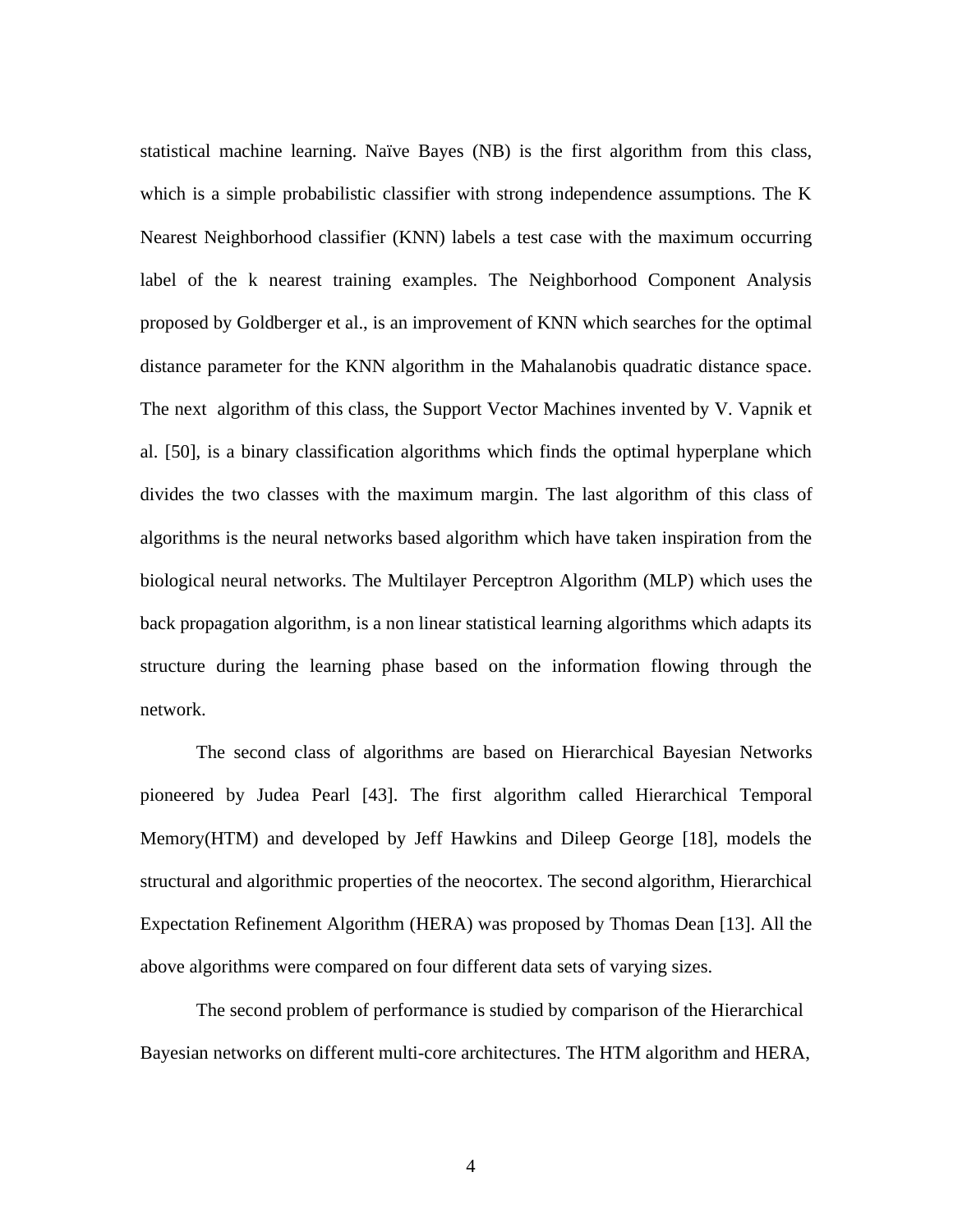both were implemented on four different multi-core architectures, the Intel Xeon Blade, Sony Play Station 3, IBM QS 20 and Sun SPARC T5140.

The main contributions of this work are:

- 1) An empirical study of the accuracy of the leading off the shelf learning algorithms for the problem of handwritten character recognition.
- 2) Parallelization study of two hierarchical Bayesian cortical models. Both thread level parallelization and the data level parallelization of the models are examined.
- 3) A study of different optimizations and parallelization strategies for multi-core implementations of the models. This thesis examines the performance of the models on three multi-core processors using four platforms (a Sony Playstation 3, an IBM QS20 blade, a Sun Enterprise 5140 server, and a dual processor Intel Xeon blade). Several differnt sizes of the model networks were implemented to examine the effect of scaling.

## 1.4 Organization

The second chapter explains the statistical machine learning based algorithms and the third chapter explains the Hierarchical Bayesian Networks based algorithms and the fourth chapter explains experimental setup and implementation. The fifth chapter discusses the results and the last chapter draws the conclusions and future work.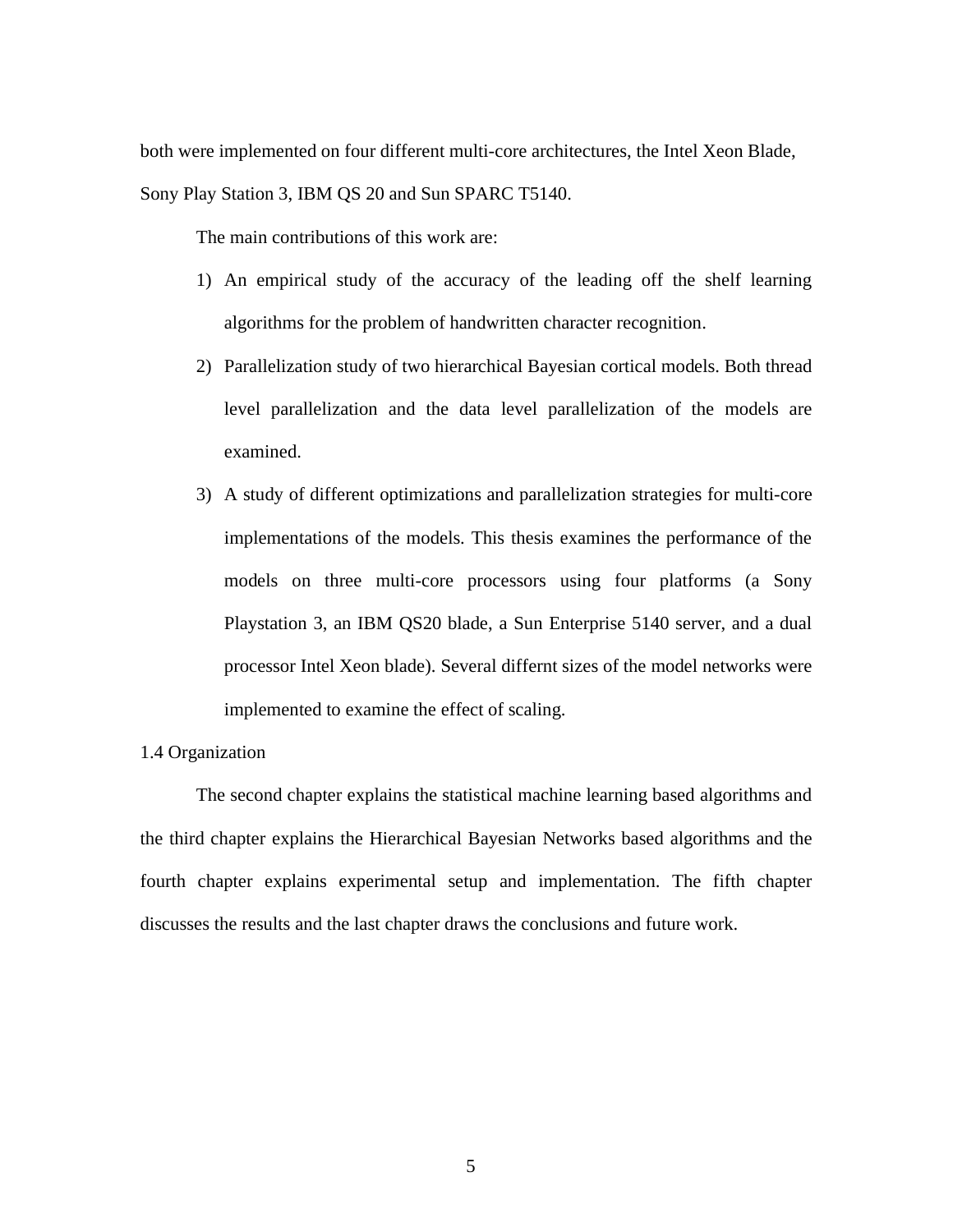#### CHAPTER TWO

#### STATISTICAL MACHINE LEARNING ALGORITHMS

Statistical machine learning merges statistics with learning theory and is applied to large-scale, dynamical and heterogeneous data streams. One of the main research interest in this area is to understand the relation between inference and computational requirements. Some of the leading algorithms are described in the following sections. Section 2.1 and 2.2 describes the simplest statistical algorithms, namely the naïve Bayes algorithm and the K nearest neighbor algorithm. Section 2.3 describes a generalization to K nearest neighbor algorithm, and 2.4 explains the Support Vector Machines algorithm. Finally section 2.5 explains the Artificial Neural Network algorithm based on the Multilayer Perceptron.

#### 2.1 Naïve Bayes

The simplest algorithm is the naïve Bayes (NB) classifier which makes the strong assumption of conditional independence of the each element of the feature space with respect to the class label.

Let  $X = \{x_1, x_2, ... x_m\}$  and  $x_1 = \{x_{11}, x_{12}, ... x_{1n}\}$  represent m training examples of n sized features.

Let  $Y = \{y_1, y_2, \ldots, y_m\}$  represents the labels of the m training examples.

$$
\varphi_{(j|y=1)} = \frac{\sum \left(1\left[x_{ij} = 1 \land y_i = 1\right]\right)}{\sum \left(1\left[y_i = 1\right]\right)}
$$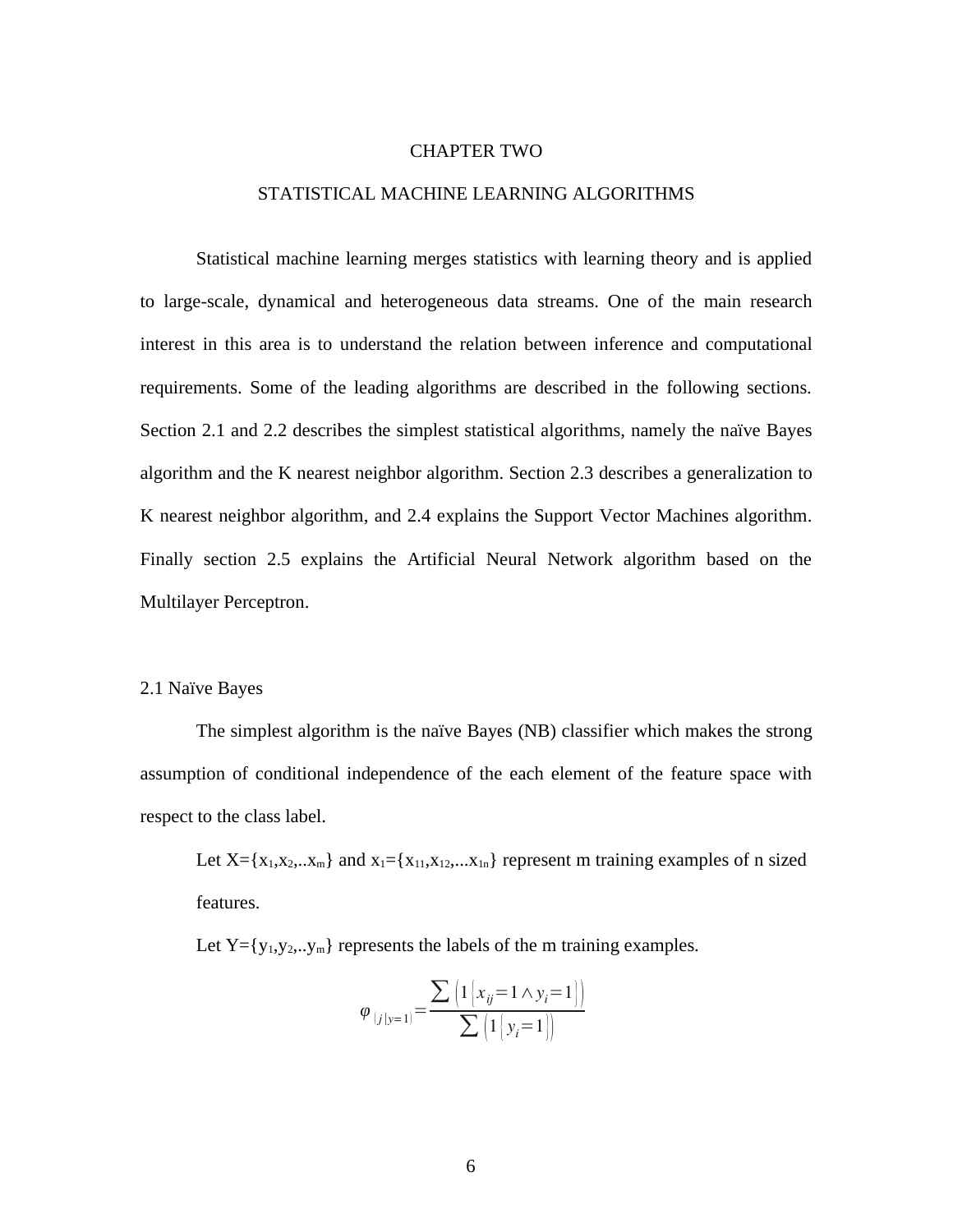$$
\varphi_{(j|y=0)} = \frac{\sum \left(1\left[x_{ij}=1 \land y_{i}=0\right]\right)}{\sum \left(1\left[y_{i}=0\right]\right)}
$$
\n
$$
\varphi_{y} = \frac{\sum \left(1\left[y_{i}=1\right]\right)}{m}
$$

The naïve Bayes assumption is that  $x<sub>i</sub>$ 's are conditionally independent given y. So for a binary classifier, the parameter to be learned is the maximum likelihood of  $\varphi$ <sub>(*i*|*y*=0)</sub> and  $\varphi$ <sub>(*j*|*y*=1)</sub> . The parameter  $\varphi$ <sub>(*j*|*y*=1)</sub> is the fraction that feature j contributes to class with label 1,  $\varphi$ <sub>(*j*|*y*=0)</sub> is the fraction that the feature contributes to class with label 0 and  $\varphi$ <sub>(y=1)</sub> is the prior, or the probability of the class with label 1. Now the class label for a training set can be calculated by the Bayes rule.

$$
p(y=1|x) = \frac{(p(x|y=1) * p(y=1))}{(p(x))}
$$

In addition to the above in case of small training sets, some  $\varphi_{[j]}$  may be calculated as zeros, which can severely distort the probabilities for some classes. So, Laplace smoothing is applied to avoid this.

#### 2.2 K Nearest Neighbor (KNN)

The KNN is one of the simplest algorithms, which labels the test set example with the class label of the majority of the training set labels in its neighborhood. The distance parameter is used to determine the neighborhood of the test label. In our experiments, the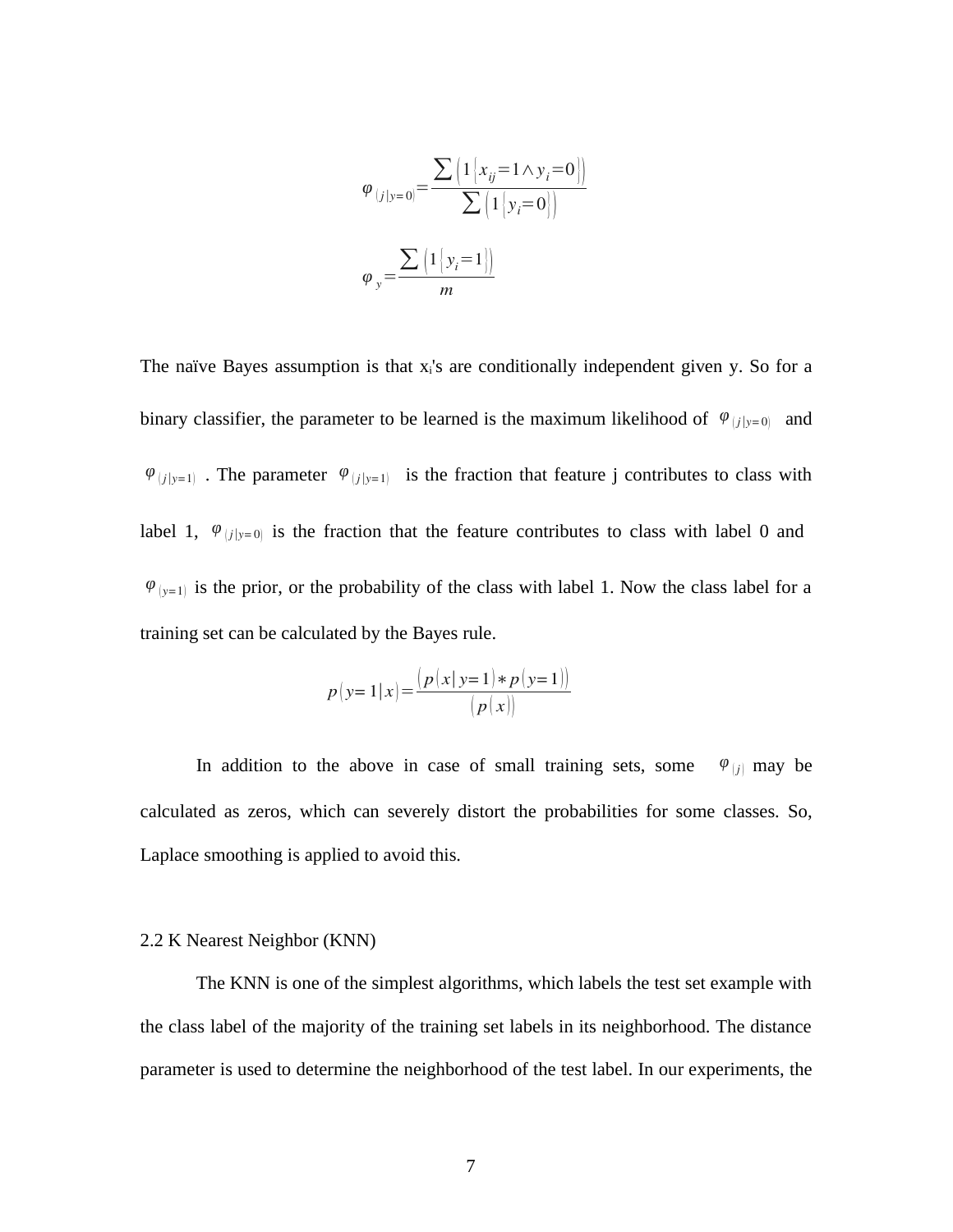study compares the Euclidean and Manhattan distance parameters. The advantages of this algorithm includes simplicity, non linear decision boundary, single parameter that needs to be tuned, and that accuracy increases with training set size. The disadvantages of the algorithm are that accuracy varies with the distance parameters, high computational cost with large databases, and the need to keep the database even for testing.



Fig 2.1 KNN Classification

#### 2.3 Neighborhood Component Analysis (NCA)

This algorithm was proposed by J Goldberger et al. [62], it is an extension of the KNN algorithm. The idea is to convert the problem such that gradient descent can be done on the error function by varying the distance metric. The error function in case of the k nearest neighbors is discontinuous with respect to the distance metric, so the stochastic random neighbor selection function is used, where  $p_{ij}$  is the probability that a point i chooses j as its neighbor, by leave one out cross validation.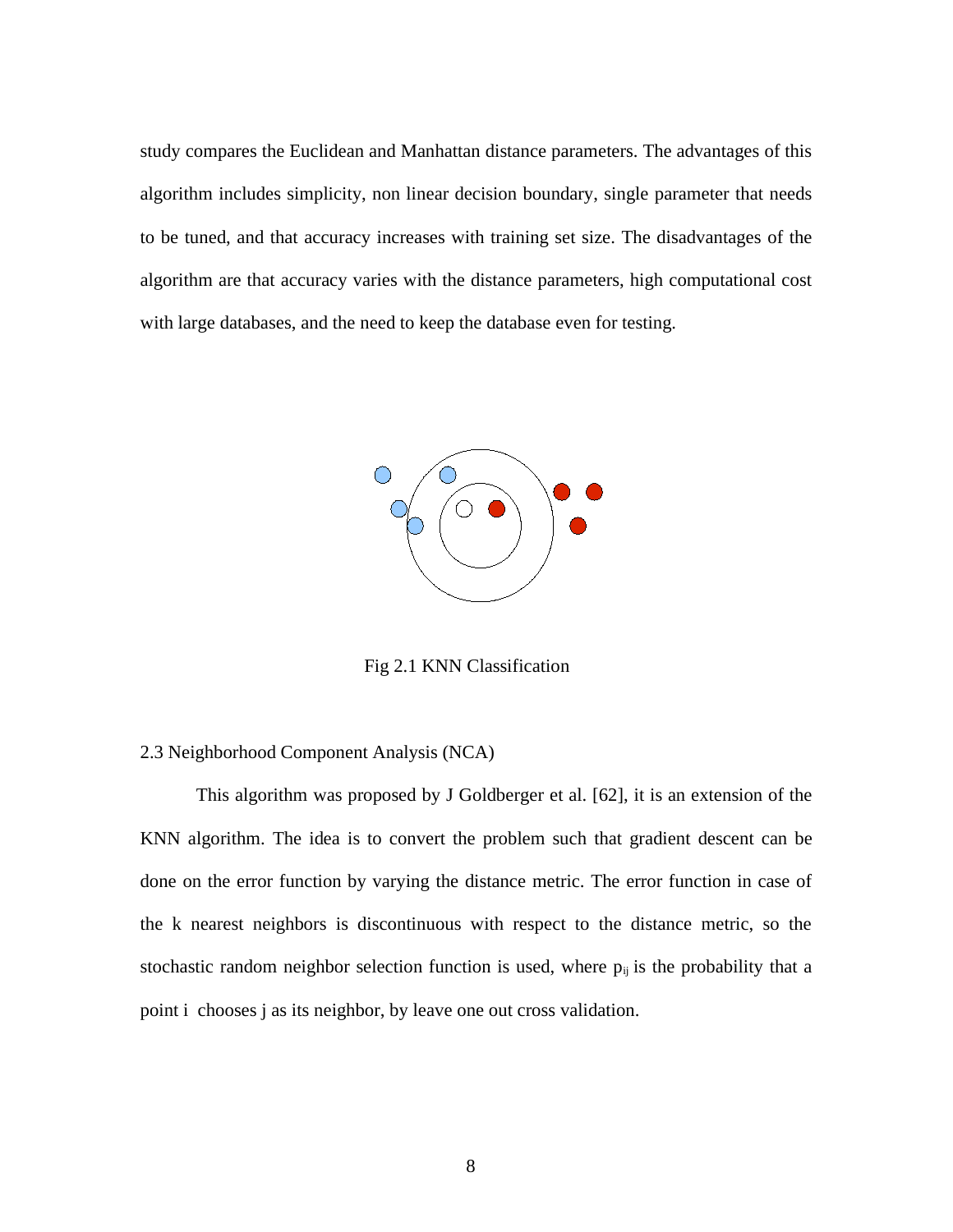Training Algorithm

- 1. Start with A as identity matrix, LDA matrix
- 2. Continue steps 3 and 4 till convergence
- 3. Optimize by gradient descent

$$
\varphi = \frac{1}{N} \sum \sum \frac{e^{-d_{ij}}}{\sum \exp^{-d_{ik}}}
$$
  
\n
$$
d_{ij} = (x_i - x_j) Q (x_i - x_j)
$$
  
\n4. 
$$
d_{ij} = (x_i - x_j) A' (x_i - x_j)
$$
  
\n
$$
\frac{\partial \varphi}{\partial A} = 2A \sum \left( p_i^{(+i)} \sum p_{ik} x_{ik} x_{ik}' - p_i^{(-i)} \sum p_{ij} x_{ij} x_{ij}' \right)
$$
  
\n
$$
p_{ij} = \frac{e^{-d_{ij}}}{\sum \exp^{-d_{ik}}} \qquad p_{ij} = 0
$$

Testing Algorithm

- 1. Convert the original input to the new feature space by multiplying with the learned kernel A.
- 2. Do KNN for the nearest neighbor with Euclidean distance.

#### 2.4 Support Vector Machines

Support vector machines are a highly effective machine learning technique for many classes of problems. SVMs construct a hyperplane which maximizes the margin between the two classes. The problem of finding the optimal solution to the SVM problem is non convex by the basic formulation. Therefore the dual of the problem is considered which is convex. Then the Sequential Minimal Optimization (SMO)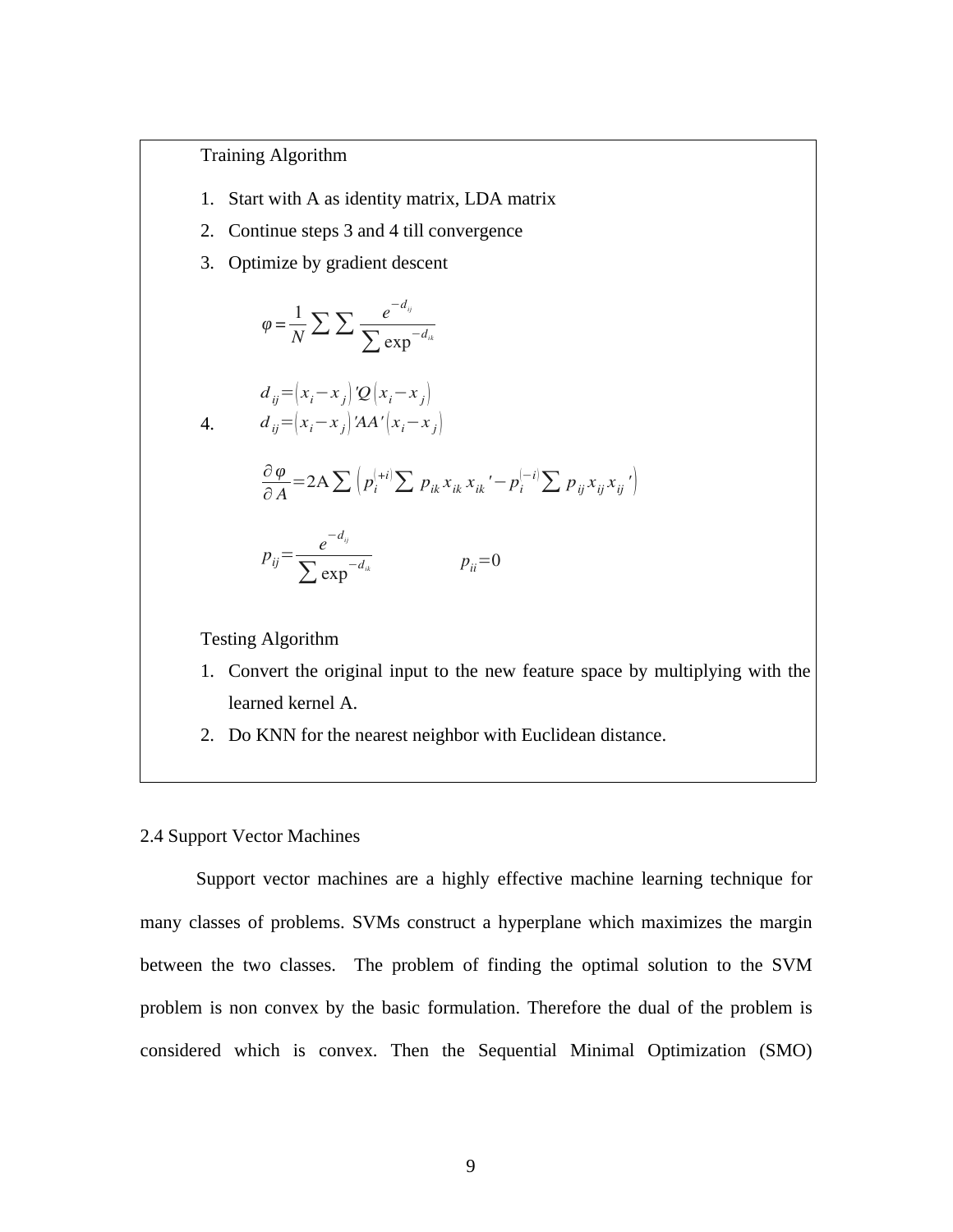algorithm by John C. Platt [60] is used for the optimization of this convex problem. The memory requirement of SMO algorithm is between linear and quadratic in the training set size, depending on the problem. A simplified version of the SMO algorithm as explained in [60] is described below,

# Algorithm

 $C =$  Regularization parameter

tol = numerical tolerance

*α* ∈*R m :LagrangeMultiplier*

*b*∈*R:threshold*

Repeat till convergence

for i=1...m  
\n
$$
f(x_i)=\sum \alpha_i y_i \langle x_i, x \rangle + b
$$
  
\n $E_i = f(x_i) - y_i$   
\nif  $(y_i E_i < -\text{tol} \& \& \alpha_i < C)$   $|| (y_i E_i > \text{tol} \& \& \alpha_i > C)$   
\nselect  $j \neq i$  randomly  
\n $E_j = f(x_j) - y_j$   
\n $\alpha_i^{\text{old}} = \alpha_i, \alpha_j^{\text{old}} = \alpha_j$   
\nif  $y_i \neq y_j$ ,  $L = \max(0, \alpha_j - \alpha_i)$ ,  $H = \min(C, C + \alpha_j - \alpha_i)$   
\nif  $y_i = y_j$ ,  $L = \max(0, \alpha_i + \alpha_j - C)$ ,  $H = \min(C, \alpha_i + \alpha_j)$   
\nif  $(L=H)$   
\ncontinue to next i.  
\nCompute  $\eta = 2 \langle x_i, x_j \rangle - \langle x_i, x_i \rangle - \langle x_j, x_j \rangle$   
\nif  $(\eta \ge 0)$   
\ncontinue to next i  
\n $\alpha_j = \alpha_j - y_j (E_i - E_j) / \eta$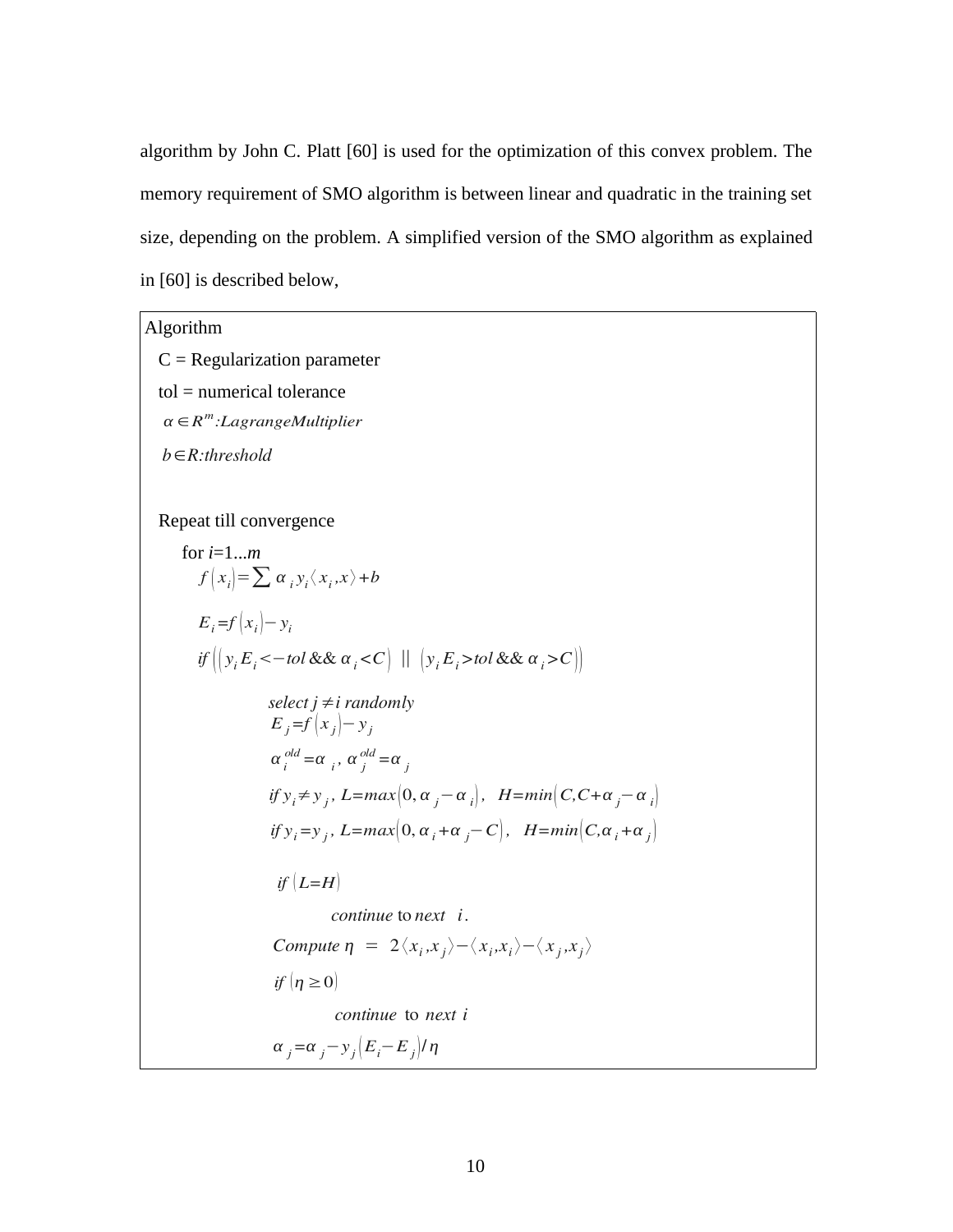Determine value for  $\alpha_i$   $b_1$  and  $b_2$ Compute b end loop  $\left| \left( b_1 + b_2 \right) \right|$  2 *otherwise*  $\begin{vmatrix} b_2 & \text{if} & 0 < \alpha_j < C \end{vmatrix}$  $b_{2}$  = b  $-E_{j}$   $-y_{i}$   $\left(\alpha _{i} -\alpha \frac{\partial d}{j} \right)$   $\left\langle x_{i},\!_{i} \right\rangle -y_{j}$   $\left(\alpha _{j} -\alpha \frac{\partial d}{j} \right)$   $\left\langle x_{j},\!_{j} \right\rangle$ *b*=  $\begin{vmatrix} b_1 & \text{if} & 0 < \alpha \\ 0 & \text{if} & \text{if} & 0 \end{vmatrix}$  $b_1 = b - E_i - y_i \left[ \alpha_i - \alpha_i^{old} \right] \langle x_i, x_i \rangle - y_j \left[ \alpha_j - \alpha_j^{old} \right] \langle x_i, x_j \rangle$  $\alpha_i = \alpha_i + y_i y_j \left( \alpha_i^{old} - \alpha_j \right)$ *continue* to *next i Set*  $\alpha$  *j*= $(H$  *if*  $\alpha$  *j*>*H* $)$  $if \left| \alpha_j - \alpha_j^{old} \right| < 10^{-5}$  $\left( \alpha_j \text{ if } L \leq \alpha_j \leq H \right)$  $\left| L \right|$  *if*  $\alpha$ <sub>*i*</sub> <*L* $\left| L \right|$ 

## 2.5 ARTIFICIAL NEURAL NETWORKS

Artificial Neural Networks are computational models which try to simulate the structural and functional aspects of biological neural networks. The network is formed by interconnected nodes, called neurons. Each neuron is presented by the weighted input, on which the neuron does a functional mapping to the output.

Let  $x_1, x_2, \ldots, x_n$  be the inputs to the neuron and  $w_1, w_2, \ldots, w_n$  be weights of the inputs to the neuron. Each neuron does two computations, summation followed by logistic function or sigmoid function. Therefore the output is

$$
output = g\left(\sum x_i w_i\right), \text{ where } g\left(x\right) = 1/\left(1 + e^{-x}\right)
$$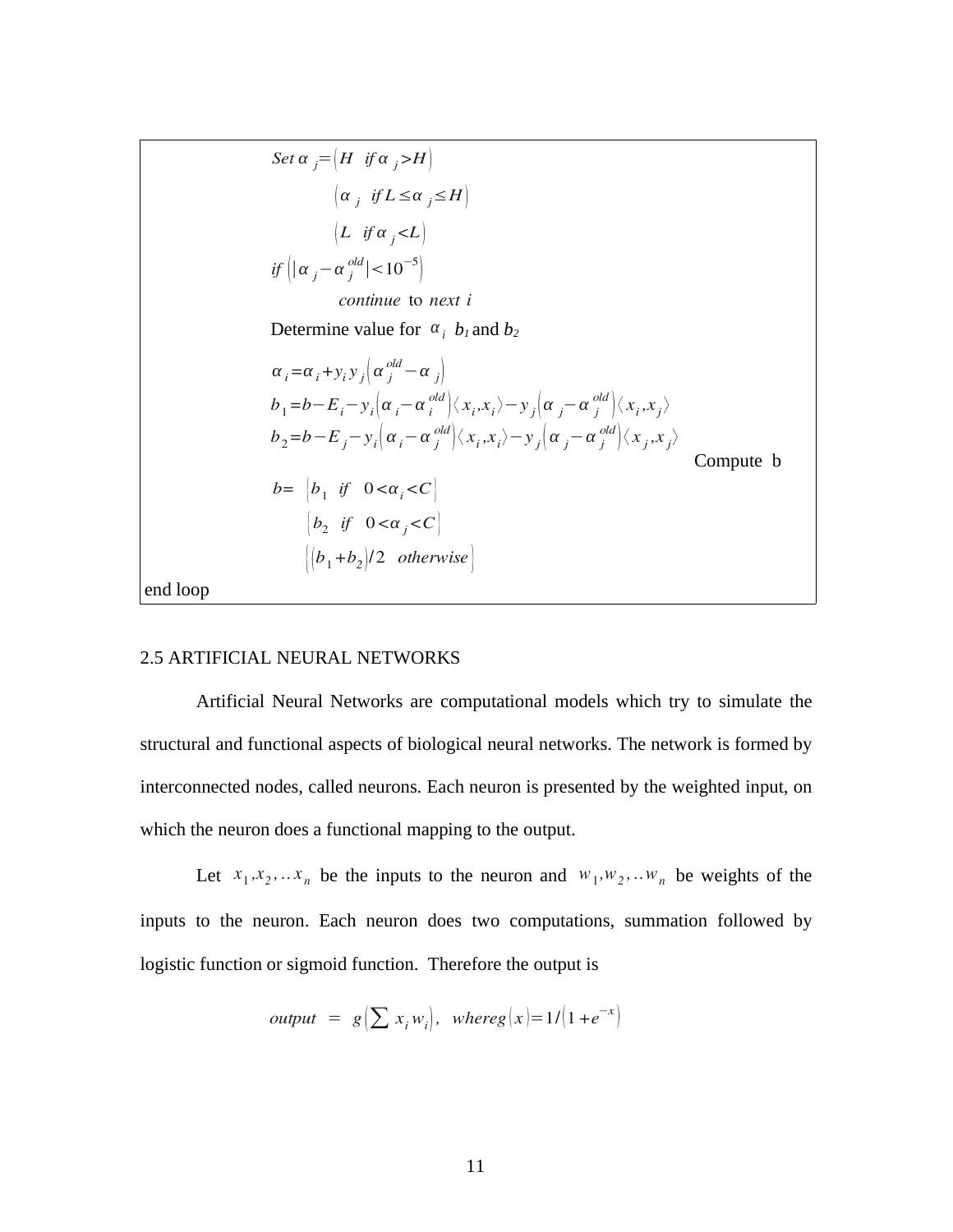

Fig 2.2 Node operation.



Fig 2.3 Network Architecture

The network architecture is completely connected, except in case of the neurons in the same layer as shown in figure 2.3 above.

Neural Network with one hidden layer  $x_{11}$ , $x_{21}$ ,... $x_{nl}$  : n inputs to first neuron of the hidden layer  $w_{11}$ , $w_{21}$ ,... $w_{nl}$ : weight of those inputs  $X = \begin{bmatrix} x_{11}, x_{21}, \dots x_{n1}, x_{21}, \dots x_{nm} \end{bmatrix}$  $W = \left\{ w_{11}, w_{21}, \ldots w_{n1}, w_{21} \ldots w_{nm} \right\}$ *X=*{*X;bias*} L is the learning rate, T is target labels.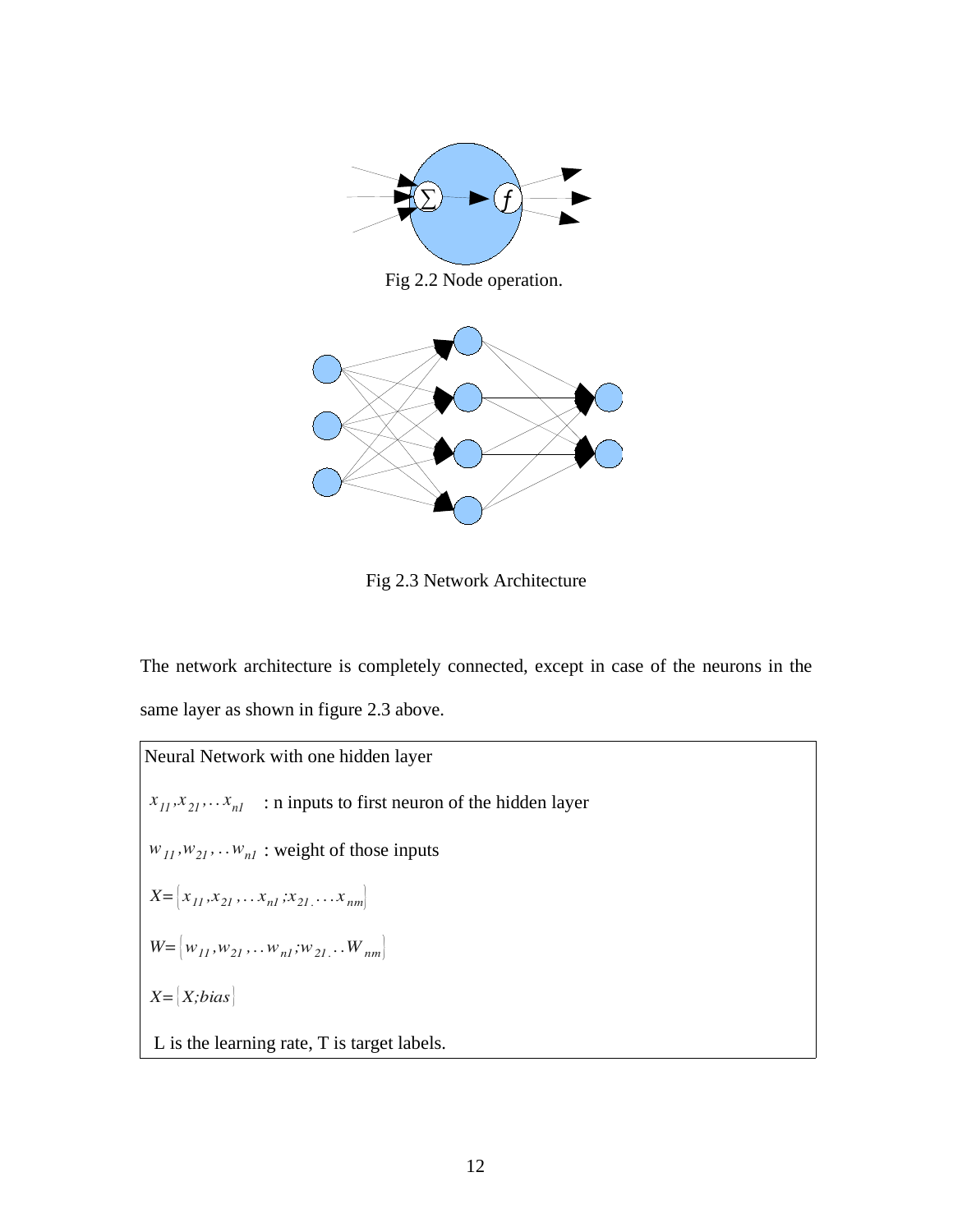|     | <b>Training Algorithm</b>                                                                    |                                                                                           |  |  |  |  |  |
|-----|----------------------------------------------------------------------------------------------|-------------------------------------------------------------------------------------------|--|--|--|--|--|
|     | Repeat till Convergence                                                                      |                                                                                           |  |  |  |  |  |
| 1.  | $Net_h = \sum X * W_h$                                                                       | : Net of the hidden layer.                                                                |  |  |  |  |  |
| 2.  |                                                                                              | $O_h = 1/[1 + \exp(-Net_h)]$ : Output of the hidden layer.                                |  |  |  |  |  |
| 3.  |                                                                                              | $I_o = [O_h; \text{bias}]$ : Input to output layer is output of hidden unit and the bias. |  |  |  |  |  |
| 4.  | $Net_{o} = \sum I_{o}W_{o}$                                                                  | : Net of the output layer.                                                                |  |  |  |  |  |
| 5.  | $O = 1/[1 + \exp[-Net_{o}]]$                                                                 | : Output of the output layer.                                                             |  |  |  |  |  |
| 6.  | $E=T-O$                                                                                      | : Error                                                                                   |  |  |  |  |  |
| 7.  | $\delta_{0} = O. * (1 - O). * E$                                                             | : Sensitivity of output units.                                                            |  |  |  |  |  |
| 8.  | $\delta_h = Oh. * \left( \delta_o * W_o \right)$                                             | : Sensitivity of hidden units.                                                            |  |  |  |  |  |
| 9.  | $W_{\delta h} = L \cdot X \cdot \delta_h$                                                    | : Change in weights of hidden units.                                                      |  |  |  |  |  |
| 10. | $W_{\delta\rho} = L \cdot I_{\rho} \cdot \delta_{\rho}$                                      | : Change in weights of output units.                                                      |  |  |  |  |  |
| 11. | $W_h = W_h + W_{\delta h}$                                                                   | : Weight correction for hidden units.                                                     |  |  |  |  |  |
| 12. | $W_{\alpha}$ =W <sub><math>_{\alpha}</math></sub> +w <sub><math>_{\delta\alpha}</math></sub> | : Weight correction for output units.                                                     |  |  |  |  |  |
| end |                                                                                              |                                                                                           |  |  |  |  |  |
|     |                                                                                              |                                                                                           |  |  |  |  |  |
|     |                                                                                              | <b>Testing Algorithm</b>                                                                  |  |  |  |  |  |
|     | X is test input, Wh and Wo from training.                                                    |                                                                                           |  |  |  |  |  |
| 1.  | $Net_h = \sum X * W_h$                                                                       | : Net of the hidden layer,                                                                |  |  |  |  |  |

2.  $O_h = 1/3$ ∴ Output of the hidden layer.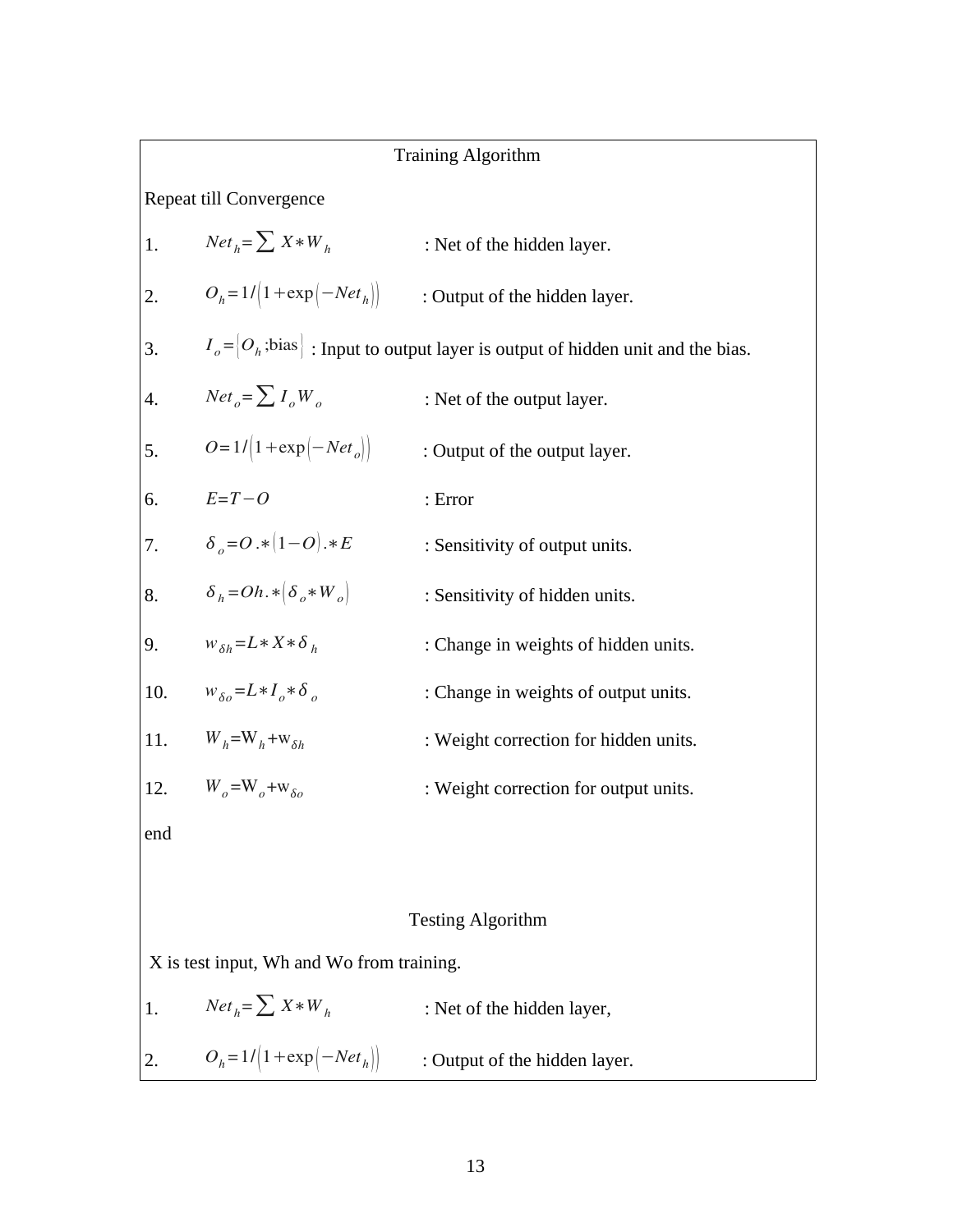|    | 5. $O=1/[1+\exp[-Net_{o}])$                                                               | : Output of the output layer. |  |  |  |  |
|----|-------------------------------------------------------------------------------------------|-------------------------------|--|--|--|--|
|    | 4. $Net_e = \sum I_e W_e$                                                                 | : Net of the output layer.    |  |  |  |  |
| 3. | $I_0 = [O_h; \text{bias}]$ : Input to output layer is output of hidden unit and the bias. |                               |  |  |  |  |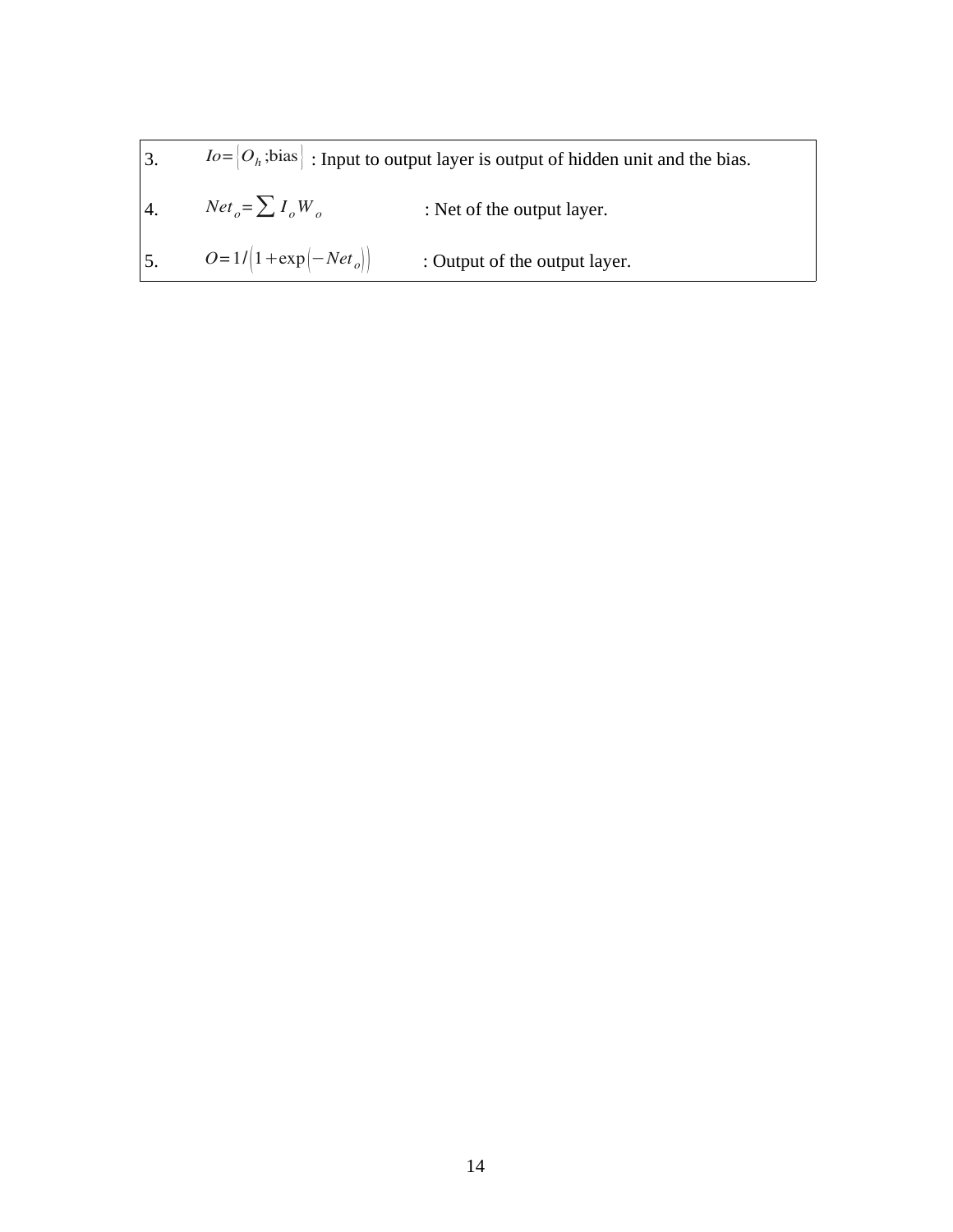#### CHAPTER THREE

#### HIERARCHICAL BAYESIAN CORTICAL MODELS

#### 3.1 Hierarchical Temporal Memory model

George and Hawkins developed an initial mathematical model [18] of the neocortex based on the framework described by Hawkins in [21]. Their model utilizes a hierarchical collection of nodes that employ Pearl's Bayesian belief propagation algorithm [43]. As shown in Figure 3.1, each node has one parent and multiple children (hence there is no overlap in the input fields of any two nodes in a given layer). Input data is fed into the bottom layer of nodes (level 1) after undergoing some pre-processing. After a set of feed-forward and feedback belief propagations between nodes in the network, a final belief is available at the top level node. This belief is a distribution that indicates the degree of similarity between the input and the different items the network has been trained to recognize. The model is trained in a supervised manner by presenting a set of training data to the bottom layer of nodes multiple times.



Fig 3.1 HTM Architecture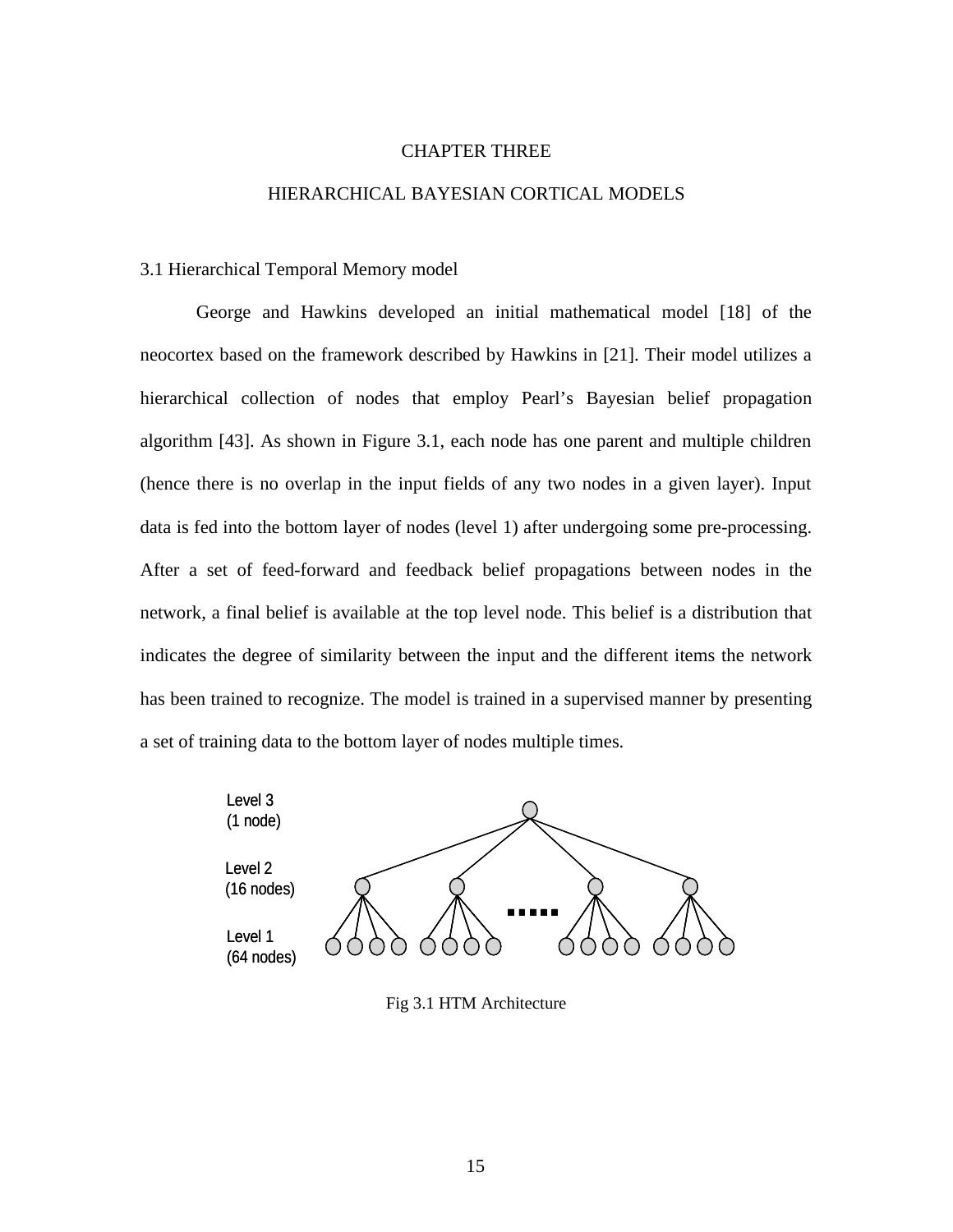The computational algorithm within each node of the model is identical and follows equations 1 through 6 below. Before a node starts computing, it receives belief vectors from its parent (*π*) and children (*λ*) as shown in Figure 3.2 (a). The belief vectors from its children are all combined together as shown in equation 1. This combined belief vector from the children is then multiplied with an internal probability matrix, *Pxu* (generated in an offline training phase), and the belief vector from the parent (see equation 2). The matrix multiplications are carried out element-by-element. A set of belief vectors are then generated for the parent and child nodes (equations 3 to 6). These output belief vectors are then transmitted to the parent and children of the node as shown in Figure 3.2(b).

$$
\lambda_{\text{product}}[i] = \prod \lambda_{\text{in}}[\text{child}][i] \tag{1}
$$

$$
F_{\text{xu}}[j][k] = \pi_{\text{in}}[j] \times P_{\text{xu}}[j][k] \times \lambda_{\text{product}}[k] \qquad (2)
$$

- $m_{row}[j] = max(m_{row}[j], F_{xu}[j][k])$  (3)
- $m_{col}[k] = max(m_{col}[k], F_{xu}[j][k])$  (4)
- $\lambda_{out}[j] = m_{row}[j] / \pi_{in}[j]$  (5)

$$
\pi_{\text{out}}[\text{child}][k] = m_{\text{col}}[k] / \lambda_{\text{in}}[\text{child}][k] \tag{6}
$$

Table 3.1 Equations describing the HTM Model



Fig 3.2 HTM Belief Propagation. (a) Node gathering beliefs (b) Node distributing beliefs.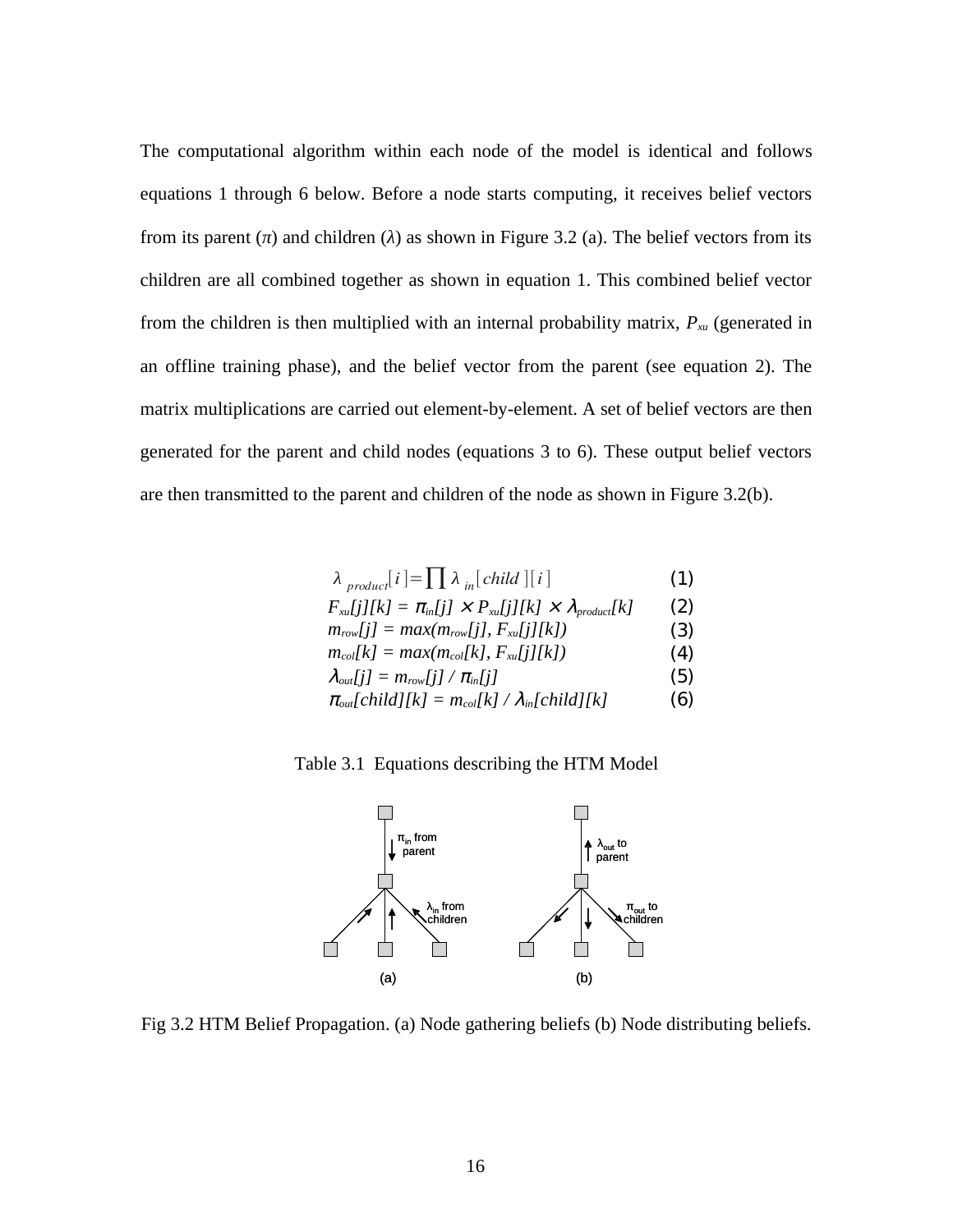3.2 Hierarchical Expectation Refinement Algorithm

Thomas Dean proposed a new hierarchical Bayesian model of the visual cortex, called the Hierarchical Expectation Refinement Algorithm[12]. This model consists of a layered collection of nodes as shown in Figure 3.3. Input data is presented to the bottom layer of nodes (generally after some pre-processing) and a final inference based on this input is produced by the top layer node. All the nodes in the network carry out the same set of computations and can be considered to be the functional equivalent of cortical columns. The model is trained in a supervised manner by presenting a set of training data to the bottom layer of nodes multiple times.



Figure 3.3: An Example of Thomas Dean's hierarchical Bayesian network model. This example can be divided into three subnets as shown and the nodes are numbered with the subnets they belong to.

In the example implementation of the model presented by Dean in [4], the model performs hand written character recognition on 28×28 pixel images. This example network consists of three layers of nodes connected in a pyramidal form, with the bottom layer consisting of 49 nodes (in a  $7x7$  layout), the middle layer of 9 nodes (in a  $3x3$ layout), and the top layer of 1 node. Each layer 2 node has nine layer 1 children (arranged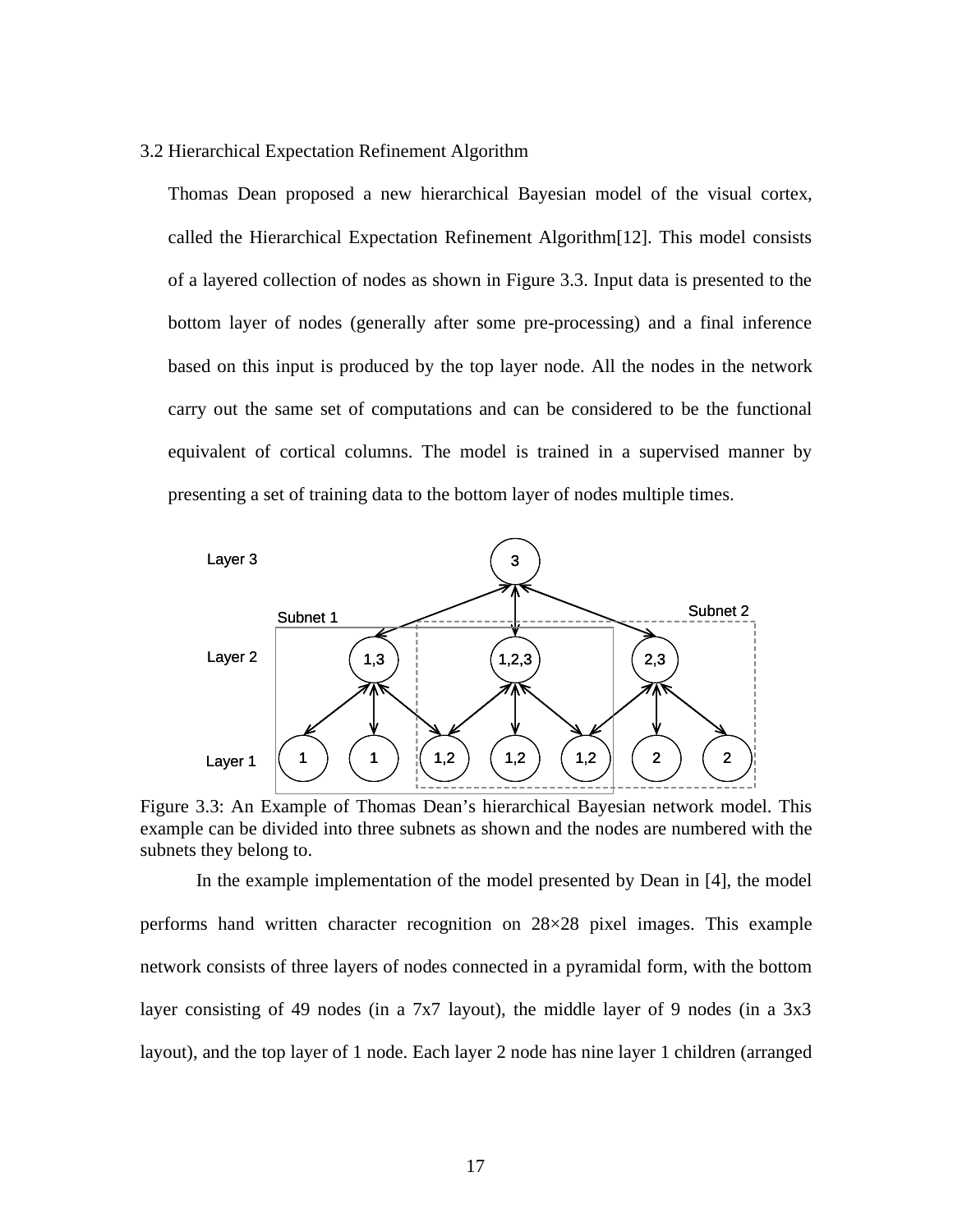in a 3x3 layout) forming a pyramidal collection. The field of view of each layer 2 node overlaps with its neighbors' by an edge that is one node thick. Thus, each layer one node can have up to four layer 2 parents.

The input image is preprocessed by a preprocessing layer before being fed to the layer 1 nodes. Each layer 1 node has a 4x4 patch of pixels corresponding to it. In the preprocessing layer, the 4x4 patch of pixels is transformed into a mixture of Gaussians and this mixture is matched against 16 predefined classes of mixtures of Gaussians. Thus each 4x4 pixel region is represented by a number between 1 and 16, with this number being fed to the corresponding layer 1 node by the preprocessing layer.

The network can be divided into a set of modular component subnets (as shown in Figure 3.3). Each subnet has two layers of nodes. A subnet can be defined as a node, its parents, and all the children of those parents in the same level as the original node [4]. The function of each subnet is to produce an abstract set of features that are seen by the lower level subnets feeding into it. Neighboring subnets have overlaps in their receptive fields to enable the network to more robustly recognize invariant features. Hence a node could belong to multiple subnets (as shown in Figure 3.3). The subnets are identified during the training process and only the largest subnets (those that would not be a subset of another subnet) are utilized. For any given input image, the network is processed through multiple bottom-to-top-to-bottom passes. In each pass, all the subnets for a certain layer are processed before moving to the next layer.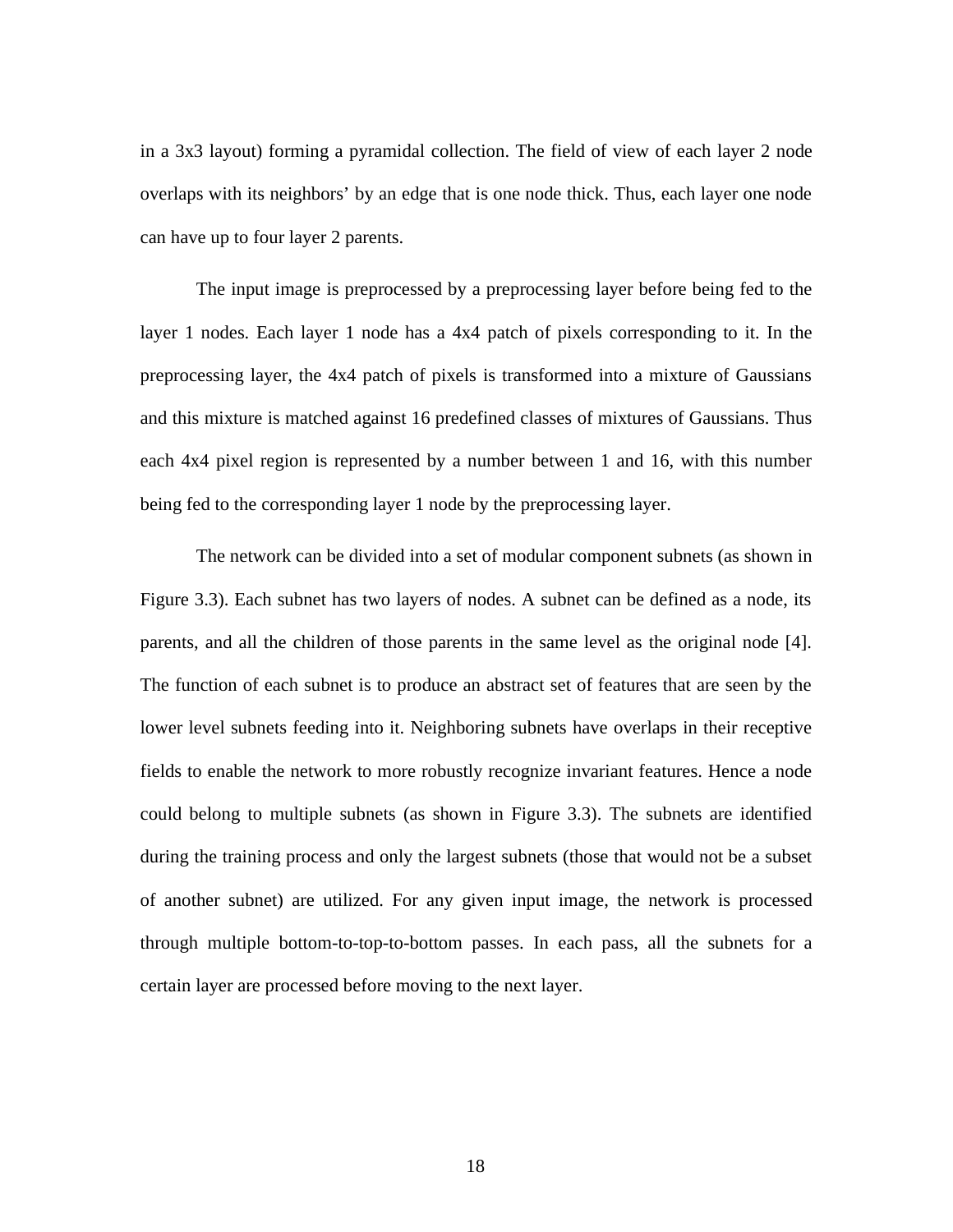

Figure 3.4: An Example of a junction tree derived from one of the lower level subnets shown in Figure 3.1. Part (a) shows the subnet with the nodes number 1 through 7. Part (b) shows the junction tree equivalent to this subnet. Each clique in part (b) is numbered with the corresponding nodes from the subnet that are used to build the clique.

In order to process a subnet, it is first converted to its equivalent junction-tree representation. The junction-tree consists of a set of nodes called cliques, where each clique is a collection of nodes in the original subnet. The connection between the cliques is called a separator and is labeled by the nodes in common between the two cliques. Figure 3.4 shows a simple subnet and its equivalent junction tree decomposition. Although this junction tree has only 5 cliques (with two that can be evaluated in parallel), the junction trees in the networks examined have up to 25 cliques (with up to 21 that can be evaluated in parallel). The subnet to junction tree mapping is carried out during training and does not have to be redone during inference (as the mapping is reused). The junction tree for a subnet is evaluated in a single bottom-to-top and then top-to-bottom pass. The Lauritzen and Spiegelhalter's junction-tree algorithm [30] is utilized for exact inference in the tree. The operations consist primarily of element by element multidimensional matrix adds, multiplies, and divides.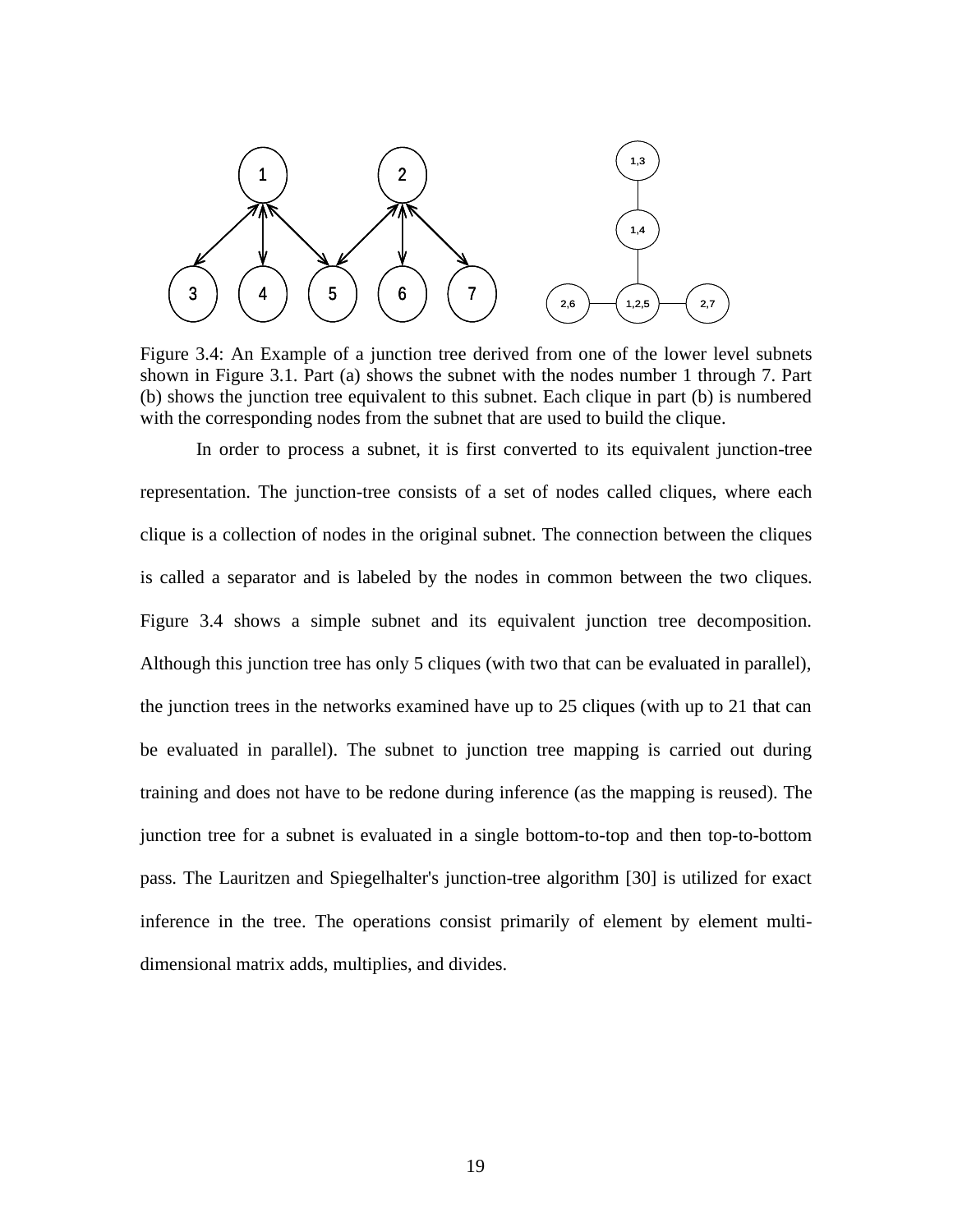#### CHAPTER FOUR

#### EXPERIMENTAL SETUP AND IMPLEMENTATION

#### 4.1 Algorithmic Implementation

All the algorithms were presented with the 60,000 training images from the MNIST training data set. Each image is 28x28 in size with 8 bit gray scale resolution, thus each algorithm was presented with a 784 bit vector for each training image. The naive Bayes was implemented in Matlab with Laplace smoothing to avoid distortion. The KNN algorithm was implemented in Matlab and was tested using Euclidean and Manhattan distances. The support vector machines implementation was based on the sequential minimal optimization [60], and the pseudo code as explained in [61] was used for the development of the algorithm. One versus all classification as explained in [50] was used for multi-class classification. The artificial neural networks was implemented by using the MLP algorithm in Matlab. The HTM algorithm was implemented using the Nupic 1.6 SDK, provided by Numenta Inc. and HERA was implemented by using the software provided by Thomas Dean [62].

#### 4.2 Multi-core architectures

The problem of heat dissipation has put to hold the frequency scaling of processors by miniaturization of transistors and has taken the semiconductor industry to to explore multi-core architectures. This thesis examines three different multi-core architectures, Intel Xeon E5345, Sun Ultra SPARC T2 Plus, and STI Cell BE architectures.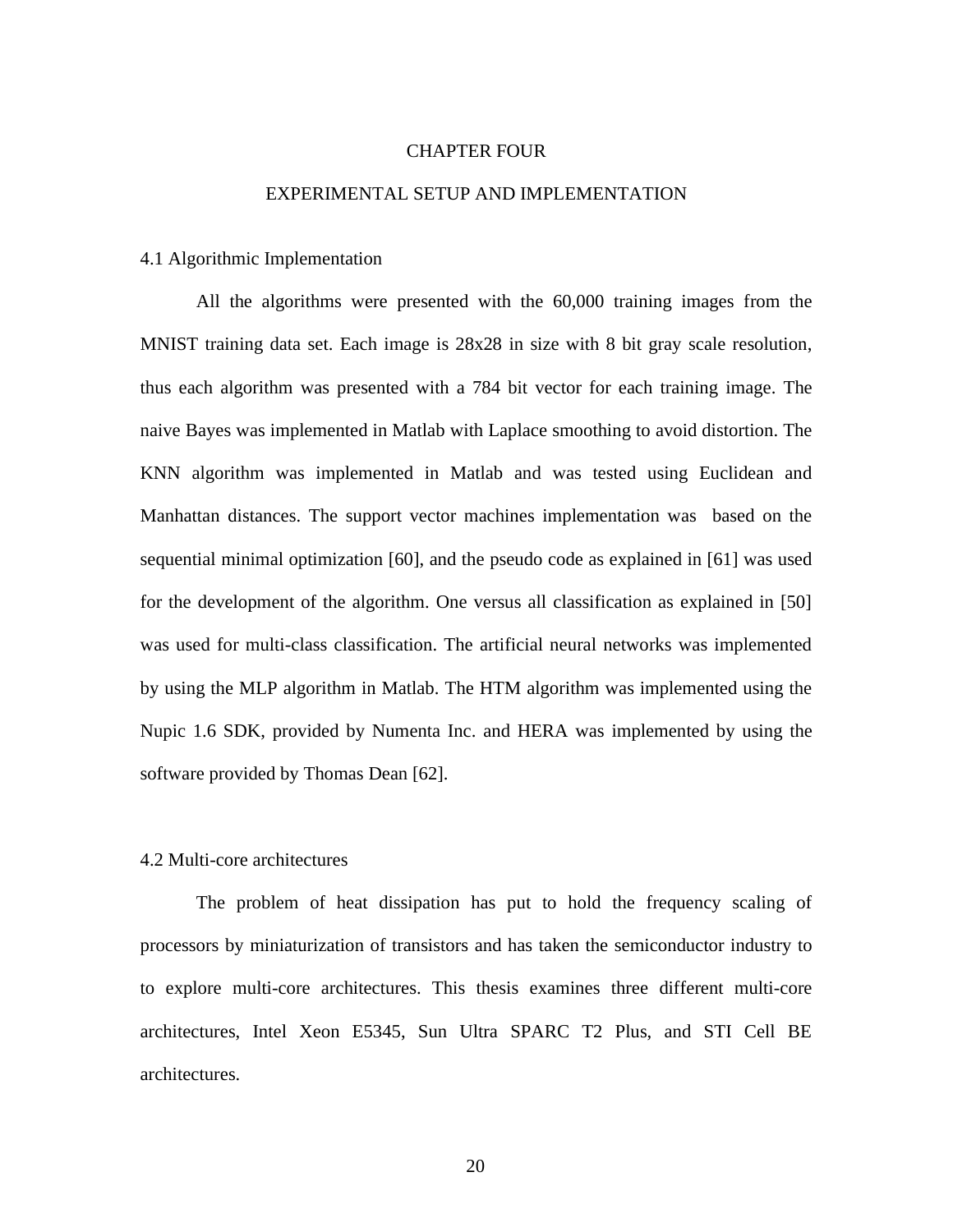The Intel Xeon E5345 processor examined contains four Intel Core based processing cores clocked at 2.33 GHz. These processors contain a 256 KB level one cache per core and an 8 MB shared level two cache. The processor can execute vector instructions (with four floating point operations) using the SSE3 instruction set.



Fig 4.1 Intel Xeon E5345 processor architecture. [59]

The Sun Ultra SPARC T2 Plus processor [48] contains 8 cores running at 1.4 GHz. Each core can execute up to eight threads simultaneously, with up to two threads in each pipeline stage. Thus the entire processor can run a maximum of 64 threads concurrently. Each core contains 8 KB of data and 16 KB of instruction cache, and share a 4 MB level two cache.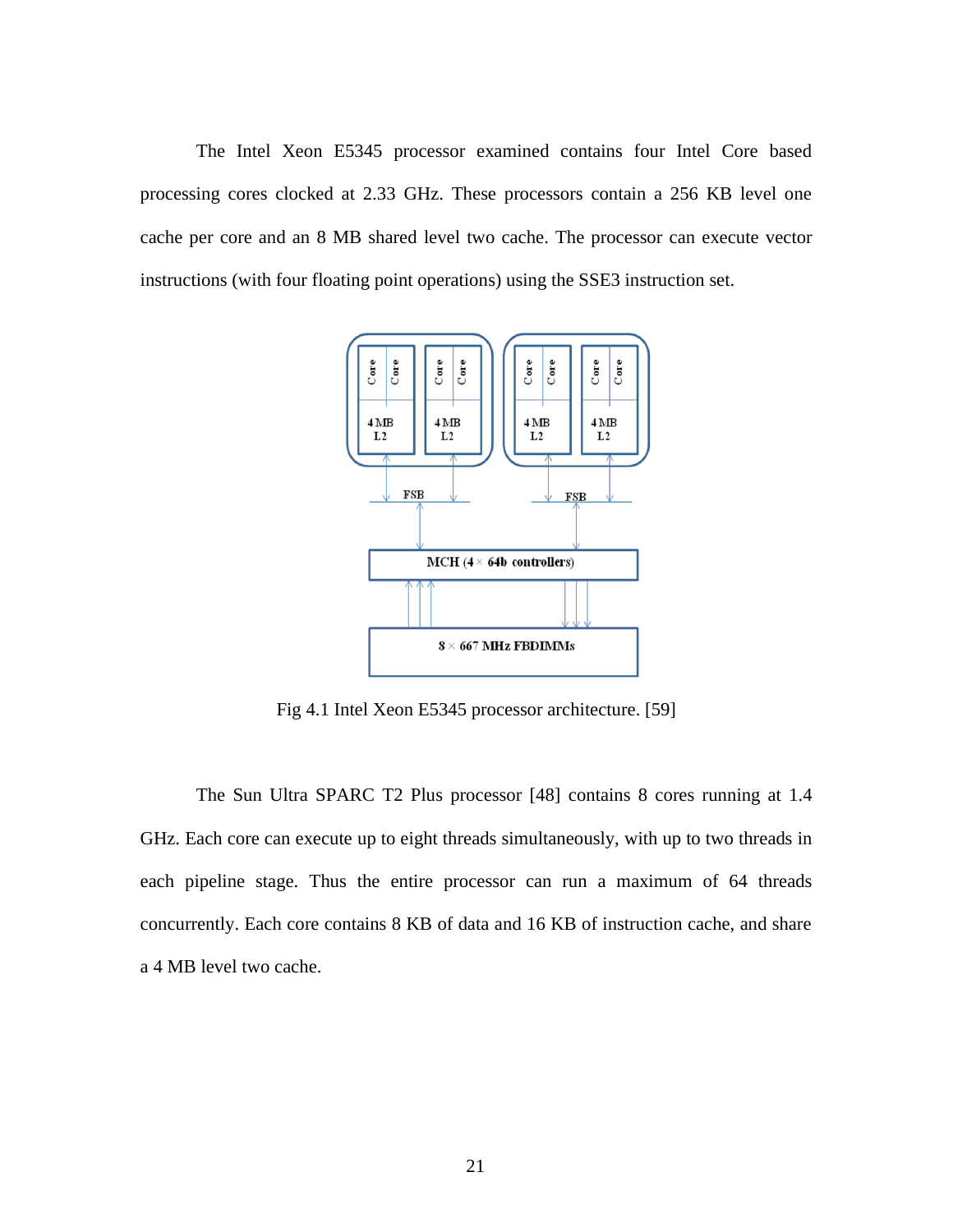

Fig 4.2 Sun UltraSPARC T2 Plus processor architecture. [59]

The Cell Broadband Engine developed by IBM, Sony, and Toshiba [20] is a multi-core processor that heavily exploits vector parallelism. The current generation of the IBM Cell processor consists of nine processing cores: a PowerPC based Power Processor Unit (PPU) and eight independent Synergistic Processing Units (SPU). The processor operates at 3.2 GHz. Each SPU is capable of processing up to four instructions in parallel each cycle (eight, if considering fused multiply-add instructions). The processing cores in the Cell utilize in-order execution with no branch prediction.



Fig 4.3 STI Cell processor architecture. [59]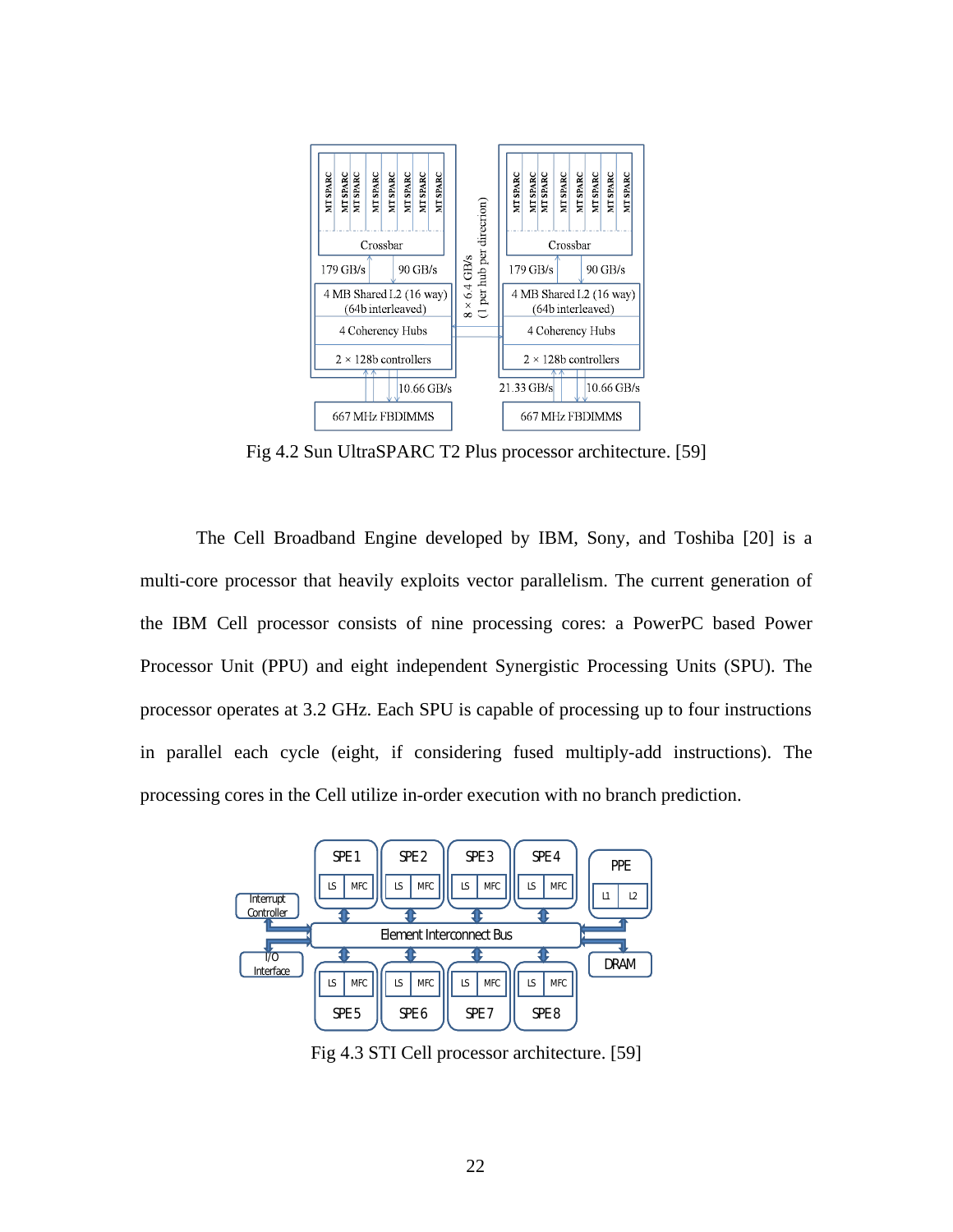|                          | <b>Intel Core2</b> | Sun                 | <b>STI Cell</b> |             |            |             |
|--------------------------|--------------------|---------------------|-----------------|-------------|------------|-------------|
| Core                     | (Xeon              | <b>UltraSPARC</b>   | Sony PS3        |             | IBM QS 20  |             |
| Architecture             | E5345)             | T <sub>2</sub> Plus | <b>PPE</b>      | <b>SPE</b>  | <b>PPE</b> | <b>SPE</b>  |
|                          |                    |                     | Multi           |             | Multi      |             |
|                          |                    |                     | Thread          | <b>SIMD</b> | Thread     | <b>SIMD</b> |
|                          | Superscalar        | Superscalar         | dual            | dual        | dual       | dual        |
| <b>Type</b>              | out-of-order       | in-order            | issue           | issue       | issue      | issue       |
| Clock (GHz)              | 2.33               | 1.16                | 3.2             | 3.2         | 3.2        | 3.2         |
| Local store              |                    |                     |                 | 256 KB      |            | 256 KB      |
| L1 Data Cache            |                    |                     |                 |             |            |             |
| per core                 | 32 KB              | 8 KB                | 32 KB           |             | 32 KB      |             |
| L <sub>2</sub> Cache per |                    |                     | 512             |             | 512        |             |
| core                     |                    |                     | KB              |             | KB         |             |
| # Sockets                | 2                  | 2                   |                 | 1           |            | フ           |
| Cores per                |                    |                     |                 |             |            |             |
| Socket                   | 4                  | 8                   | $\mathbf{1}$    | 8           | 1          | 8           |
| <b>DRAM</b>              |                    |                     |                 |             |            |             |
| Capacity                 | 16 GB              | 64 GB               | 2 GB            |             | $1$ GB     |             |
| Threading                | Pthreads           | Pthreads            | Pthreads        |             | Pthreads   |             |
| Compiler                 | gcc                | cc                  | gcc             | spu-gcc     | gcc        | spu-gcc     |

Table 4.1 Comparison of Multi-core architectures.

This simplified hardware design means that several software level optimizations are necessary to achieve high performance on the SPUs (these are generally not needed on traditional processors, such as the Intel Xeon). The optimizations include use of vectorization, reducing the frequency of branch instructions through loop unrolling and function in-lining, and explicit memory optimizations. Instead of a processor controlled data cache, each SPU contains a programmer controlled local store to explicitly optimize memory operations. This enables several memory level optimizations not possible on most high performance processors. Since high compute-to-I/O ratios are needed to achieve the full potential of the Cell processor [5], the programmer controlled memory stores are especially important.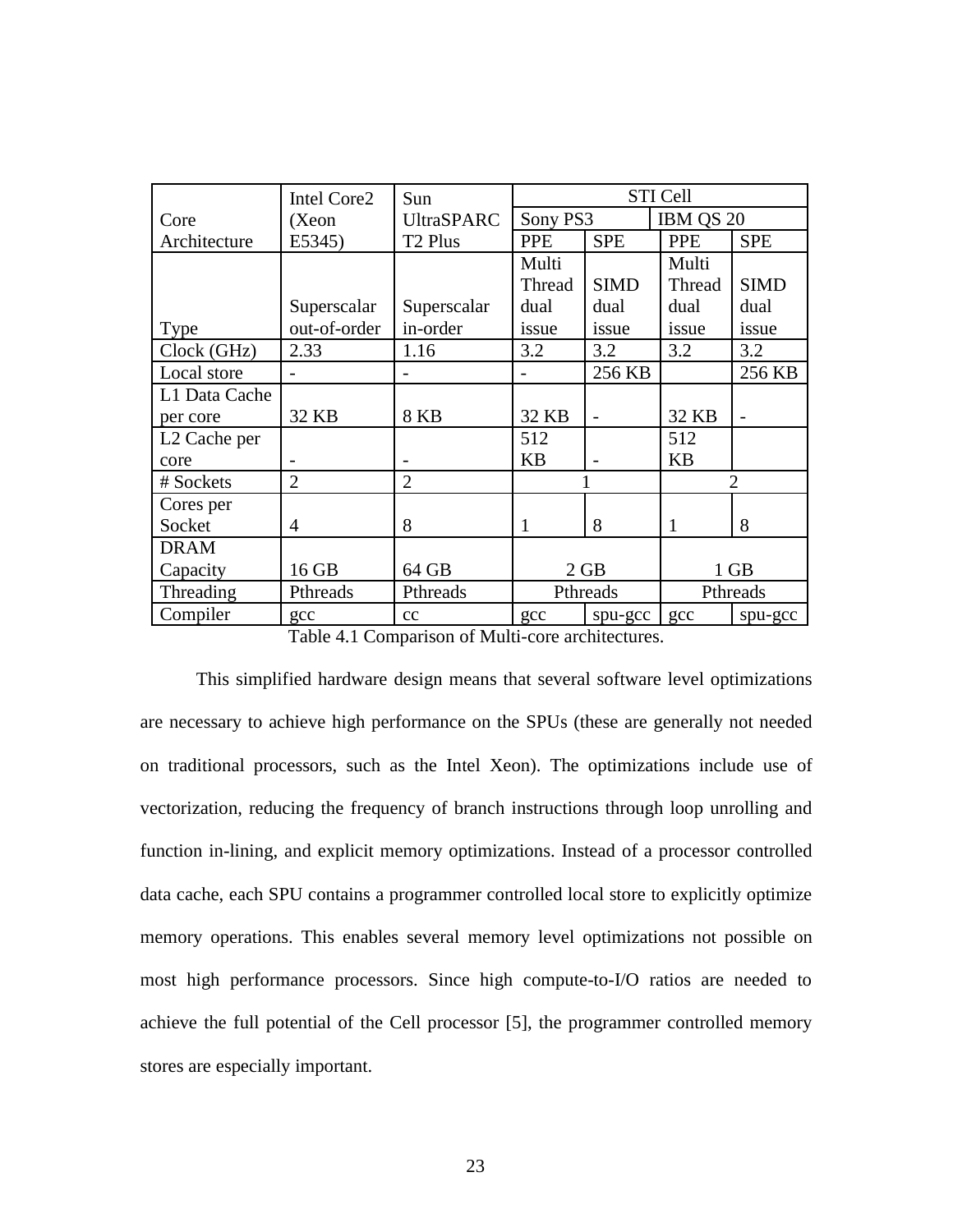#### 4.3 Implementation

Four hardware platforms were utilized in this study, one was the Intel Xeon based, two were the STI Cell based, and one was the Sun UltraSPARC T2 Plus based. The Intel Xeon platform utilized was a blade on the Palmetto Cluster at Clemson University. Each blade on the system contained two quad core Intel Xeon processors running at 2.33 GHz (model E5345), had 12 GB of DRAM, and ran the Cent OS 5 operating system. The STI Cell platforms utilized was a Sony Playstation 3 at Clemson University and an IBM QS20 cluster at Georgia Tech. The Playstation 3 has one Cell processor on which six of the eight SPUs are available for use and contains 256 MB of DRAM. This platform was running Fedora Core 6 with IBM Cell SDK 2.1. The QS20 blade utilized had two Cell processors, each with all eight cores available, 2 GB of DRAM, and also used IBM Cell SDK 2.1. The Sun UltraSPRAC T2 Plus platform utilized was a Sun SPARC Enterprise T5140 running Solaris 10. This system contained 2 Sun UltraSPARC T2 Plus processors and 64 GB of DRAM. All the programs were compiled with -O3 optimizations using *gcc*. On the UltraSPARC platform, one processor was used for running the operating system, while the other was used to run the hierarchical Bayesian models, with each thread of the model bound to a specific core to ensure optimum performance.

Five networks with varying input image sizes were developed to examine the acceleration of the HTM model on the multi-core platforms. The overall network structure was kept similar to the design in [18], with three layers of nodes per network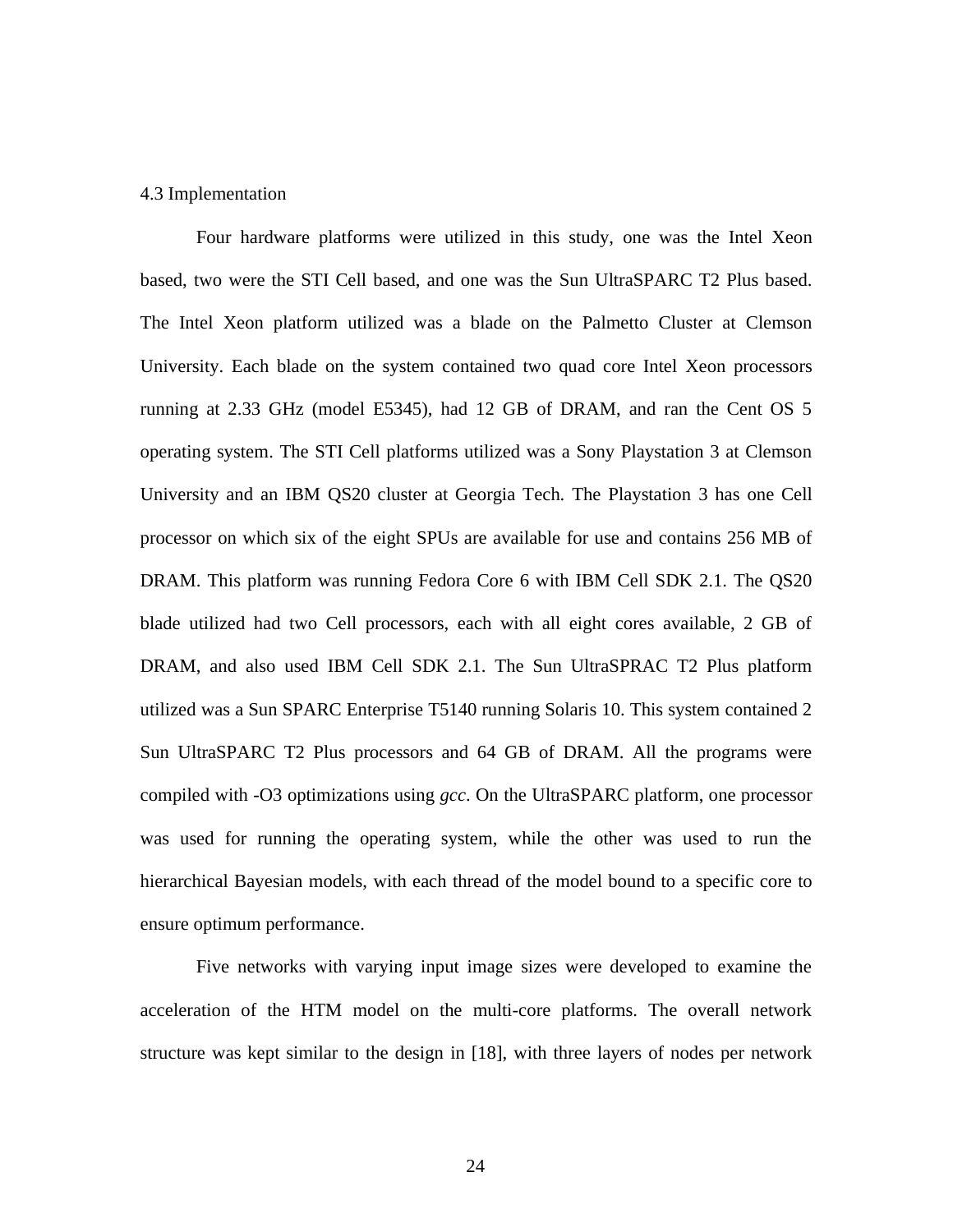and each level 2 node having four level 1 children. The level 1 and 2 nodes were arranged in a square grid. Table 4.2 lists details about each of the networks examined including the number of nodes implemented in each network and the input image size. The smallest network was identical to the example presented by George and Hawkins. In order to train the different sized networks, the training algorithm described in [18] was used to generate the internal  $P_{\lambda u}$  matrices for the networks. A subset of 76 of the 91 binary image categories presented in [18] was utilized for the training of these networks since these were used in the training example provided by the authors of the model. The set of images chosen would affect the runtimes on all the processors similarly. All the nodes in each layer are processed in parallel. The model was optimized separately for the different architectures. A set of nodes to be implemented was assigned to each thread (an SPU in the case of the cell processor), and these set of nodes were implemented in serial by each thread. The set of nodes to be assigned to each thread was pre-assigned to optimize the load on each thread.

| <b>Network input size</b> | 32x32 | 48x48 | 64x64 | 80x80 | 96x96 |
|---------------------------|-------|-------|-------|-------|-------|
| <b>Total Nodes</b>        | 81    | 181   | 321   | 501   | 721   |
| Layer 3 nodes             |       |       |       |       |       |
| Laver 2 nodes             | 16    | 36    | 64    | 100   | 144   |
| Laver 1 nodes             | 64    | 144   | 256   | 400   | 576   |

**Table 4.2.** HTM configurations evaluated

Four networks with varying input image sizes were developed to examine the acceleration of the Dean model on the multi-core platforms. As shown in Table 4.3, all the networks had three layers. The smallest network was identical to the example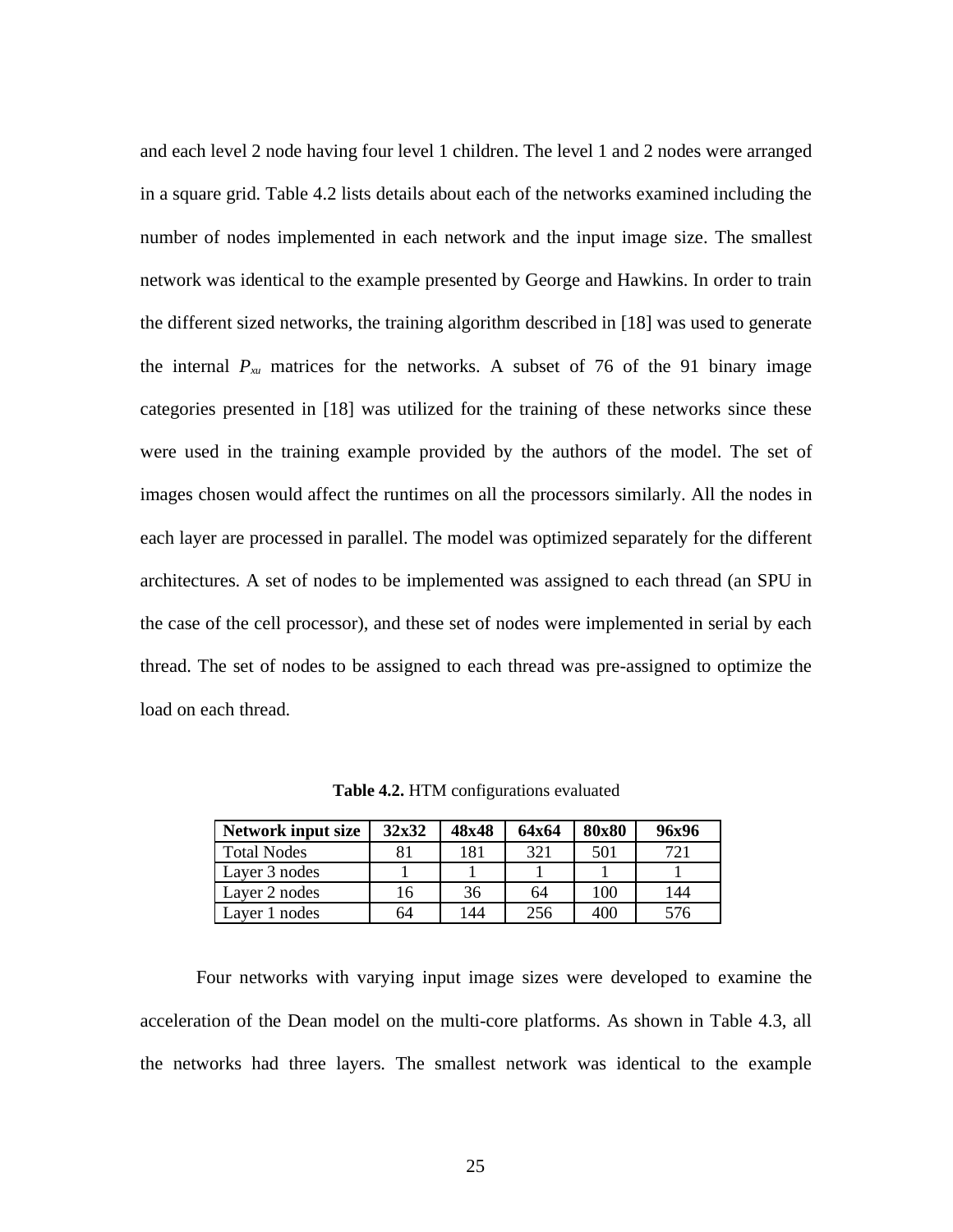presented by Dean in [8]. Dean utilized 10,000 images from the MNIST database [33] by Yann LeCun for training and testing of his model. These consist of one thousand versions of 10 objects (handwritten numerals 0 to 9 from the MNIST database), resulting in 10,000 images. The images are 28×28 pixels in dimension and with 8 bit resolution. The smallest network was trained with the 28×28 images in the database, while the larger networks were trained with zero padded versions of these images.

| <b>Network input size</b> |         | $28 \times 28$ | $36\times36$ | $40\times40$ | $52\times52$ |
|---------------------------|---------|----------------|--------------|--------------|--------------|
| <b>Nodes</b>              | Total   | 59             | 98           | 110          | 186          |
|                           | Layer 3 |                |              |              |              |
|                           | Layer 2 | 9              | 16           | 9            | 16           |
|                           | Layer 1 | 49             | 81           | 100          | 169          |
| <b>Subnets</b>            | Total   | 6              | 11           | 6            | 11           |
|                           | Layer 3 |                |              |              |              |
|                           | Layer 2 |                |              |              |              |
|                           | Layer 1 |                | 9            |              |              |

**Table 4.3** Dean model configurations evaluated

Dean's implementation of the model was in Matlab and utilized Kevin Murphy's Bayesian Network Toolbox (also written in Matlab) [37]. A C implementation of the model along with relevant parts of the Bayesian Network Toolbox was developed. Although C++ Bayesian Network libraries are available, they would need significant modifications in order to be utilized in our study. These include, parallelizing to run on multiple cores, vectorization using Cell SPU SIMD intrinsics, and being able to handle the DMA data transfers needed for the explicit memory management of the SPU local stores. The model and the relevant Bayesian Network libraries were optimized separately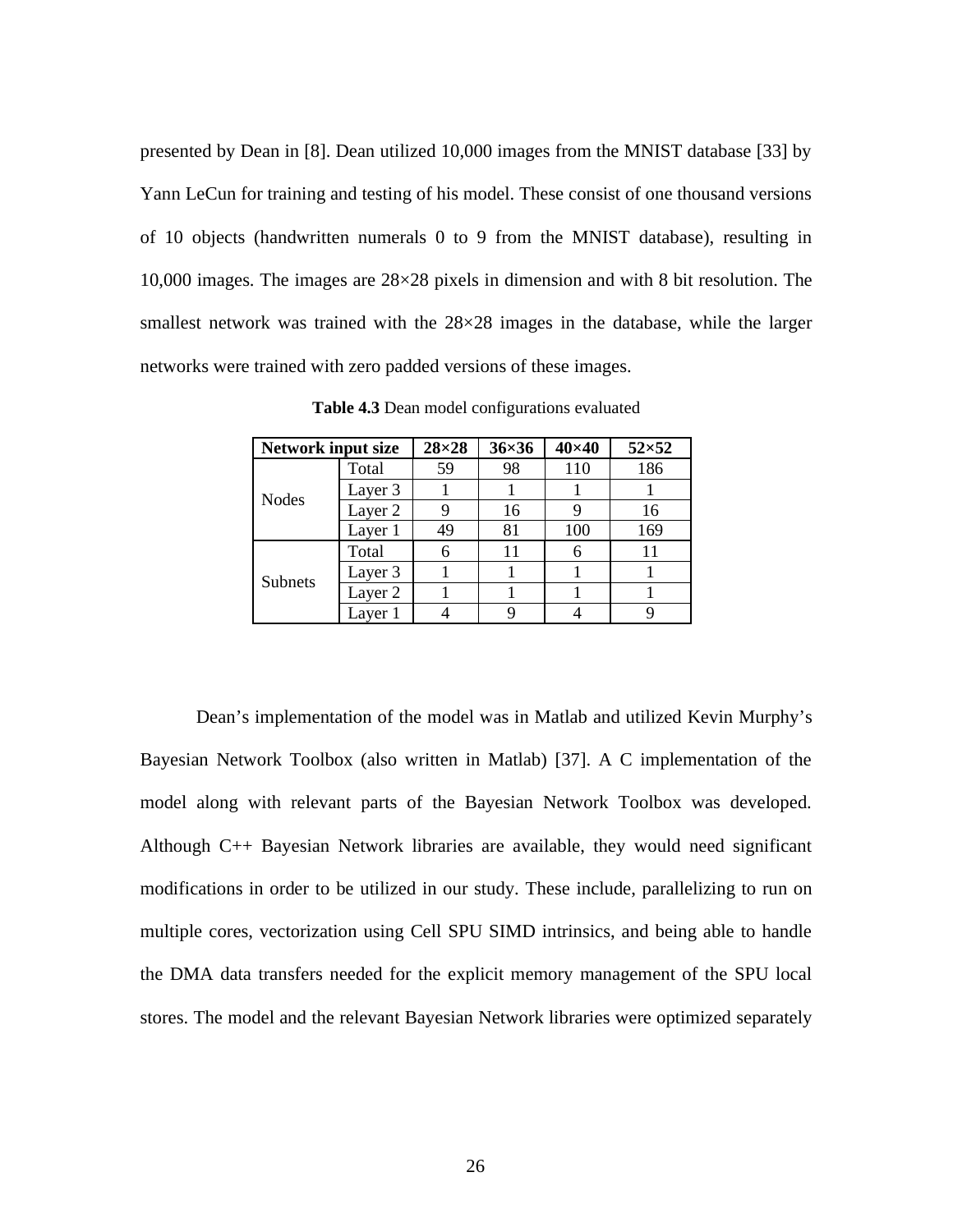for the different architectures. In the Cell version, the PPU assigned a set of subnets or cliques to be processed to each SPU.

#### 4.4 Parallelization and optimization

#### 4.4.1 Hierarchical Temporal Memory model

#### *Network parallelization*

All the nodes in a particular layer are independent of each other and can therefore be evaluated in parallel. Therefore in this study, the HTM network was parallelized by assigning groups of nodes in a particular layer to separate processing cores. Nearly all computations in equations 1 through 6 are element-by-element matrix multiplies and divides (thus there are no addition operations needed). In order to accelerate the computations, the matrix values were converted into logarithmic form so that more expensive multiplies and divides could be replaced by less time consuming additions and subtractions. The comparisons involved in equations 3 and 4 could still be performed in logarithmic form and were thus unaffected by this change.

#### *Pxu matrix compression and model vectorization*

The *Pxu* matrix in equation 2 is large enough that it needs special consideration when examining the vectorization of the nodes. These matrices themselves are extremely sparse, being made up almost 90% zeros. The computations in equations 1 through 6 are element-by-element rather than dot products. Compressing the *Pxu* matrices can significantly speed up the algorithm computation by skipping over strings of zeros. Thus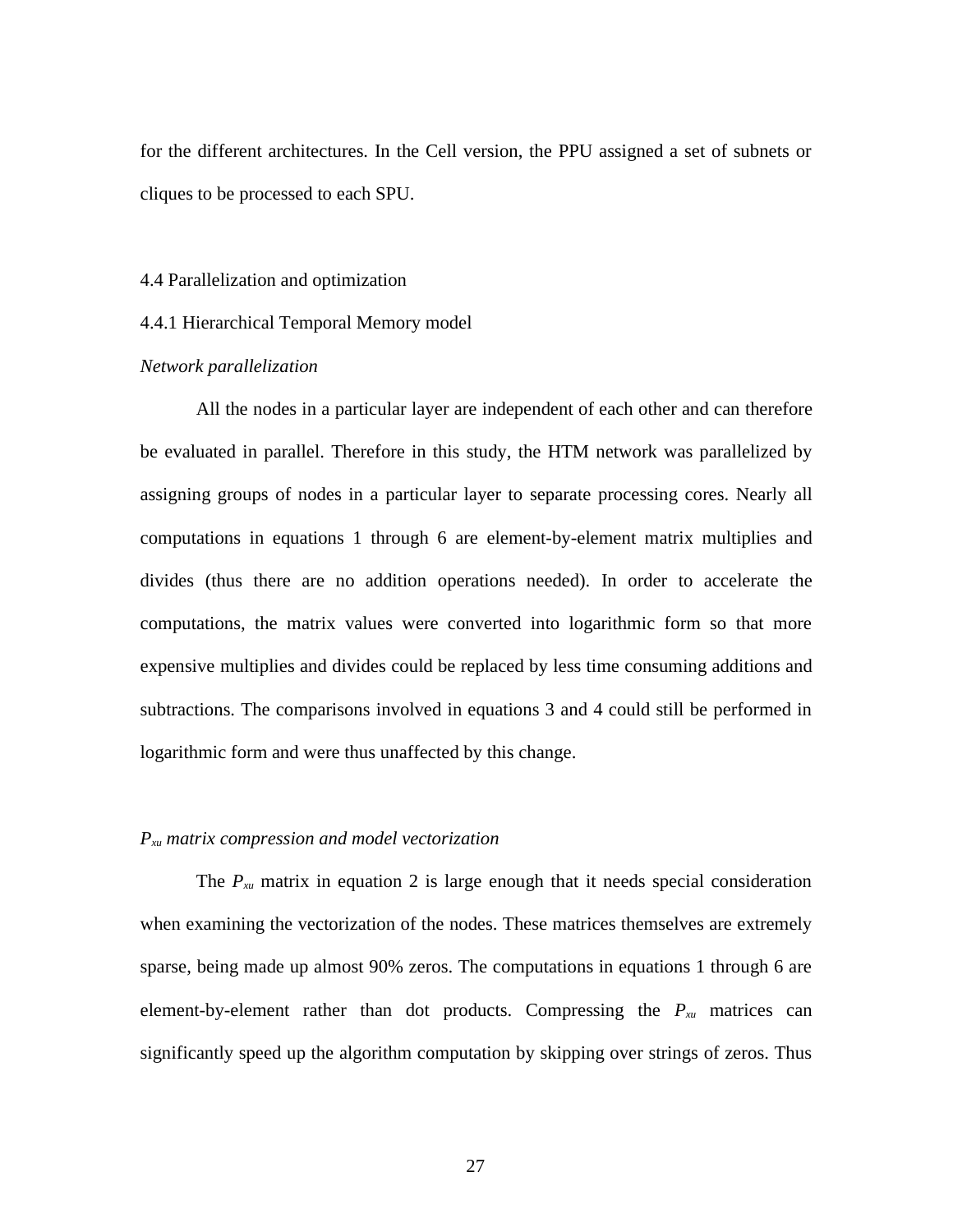any vectorization approach needs to consider the compression of the *Pxu* matrix. Two possible approaches to utilize vectorization for the George Hawkins model were examined. The first involves vectorizing the code to process a single image more efficiently. The second approach involves vectorizing the code to process multiple images simultaneously.

*Single image vectorization:* In this case, equations 1 through 6 need to be vectorized for a single image. Equations 1, 5, and 6 can be vectorized easily if the variables for the equations are padded to be multiples of the vector width. Equation 2, however, cannot be vectorized as easily, given that the *Pxu* matrix is sparse. This study examined the feasibility of block compression [34] of the *Pxu* matrix to vectorize the computations in equation 2. In order to be efficient, there should be on high density of non zero elements in uncompressed blocks.

Two possible approaches for block compression are to compress along the rows or along the columns of the target matrix. Tables 4.4 and 4.5 show the density of non zero blocks for both row and column wise compression with block sizes of 4 and 8 respectively. Several network sizes are examined. The results indicate that with a vectorization factor of four, the average *Pxu* uncompressed block contains less than two non-zero elements per block, while a vectorization factor of eight yields at most 2 elements per block on average. Thus vectorizing the equations for single images is not very efficient.

**Table 4.4** Block compression of *Pxu* with a block size of 4. N/w Size : Network Size NZB: Non Zero Blocks; NZE: Non Zero Elements;

|     | Compression along rows |            |        |      | Compression along columns |            |
|-----|------------------------|------------|--------|------|---------------------------|------------|
| N/w | %NZB                   | Avg NZE in | %NZB>2 | %NZB | Avg NZE in                | %NZB>2 NZE |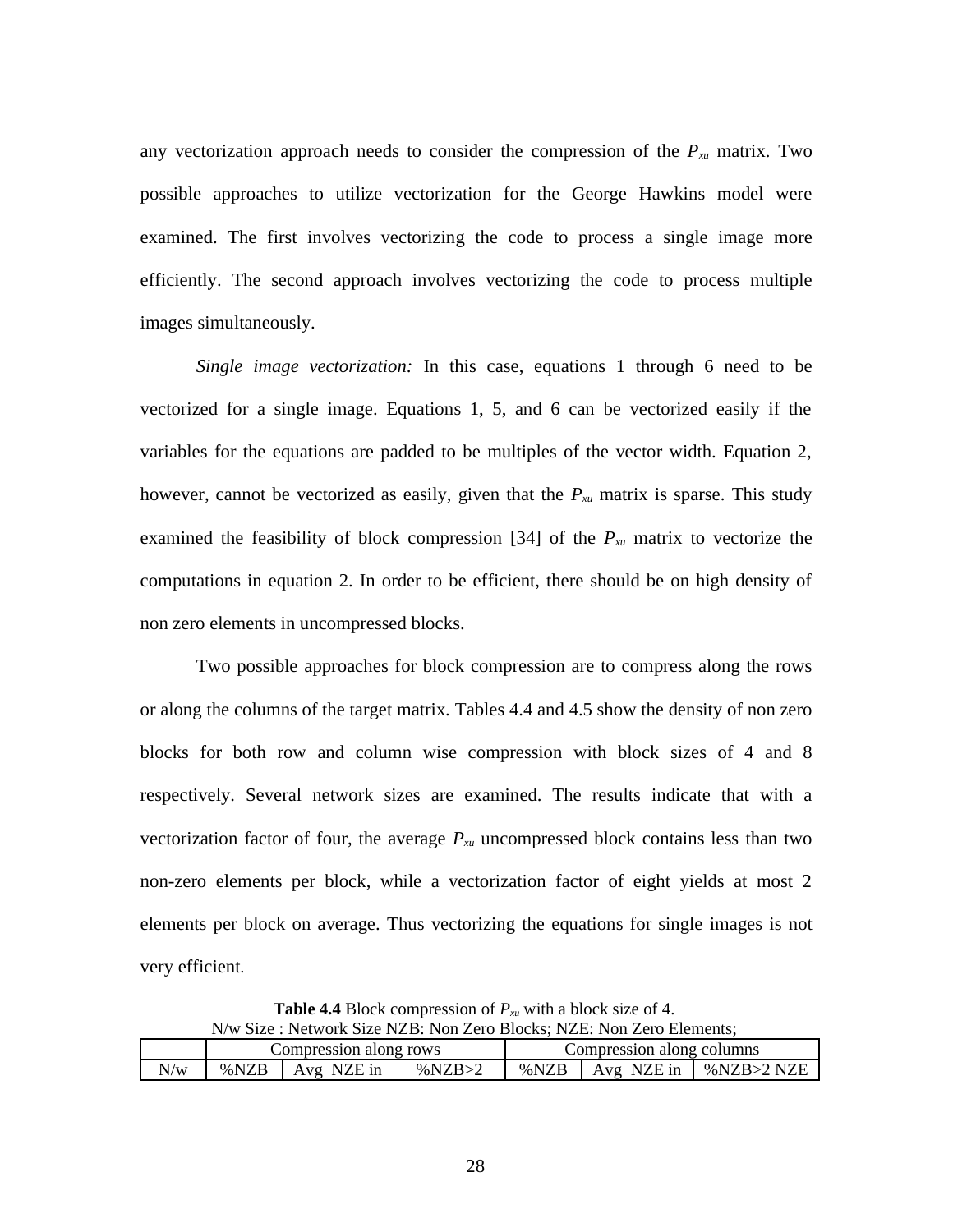| Size |      | NZB    | <b>NZE</b> |      | <b>NZB</b> |       |
|------|------|--------|------------|------|------------|-------|
| 81   | 3.84 | 1.2531 | 20.06      | 3.97 | 1.2605     | 17.72 |
| 181  | 5.17 | 1.3035 | 22.82      | 5.02 | 1.3891     | 24.89 |
| 321  | 6.23 | 1.3935 | 27.47      | 5.96 | 1.4940     | 28.79 |
| 501  | 7.41 | 1.4624 | 30.53      | 6.72 | 1.6483     | 34.48 |
| 721  | 7.82 | 1.4848 | 31.4       | 7.12 | 1.6659     | 35.02 |

**Table 4.5** Block compression of *Pxu* with a block size of 8. N/w Size : Network Size NZB: Non Zero Blocks; NZE: Non Zero Elements;

|             | Compression along rows |            |            |       | Compression along columns |            |
|-------------|------------------------|------------|------------|-------|---------------------------|------------|
| N/w         |                        | Avg NZE in | %NZB>2     |       | Avg NZE in                |            |
|             | %NZB                   |            |            | %NZB  |                           | %NZB>2 NZE |
| <b>Size</b> |                        | <b>NZB</b> | <b>NZE</b> |       | <b>NZB</b>                |            |
| 81          | 6.44                   | 1.4587     | 27.89      | 6.97  | 1.4374                    | 22.74      |
| 181         | 8.32                   | 1.5837     | 32.66      | 8.38  | 1.6506                    | 29.77      |
| 321         | 9.75                   | 1.7418     | 36.69      | 9.73  | 1.8270                    | 33.35      |
| 501         | 11.31                  | 1.8754     | 39.91      | 10.75 | 2.0571                    | 38.98      |
| 721         | 11.88                  | 1.9125     | 40.38      | 11.36 | 2.0851                    | 39.45      |

*Multiple image vectorization:* The computations for any input image are identical throughout the network because each node in the network processes any input given in exactly the same manner. Therefore multiple images can also be evaluated in parallel using vectorization. In this case any compression scheme can be adopted for the *Pxu* matrices. The matrix is compressed by providing a coordinate for each nonzero value in the *Pxu* matrix. Two approaches for dealing with this are to treat the *Pxu* matrix as a linear vector (see Figure 4.4(b)) or to treat it as a two dimensional matrix (see Figure 4.4(c)). In the former case, only one coordinate is needed per nonzero element, while in the latter case, two coordinate values are needed. The first approach results in a higher compression level and thus lower data transfer time. It however does require the generation of a two dimensional (x,y) coordinate for each linear coordinate (for equation 2). Our studies indicate that a two dimensional representation provides the lowest overall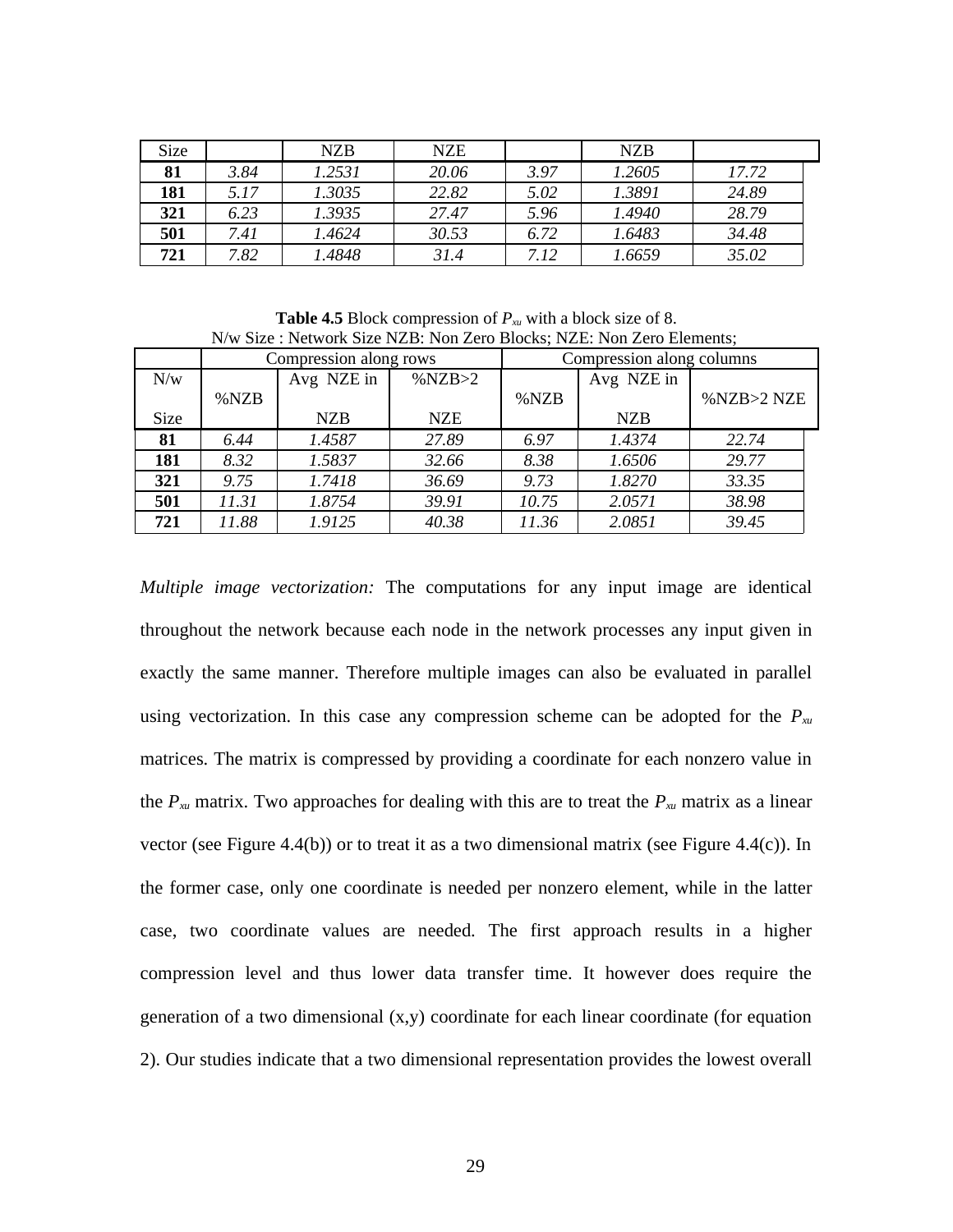execution time. For example, for the 721 node HTM model examined, the single dimensional approach required 18.26 ms on a Playstation 3, while the two dimensional approach required 10.96 ms.



**Figure 4.4** Restructuring the *Pxu* matrix. (a) Original *Pxu* Matrix. (b) Single dimensional position representation, [**p :value**, *x* :coordinate]. (c) Two dimensional position representation, [**p :value**, *x,y* : coordinates]

# 4.4.2 Dean model

#### *Network parallelization*

As shown in previous chapter, the nodes in a network in the Dean model can be grouped into subnets and the network would be processed by evaluating subnets rather than individual nodes. Also, as shown in the same section, each subnet was evaluated by processing its junction-tree representation. Each node of the junction tree is called a clique and has a clique potential associated with it. This potential is derived by combining the conditional probability tables of each node in the subnet that forms the clique (these tables are multi-dimensional with a maximum of five dimensions in our study).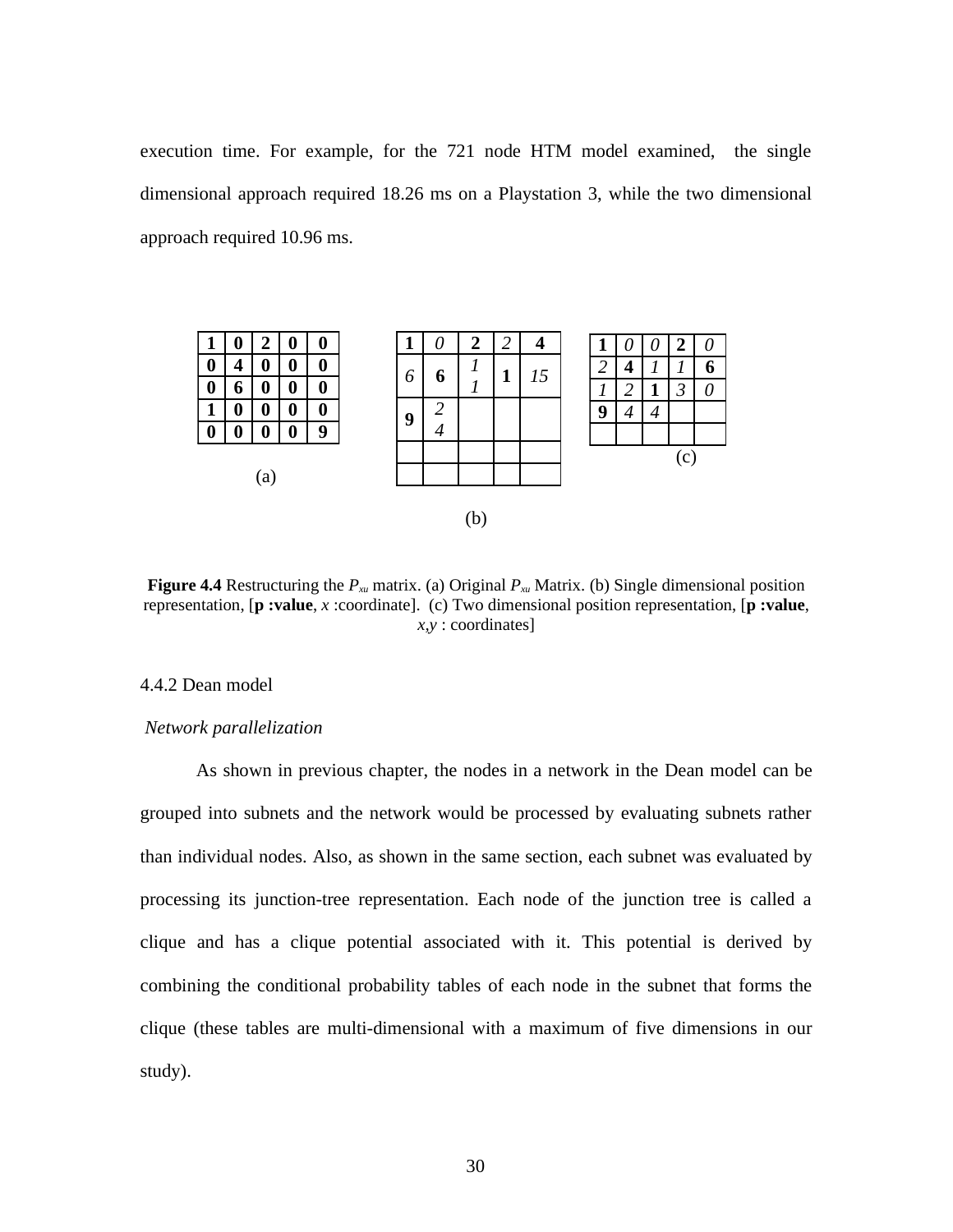There are two possible approaches to parallelize the evaluation of the Dean model: the first is at the subnet granularity and the second is at the clique granularity. This latter approach will yield a higher level of parallelism as there are more cliques than subnet (given that a subnet can be decomposed into multiple cliques). Dependencies between the cliques may limit the number of cliques that can be evaluated in parallel at any given level within a junction tree. This study evaluated both approaches and found that for the networks examined, the clique based approach had a better utilization of the available processing cores. In both approaches the order in which the subnets or cliques will be evaluated is predetermined and does not vary with the network inputs.

## *Vectorization*

As with the HTM model, there are at least two approaches to vectorization for this model: vectorizing the operations for a single image and vectorizing to evaluate multiple images simultaneously. In the former case, matrix operations would have to be vectorized as a large portion of the junction tree evaluations consist of multi-dimensional matrix operations. In the networks examined, these matrices had up to five dimensions with each dimension being up to 16 elements wide. The matrix operations included element-byelement matrix multiplies and divides. There were also matrix dimension reductions which essentially were summations along a given dimension of the matrix. Not all of these operations can be vectorized efficiently, particularly as the matrix dimensions were of small widths (that were not always multiples of the vectorization factor).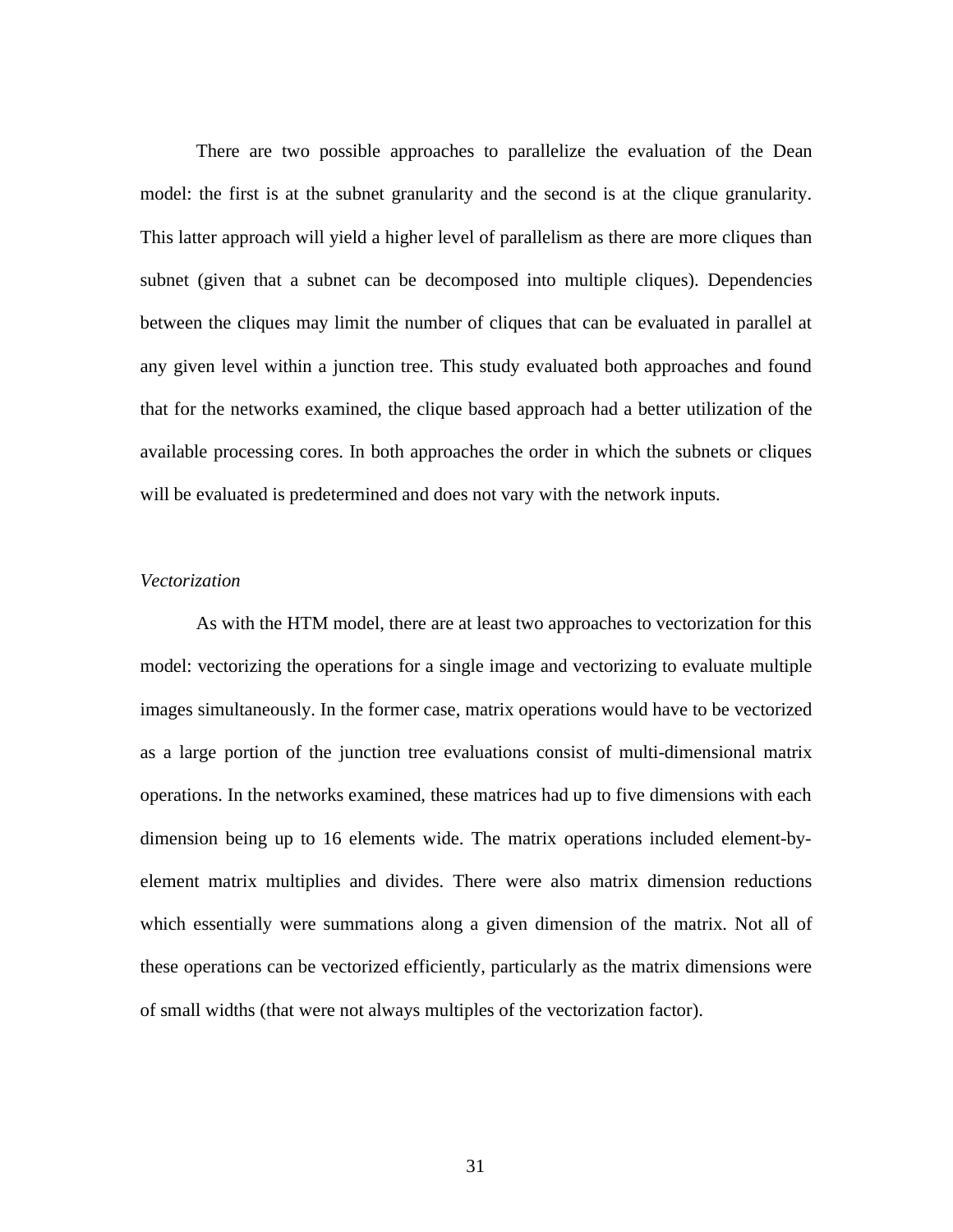Since the model evaluates any input data in precisely the same way, multiple inputs can be evaluated in parallel through vectorization. In case of a vectorization factor of four, there will be four versions of each matrix (one for each image). The same set of operations will be carried out for all four versions of each matrix. In this case vectorization can be applied to almost 100% of all the operations.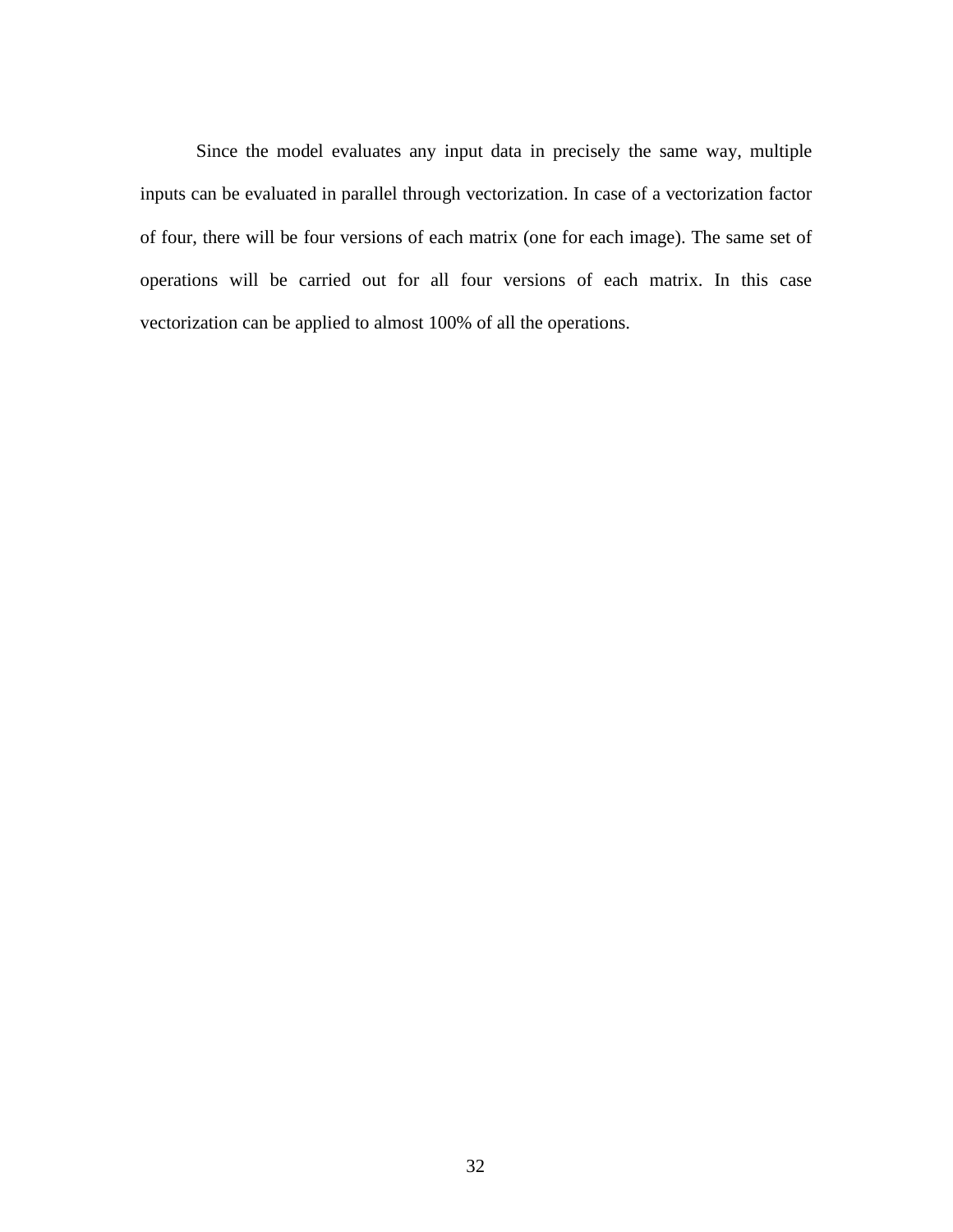#### CHAPTER FIVE

#### RESULTS

## 5.1 Study of Accuracy.

The seven different algorithms were successfully implemented and tested with the MNIST Database [36]. The MNIST database contains handwritten digits with 6000 28x28 images per class for training and around 10000 test images.

|                                         | <b>NB</b> | <b>KNN</b> | $NCA$ $SVM$ |     | <b>ANN</b> | $H$ <b>TM</b> | Dean |
|-----------------------------------------|-----------|------------|-------------|-----|------------|---------------|------|
| <b>MNIST</b>                            | 12.8      | 5.2        | 3.2         | 1.8 | 12.5       | 26            | 19   |
| <b>MNIST(6000</b><br>training examples) | 18        | 9.00       | 8.5         | 8.1 | 16         | 30            | 24   |

**Table 5.1** Comparison of Accuracy.

The naïve Bayes classifier was trained with the 784 sized features. Different values of thresholding were compared and it was found to be optimal at 185. The test set error of 12.8% was received. The advantages are ease of implementation and very fast test time, but the disadvantage is that the strong independence assumption makes the algorithm weak. The KNN algorithm was also trained with the feature size of 784 and the change in accuracy of the KNN classifier improved with the increase in K is shown in figure 5.1.The advantages of this method is that, it requires no training and implementation is very simple. The disadvantages are that, the test time is in the order of hours for MNIST data set (compared to seconds for all other algorithms) and the need to keep the complete database during testing.

The SVM algorithm was implemented with the sequential minimal optimization algorithm[61], with Gaussian kernel. SVM is a binary classifier, so multi-class classification is achieved by one-against all classification [50].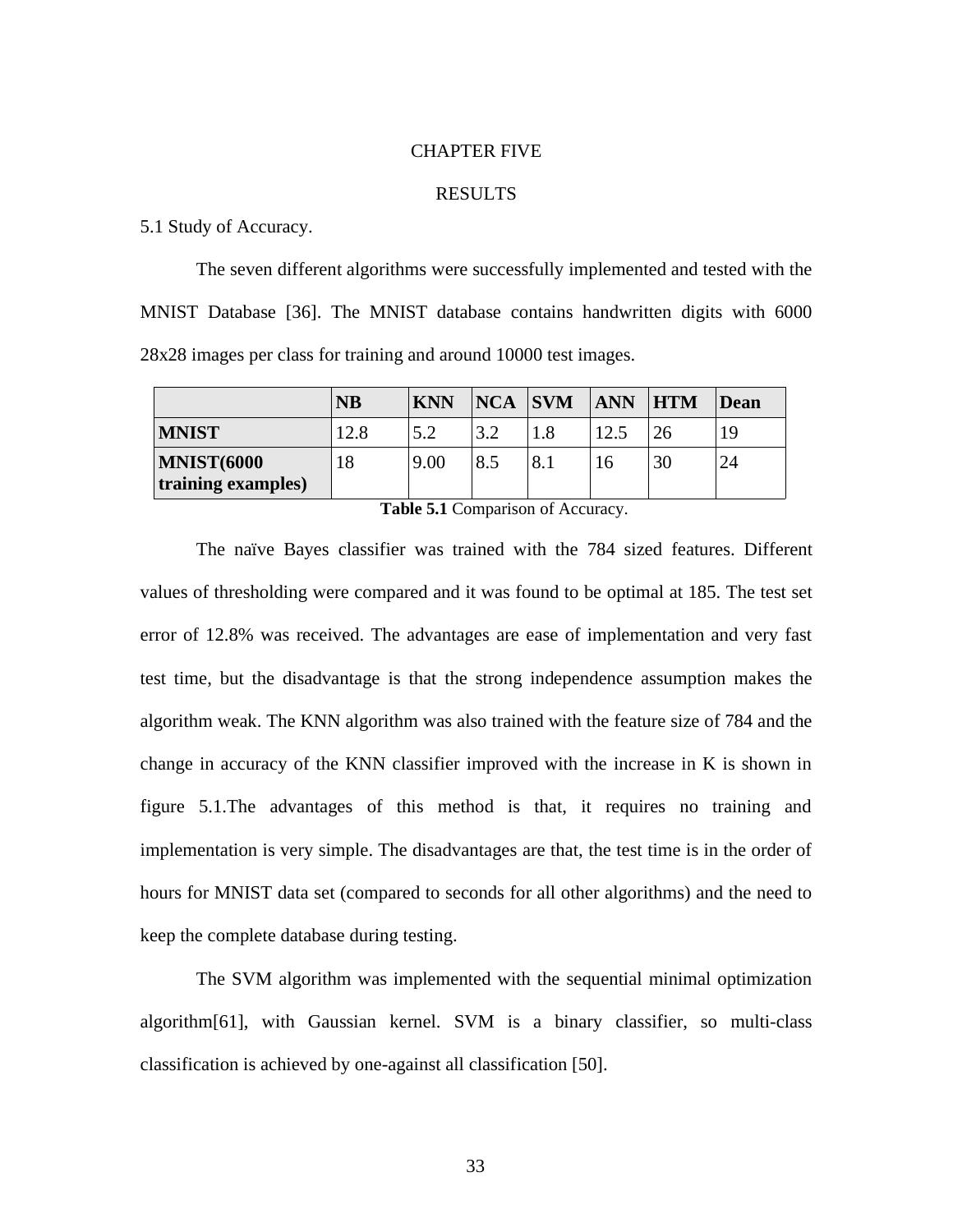

Test Error %

**Fig 5.1** Test Error versus K, KNN Algorithm.

The SVM algorithm does not require the complete database to be stored. The runtime for testing is fast and has very good accuracy but takes long to converge while training. The multilayer perceptron algorithm implemented also does not require the complete database for testing and runtime for testing is fast. It was found that a network architecture with two hidden layers of 800 and 200 neurons, gave the most optimal performance in accordance with LeCun et al. [31]. HTM and Dean's model performed comparatively poorly, with a testing error of 26% and 19% respectively. But this is a respectable figure given the fact that, both these algorithms are in their nascent stages and have a large scope for improvement. The advantages of HTM and Dean are that, they do not require to have complete database for testing, fast test time execution, and are comparatively more biologically plausible [11][12][19]. It was found that, the SVM classifier performed the best and the test error achieved was comparable to that achieved by LeCun et al. [31]. The other interesting thing to note is that algorithms behave differently to training set size. Simpler algorithms like NB, KNN and NCA depends on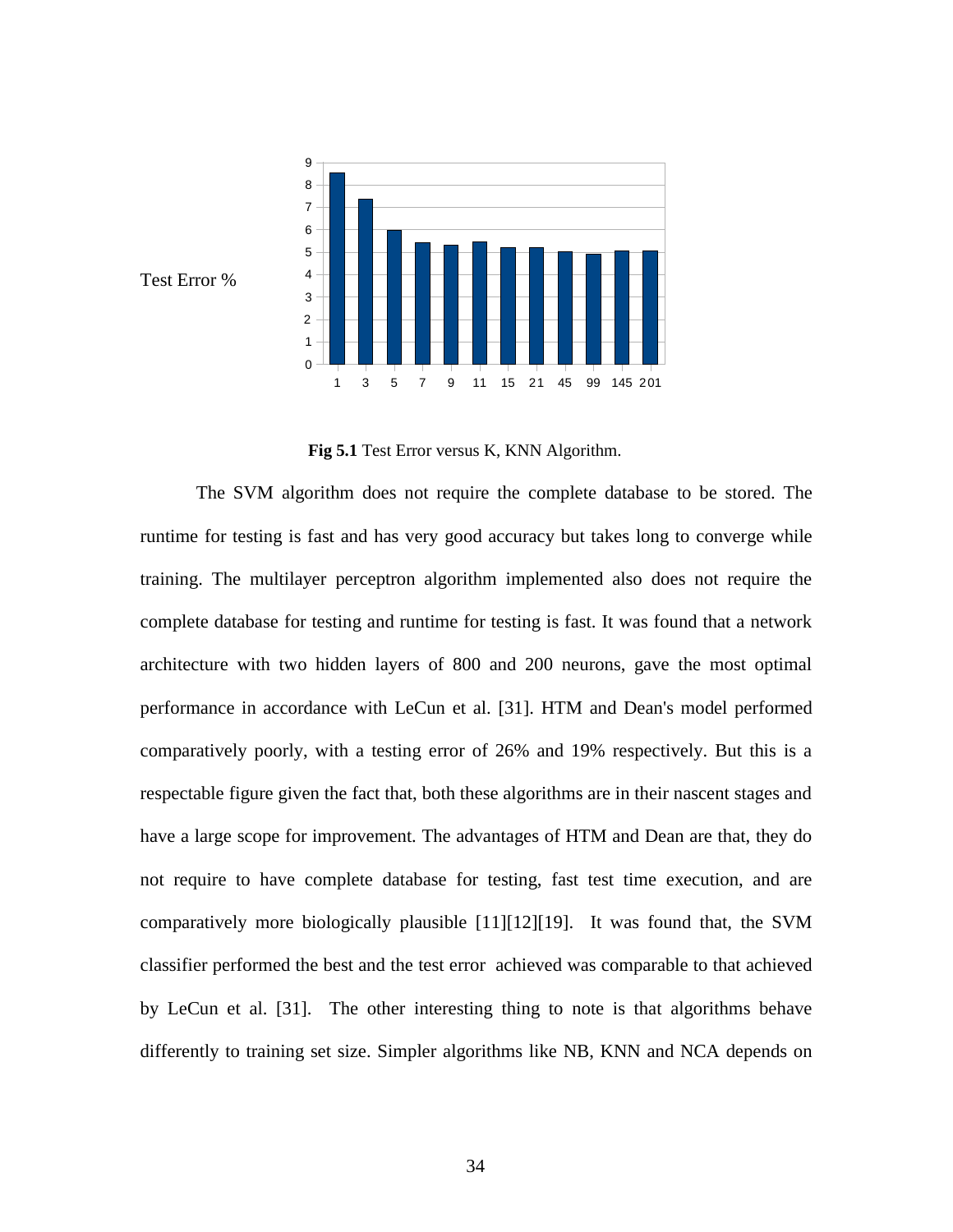the training set and accuracy improves with the training set size. This has been noted by Holte [59], that simple classifier do a very good job on large databases.

5.2 Study of Multi-core Performance.

Both the models were tested on the following four platforms with the given configurations.

- 1. Intel blade with 4 and 8 threads.
- 2. Playstation 3 with 6 SPU threads.
- 3. QS20 with 6, 8 and 16 SPU threads.
- 4. Sun UltraSPARC T2 Plus with 8, 16, 32, and 64 threads.

The six SPU thread implementation on the QS20 was examined inorder to compare the it against the Playstation 3 (PS3) performance. A serial version of the program was developed and tested on the Sony Playstation 3's Cell PPU. All the implementations (both serial and all parallel) utilized the data structure optimizations for the models listed in earlier sections (such as *Pxu* matrix compression in the HTM model).

#### 5.2.1 Speedup

Figures 5.2 and 5.3 present the speedup of each of the parallel implementations over the serial PPU implementation. From these figures it is seen that the parallel implementations of the models provide a significant performance gain over their serial implementations. This is mainly due to the use of multiple cores and the use of vectorization on the Intel and Cell architectures. There is sufficient parallelism in the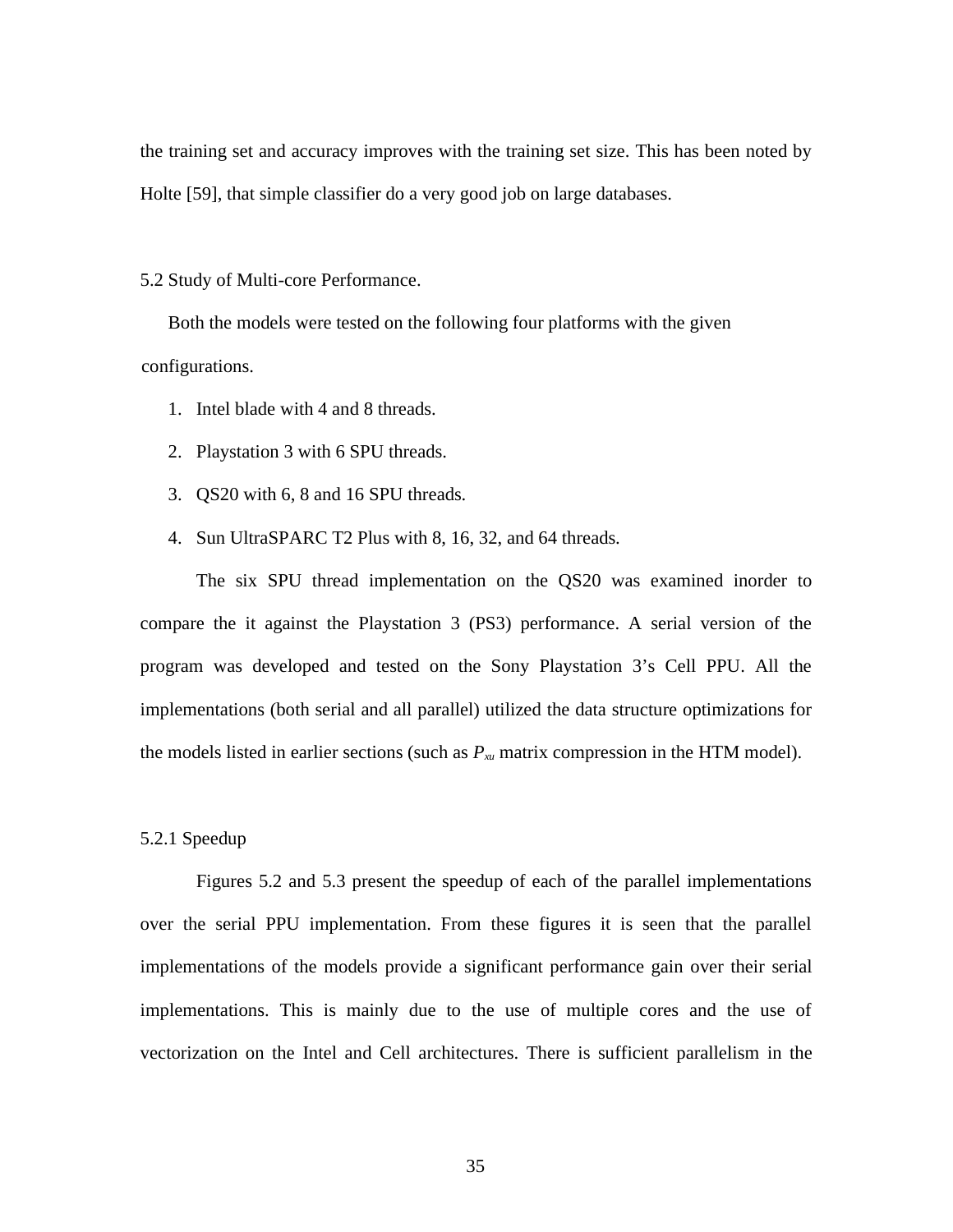models examined, so that for all of the platforms, use of more cores provided higher speedups. Our experiments showed that increasing the number of threads on the Intel Xeon blade beyond 8 provided no further improvement in performance. The Dean model produced a higher speedup than the HTM model for all the platforms examined. It is possible that the larger number of training categories in the HTM model produces larger potential tables, which translates to more data transfers, thus limiting its speedup over the Dean model.

For both models, it is seen that the Cell processor outperformed both the Intel Xeon and the Sun UltraSPARC T2 Plus processors. The Playstation 3 with 6 available SPU cores outperforms the Intel Xeon processor (with 4 cores) by about 1.9 times for the HTM model and by 2.4 times for the Dean model. As a result the Playstation 3 also outperformed the blade with two Intel Xeon processors. The speedup of the Cell processor on the QS20 with all 8 SPU cores available over a single Intel Xeon processor was about 2.3 times for the HTM model and about 3 times for the Dean model. Utilizing both Cell processors on the QS20 (16 threads) provides only a 11% performance gain for HTM model and a 22% performance gain for the Dean model over one Cell processor (8 threads). This is believed to be due to the memory accesses becoming a bottleneck as calculation times become close to data access times (as shown in Table 5.2). This effect is not seen on the Sun processor when going from 8 to 16 threads as the calculations take much longer on that system.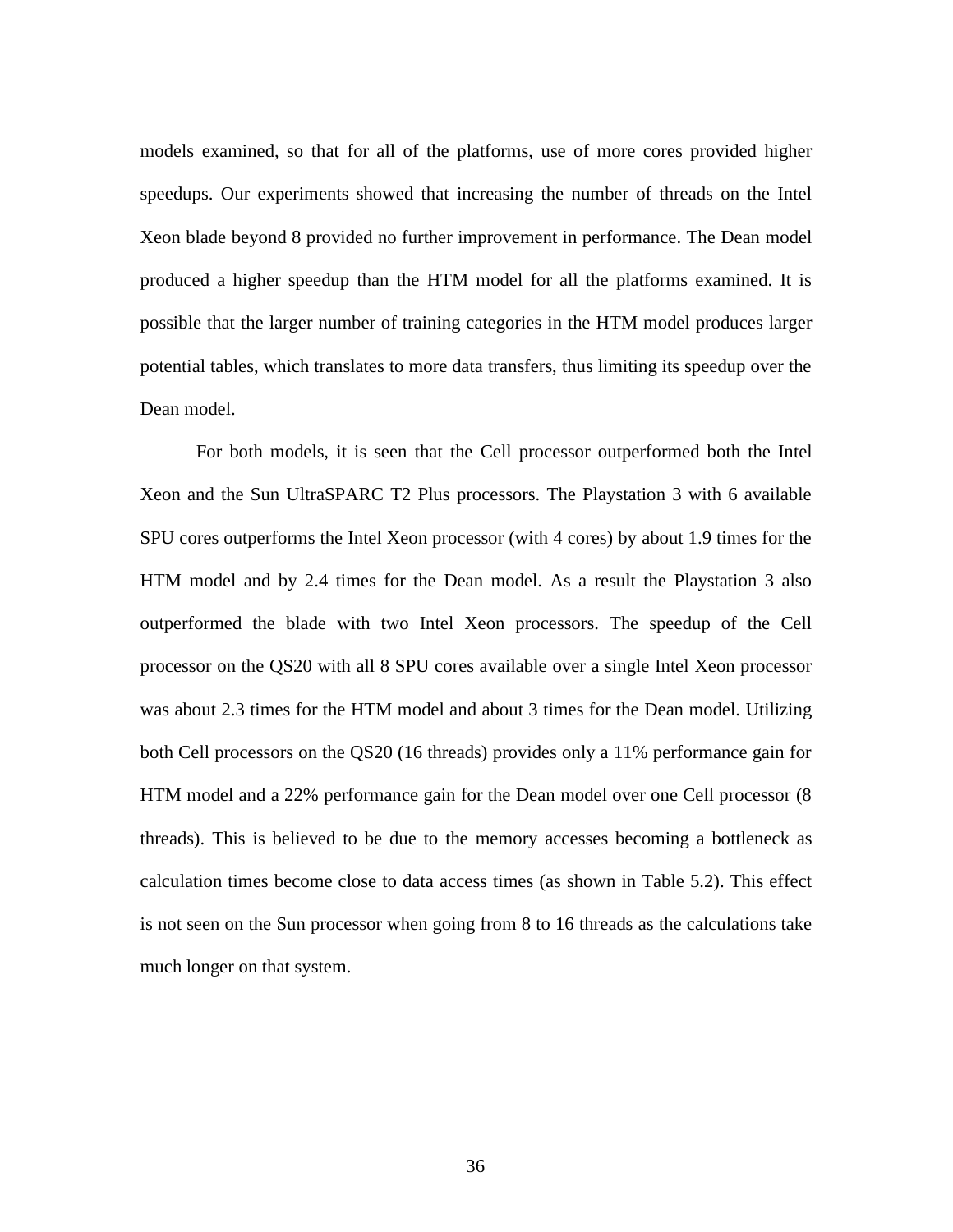

**Figure 5.2** Speedup for the HTM model on different multi-core architectures over the Cell PPU. The numbers in parenthesis in the legend represent the number of threads utilized on each platform.

On the UltraSPARC processor, the Dean model provides speedups of about 2 when going from 8 to 16 threads and when going from 16 to 32 threads. The speedup from 32 to 64 threads is minor (about 1.1 times for the 186 node network). The HTM model provided lower speedups than the Dean model: 1.9 times for the largest model tested when going from 8 to 16 threads, 1.7 times when going from 16 to 32 threads, and 1.3 times when going from 32 to 64 threads. The Sun processor provides a lower speedup than the Xeon and Cell processors because of a lower clock frequency and a lack of vector capabilities. If multiple images were not available to process simultaneously (such as if there were only one small camera source), then it would not be possible to take advantage of the vectorization utilized. In this case the performance of the Intel and Cell architectures would be about one fourth of their current values.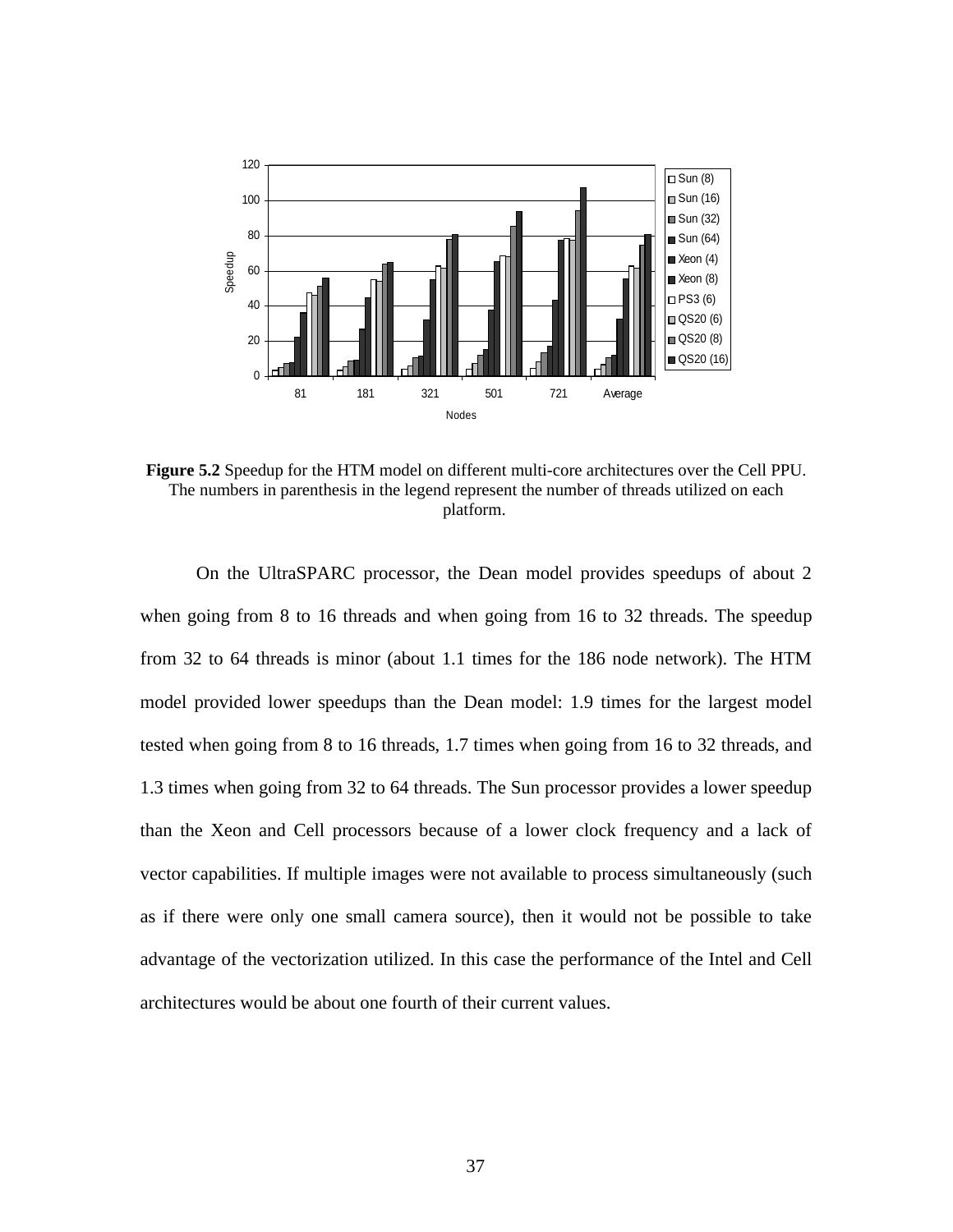

**Figure 5.3.** Speedup for the Dean model on different multi-core architectures over the Cell PPU. The numbers in parenthesis in the legend represent the number of threads utilized on each platform. Since the Sun does not support vector operations, its performance would not be

affected. In this situation, the Sun processor with 64 threads would actually be faster than the Xeon processor with 4 threads; about 2 times for the largest HTM model and 1.6 times for the largest Dean model.

# 5.2.2 Runtime breakdown of models

Figures 5.4 and 5.5 show the runtime breakdowns of the HTM and Dean models respectively on the Cell processor (on the Playstation 3) and the Intel Xeon processor (4 thread implementation). The runtime break downs are given for the smallest and the largest network sizes for both the models. This is done to compare the change in each part of the algorithm with the scaling of the model. The time for signaling between the different threads on all the platforms was insignificant due to the pre-assigning of nodes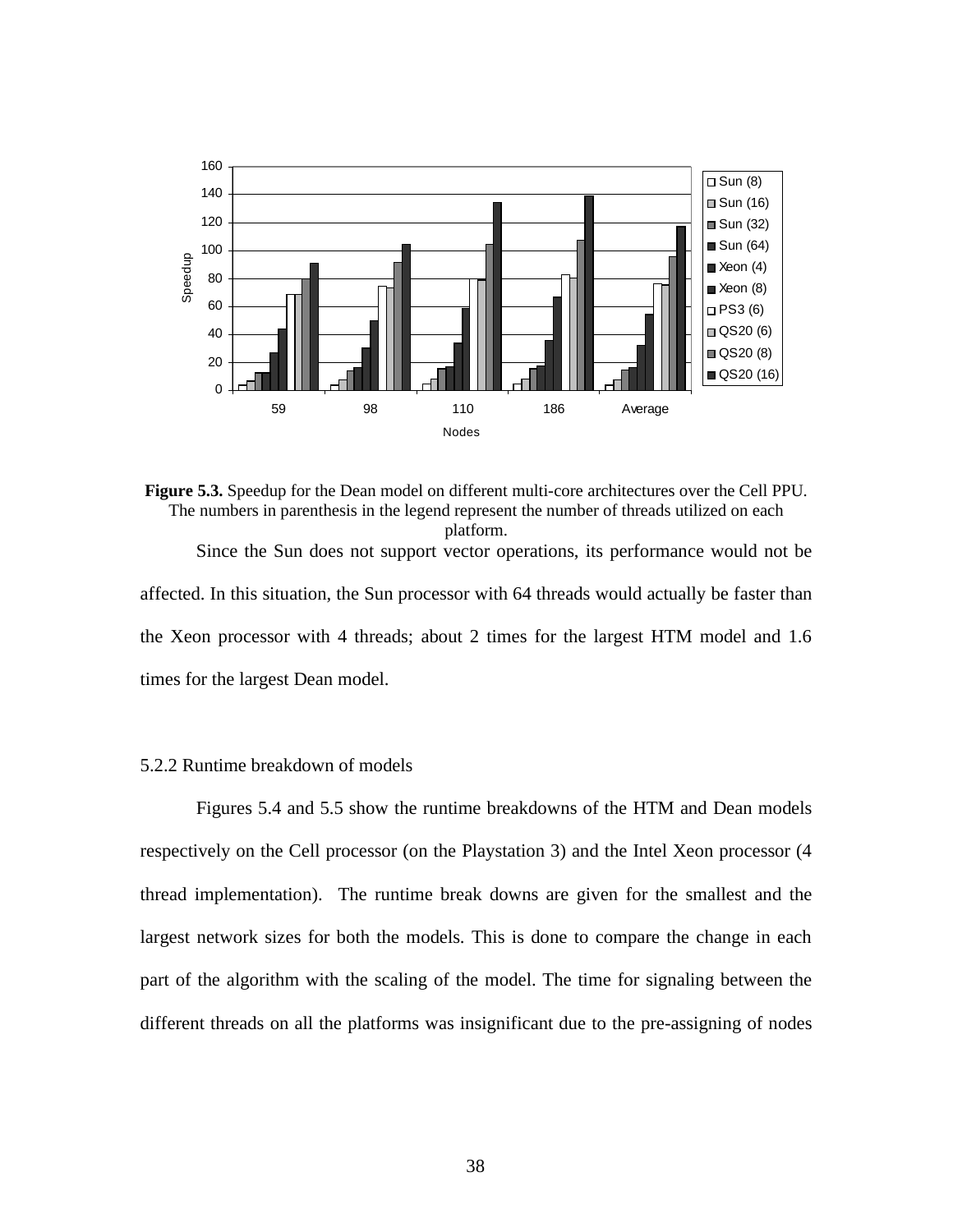to different threads at the start of the program. Therefore this time is not listed separately in the timing breakdown.

For the Cell platform, the non-overlapped memory access time is calculated by taking the difference between the overall runtime of the application and the runtime with DMA data transfers commented out of the code. This is the part of the DMA accesses that could not be overlapped with computations (generally through double buffering). On the Intel Xeon platform, this time was calculated by taking the difference between the overall runtime and a version of the code with all global variables in the threads converted to local variables (synchronization barriers between threads were kept intact). The number of computations (array accesses and other operations) was kept the same in both cases.

The results show that on the Cell processor, DMA transfers that could not be overlapped can be a significant percentage of the overall runtime. However this fraction decreases as the network sizes increase since the nodes in the network become more complex and thus have more computations to be carried out per node. This is seen by the increase in the computation percentage for equations 2, 3, and 4 in the HTM model and in the percentage of time for getting evidence in the Dean model. Stalls due to global variable accesses on the Xeon processor (listed as non-overlapped memory access in Figures 5.4 and 5.5) showed similar trends as well.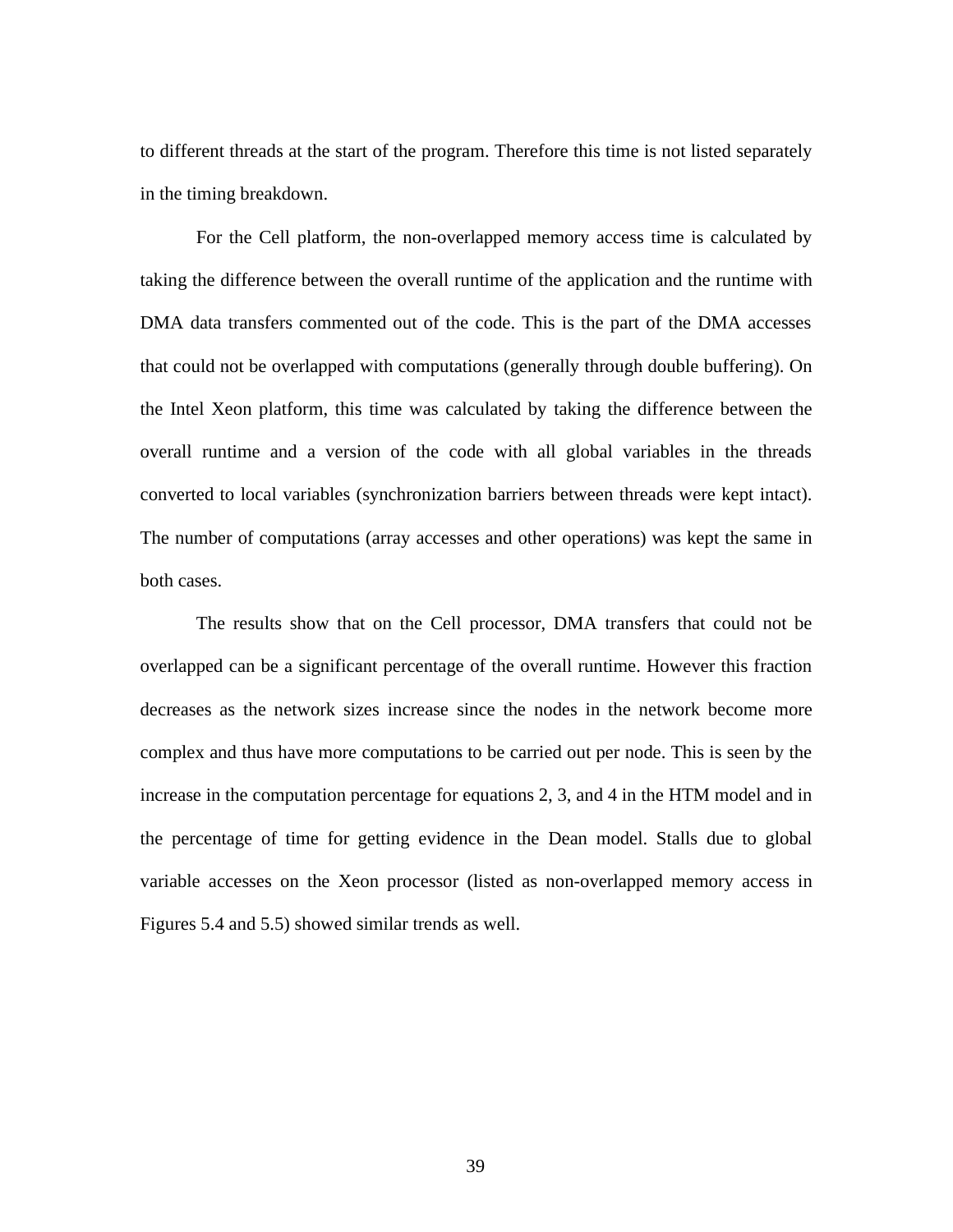

**Figure 5.4** Runtime breakdowns for the HTM model on the PS3 and Xeon processors (a) Runtime breakdown for the 81 node network on the Playstation 3. (b) Runtime breakdown for the 721 node network on the Playstation 3. (c) Runtime breakdown for the 81 node network on the Xeon Processor. (d) Runtime breakdown for the 721 node network on the Xeon Processor.



**Figure 5.5** Runtime breakdowns for the Dean model on the PS3 and Xeon processors (a) Runtime breakdown for the 59 node network on the Playstation 3. (b) Runtime breakdown for the 186 node network on the Playstation 3. (c) Runtime breakdown for the 59 node network on the Xeon Processor. (d) Runtime breakdown for the 186 node network on the Xeon Processor.

The overall DMA time is unlikely to change with the number of cores used on the

Cell processor as these accesses go to a centralized memory system. However the overall computation time is likely to decrease with more cores due to increased parallelism. Hence, as the number of cores increase, the DMA time can exceed the computation time,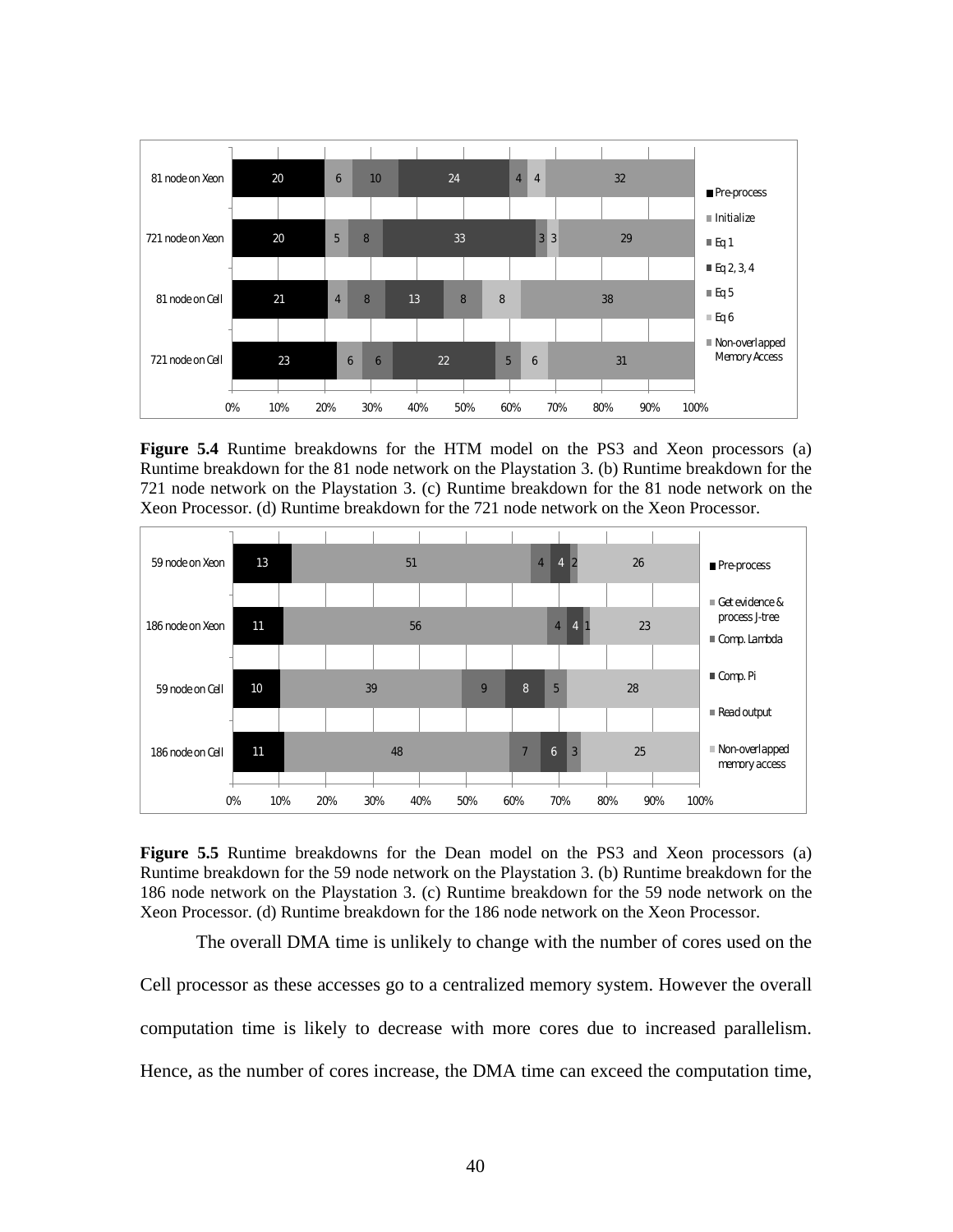thus limiting the speedup seen with increasing cores. This effect is seen in figures 5.2 and 5.3: the speedup does not double when going from 8 to 16 cores. Although this could be due to the impact of off-chip memory buses, the results in Table 5.2 seem to indicate that it is due to a memory bottleneck. Table 5.2 shows the runtime breakdown of the largest HTM and Dean networks on the Cell processor platforms examined: Playstation 3 with 6 SPU, and QS20 with both 8 and 16 SPUs. While the computation time decreased with increasing numbers of cores, the non-overlapped DMA time increased slightly (since the computations started taking less time than data transfers). To alleviate this issue, a higher memory bandwidth would be needed. This would be seen by having each cell processor have access to its own dedicated memory. Figure 5.6 compares the two parallelization approaches examined for the Dean model: clique based and subnet based. All the subnets in a layer can be evaluated in parallel.

**Table 5.2** Run time break down of the largest HTM and Dean models on the QS20 with 6, 8, and 16 threads. All times are in ms.

|                         |       | <b>HTM</b> |       | Dean  |       |       |  |
|-------------------------|-------|------------|-------|-------|-------|-------|--|
| <b>SPUs</b>             | o     |            | 16    |       |       | 16    |  |
| Computation only (ms)   | 7.51  | 5.45       | 3.50  | 12.10 | 8.10  | 4.50  |  |
| Non-overlapped DMA (ms) | 3.45  | 3.60       | 4.45  | 4.10  | 4.34  | 5.12  |  |
| Total (ms)              | 10.96 | 9.05       | 7.95  | 16.20 | 12.44 | 9.62  |  |
| % of DMA in runtime     | 31.47 | 39.77      | 55.97 | 25.30 | 34.88 | 53.22 |  |

#### 5.2.3 Parallelization strategy for the Dean model

The networks with 59 and 110 nodes had fewer subnets in level 1 than the 98 and 186 node networks. Thus the former set of networks provided lower speedups than the latter set when parallelized by subnets. For all the networks, there were more cliques that could be evaluated in parallel than subnets (since each subnet could be decomposed into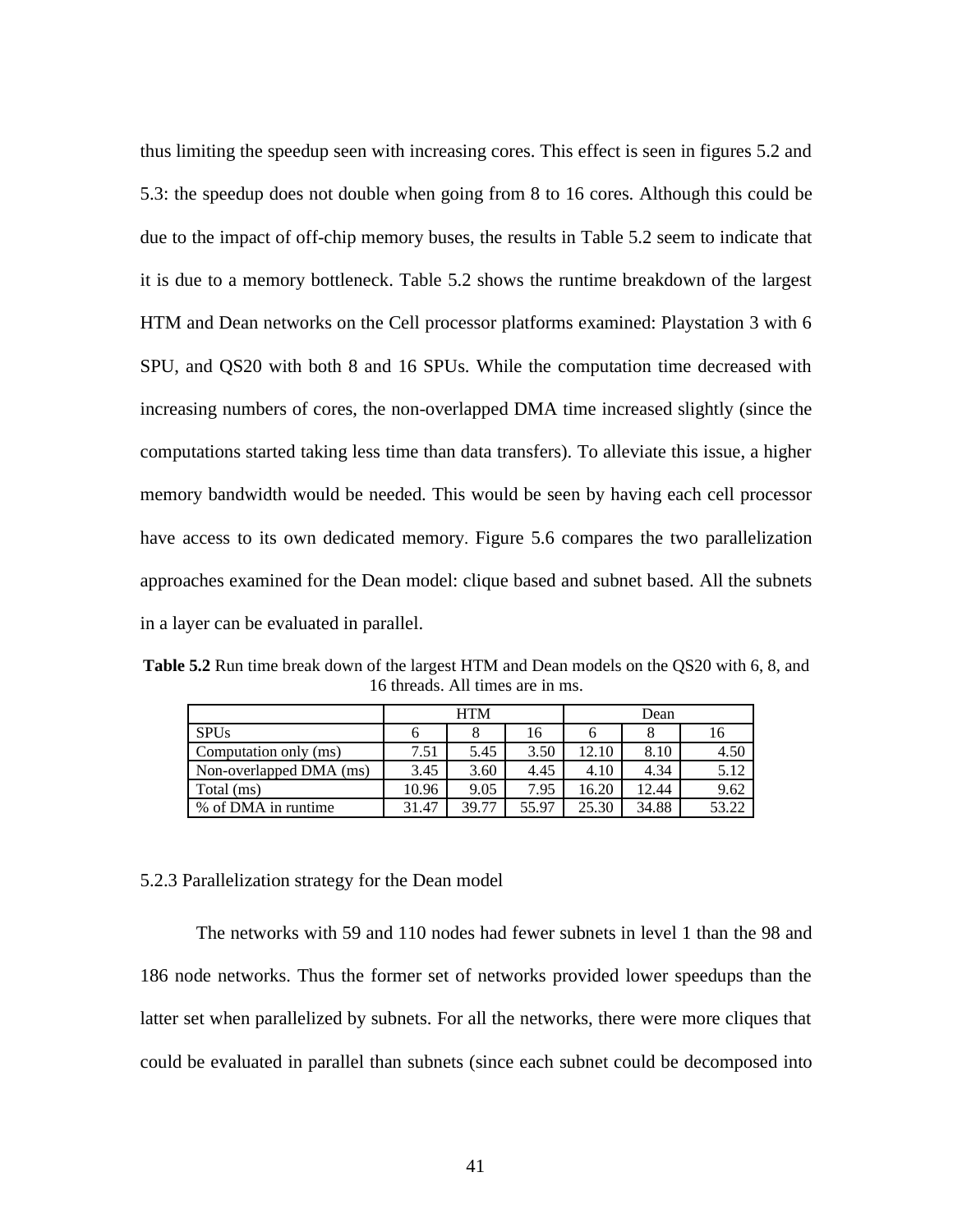multiple cliques). Thus the clique based parallelization approach provided higher speedups for all the network sizes evaluated.



**Figure 5.6** Parallelization of the Dean model by cliques vs. subnets. The 59 and 110 node networks are using only 4 SPUs because of the limited set of subnets on those networks. The other two are using six SPUs.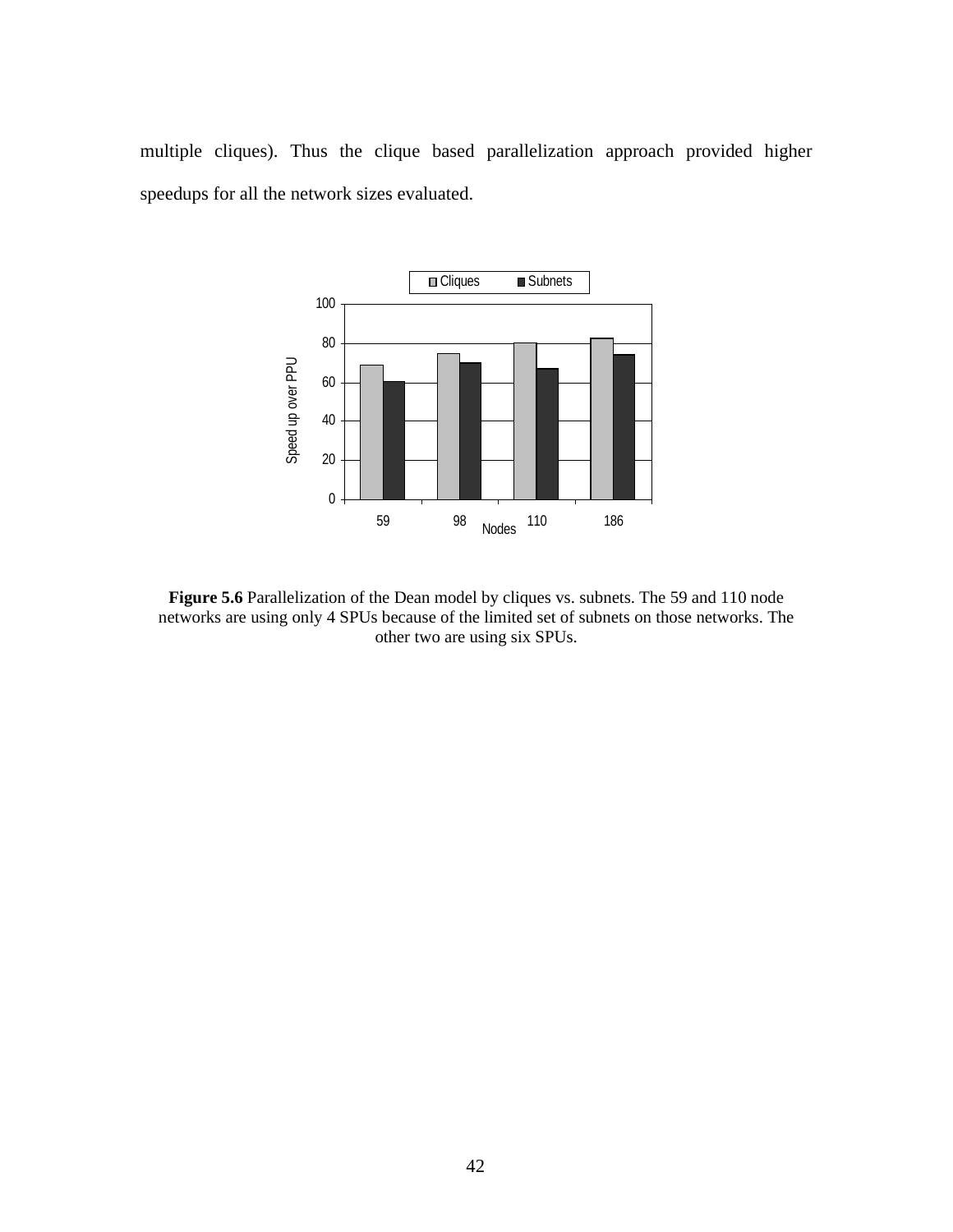#### CHAPTER SIX

#### CONCLUSIONS AND FUTURE WORK

There is a significant interest in the research community to develop machine learning algorithms with good inference capabilities and with the ability to do real time tasks. Seven leading algorithms were compared for the task of handwritten character recognition. The study shows that Hierarchical Bayesian cortical models, which are a relatively new class of models, have lower performance compared to the leading algorithms on the complete MNIST database. The performance was compared for a smaller subset of MNIST dataset, and it was found that the accuracy of the Bayesian algorithms does not decrease considerably with the change in training set size. The Hierarchical Bayesian cortical models have inherent parallelism that make it easier to develop larger scale simulations of the cortex than traditional neural networks.

Since Hierarchical Bayesian cortical models are based on cortical columns as opposed to individual neurons, they have a significant computational advantage over the latter. Fewer nodes need to be modeled along with fewer node connections. Given that large scale cortical models can offer strong information processing capabilities, hierarchical Bayesian models are an attractive candidate for scaling. In the second part of this study, the parallelization and implementation on multi-core architectures of two hierarchical Bayesian models: the Hierarchical Temporal Memory model and the Dean's Hierarchical Bayesian model were done. Three multi-core processors were examined for implementation: the IBM Cell processor, the Intel Xeon processor, and the Sun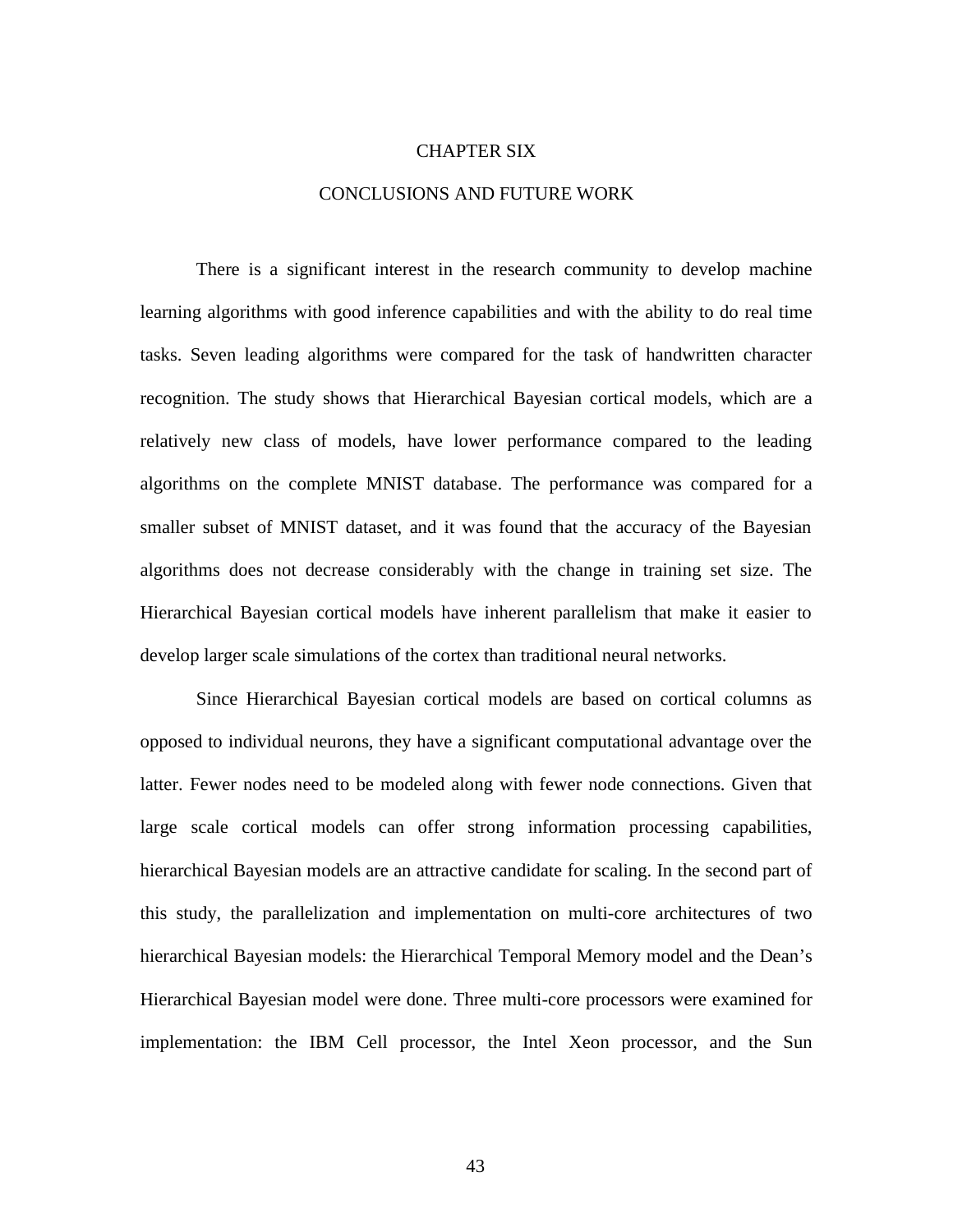UltraSPARC T2 Plus. Both the models and their relevant libraries were implemented in C, parallelized, and vectorized. This is the first study of the acceleration of this class of models on multi-core architectures. It was shown that the hierarchical Bayesian cortical models can be parallelized onto multi-core architectures to provide significant speedups over serial implementations of the models. The speedups come primarily from the use of multiple processing cores and vector operations. The speedups increase as the models are scaled and as the number of processing cores is increased. The highest performance gain was seen from the Cell processor, with speedups of 1.9 times for the Dean model and 2.4 times for the HTM model over a parallel implementation on the Xeon Processor. It was shown that the Dean model can be parallelized based on the subnets that it contains, or based on the cliques contained in the junction-trees that the subnets can be converted into. Our results indicate that the latter approach provides slightly higher speedups as there is more parallelism exposed. This study also examined the vectorization of the two models and showed that it is easier to vectorize by processing multiple inputs simultaneously.

The results of this work can be applied to other multi-core processors. As future work, a study can examine:

- 1) Comparison of Convolutional Neural Networks[32] and LeCun Convolutional Network [31] for handwritten character recognition.
- 2) Comparison of all the above algorithms for more difficult recognition tasks like face recognition using standard databases.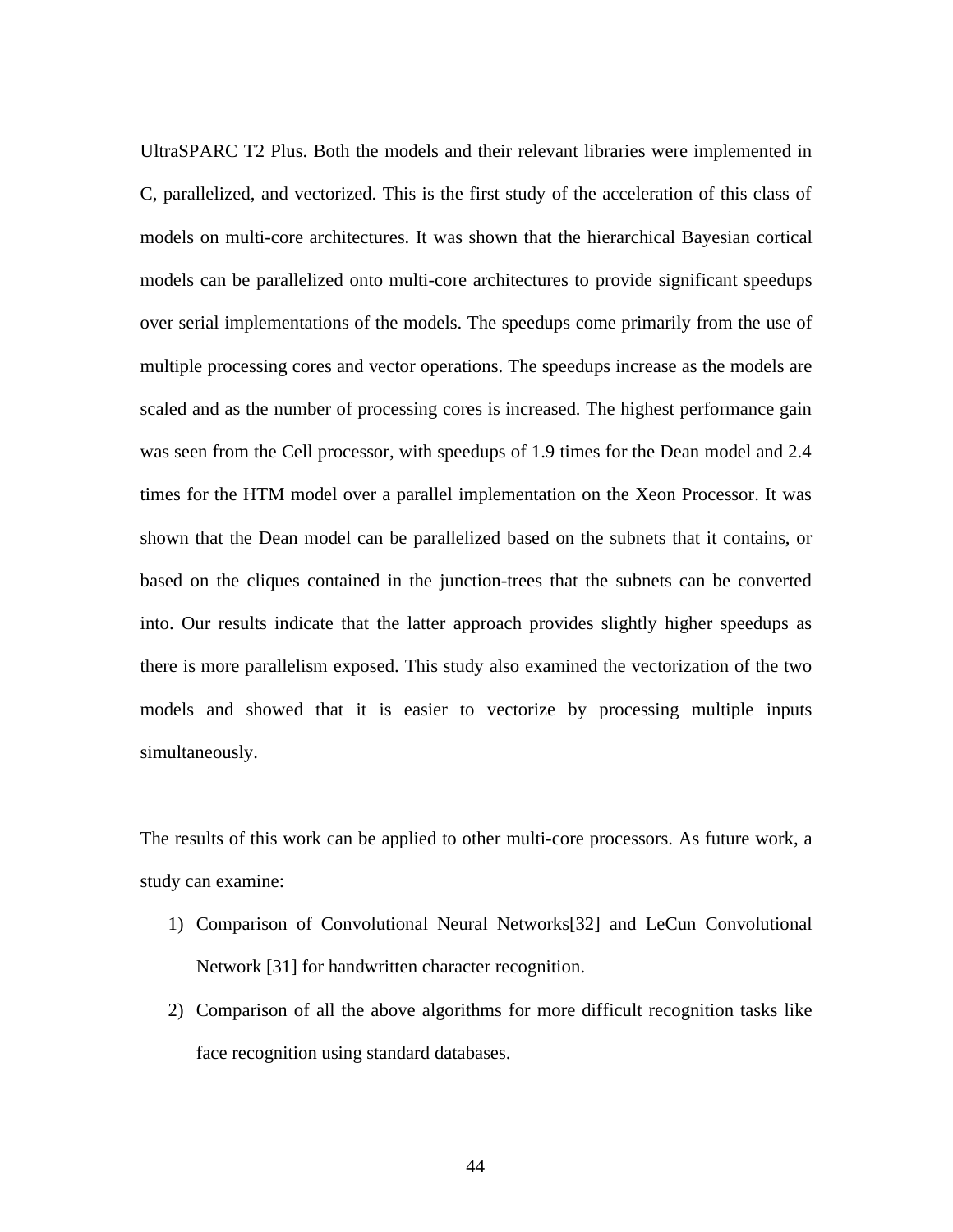- 3) The performance of much larger networks on clusters of multi-core processors.
- 4) The parallelization of the training phase of these models.
- 5) The parallelization of the newer version of these models [9][10][15] which incorporates temporal invariance in addition to spatial invariance.

Moreover these parallelized multi-core implementations of the models could be used for real time tasks and to make improvements to the algorithms itself.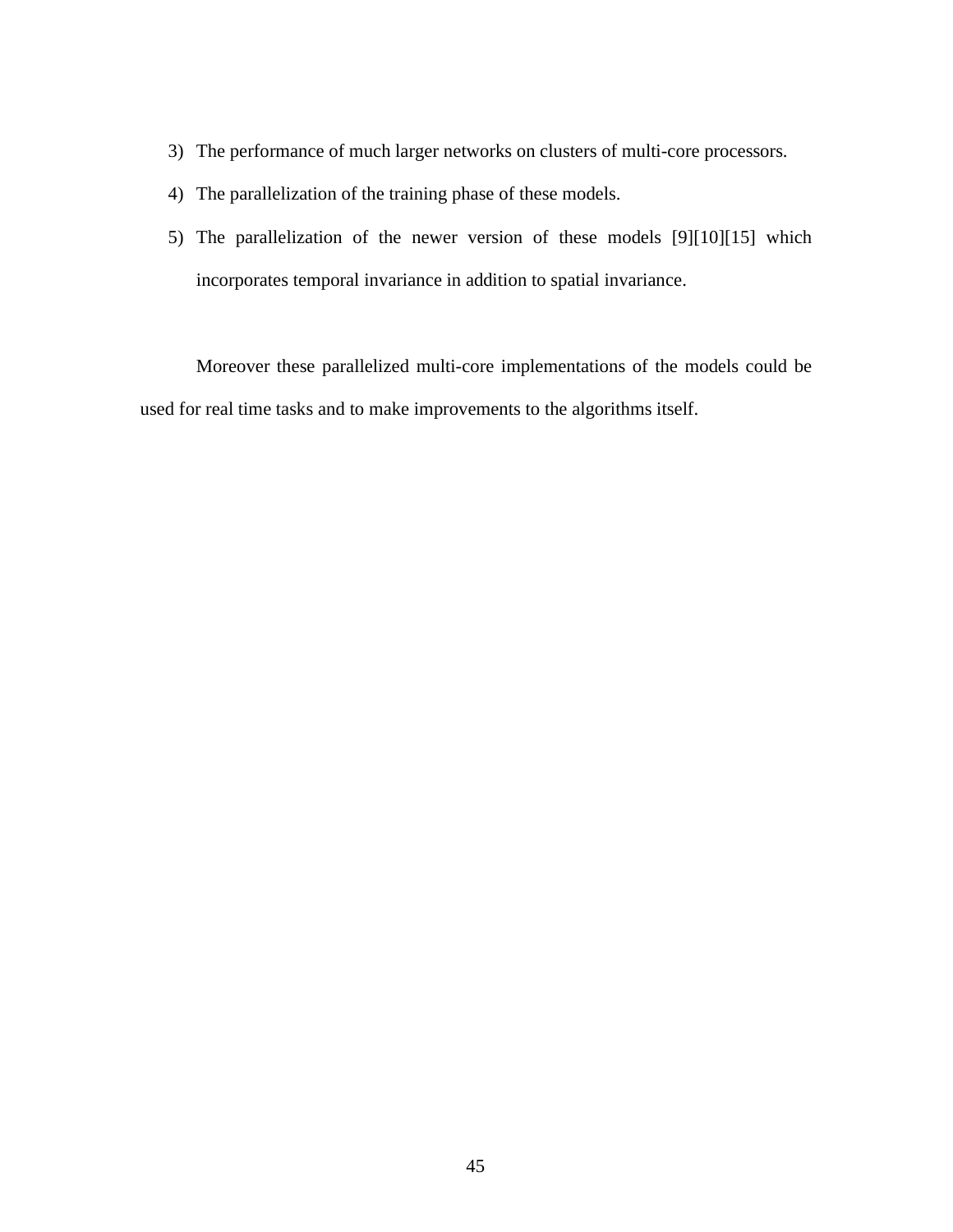#### REFERENCES

- [1] R. Ananthanarayan, D. Modha, "Anatomy of a cortical simulator", Proceedings of ACM/IEEE conference on Supercomputing, 2007.
- [2] J.A. Anderson, "The BSB Network," In: Hassoun, M.H. (ed.) *Associative Neural Networks*. Oxford University Press, New York, 77-103, 1993.
- [3] J. A. Anderson, "Arithmetic on a parallel computer: Perception versus logic," *Brain and Mind*, 4, 169–188, 2003.
- [4] J. A. Anderson, P. Allopenna, G. S. Guralnik, D. Scheinberg, J. A. Santini, S. Dimitriadis, B. B. Machta, and B. T. Merritt, "Programming a Parallel Computer: The Ersatz Brain Project," In W. Duch, J. Mandziuk, and J.M. Zurada (Eds.), *Challenges to Computational Intelligence*, Springer: Berlin, 2006.
- [5] D.A. Bader, V. Agarwal, K. Madduri, and S. Kang, "High Performance Combinatorial Algorithm Design on the Cell Broadband Engine Processor," *Parallel Computing*, *Elsevier,* 33(10-11):720-740, 2007.
- [6] Barto, A.G., Sutton, R.S., & Anderson, C. (1983). Neuron-like adaptive elements that can solve difficult learning control problems, *IEEE Transactions on Systems, Man, and Cybernetics, SMC-13*: 834-846.
- [7] A. Buttari, J. Dongarra, and J. Kurzak, "Limitations of the Playstation 3 for High Performance Cluster Computing," University of Tennessee Computer Science Technical Report, CS-07-594, May 2007.
- [8] Carpenter, G. and Grossberg, S. (1995). *Adaptive resonance theory* (ART). In Arbib, M., (Ed.), Handbook of Brain Theory and Neural Networks, pages 79--82. MIT Press.
- [9] Rich Caruana and Alexandru Niculescu-Mizil, "An Empirical Comparison of Supervised Learning Algorithms," The Proceedings of the 23rd International Conference on Machine Learning (ICML2006), June 2006, pp. 161-168.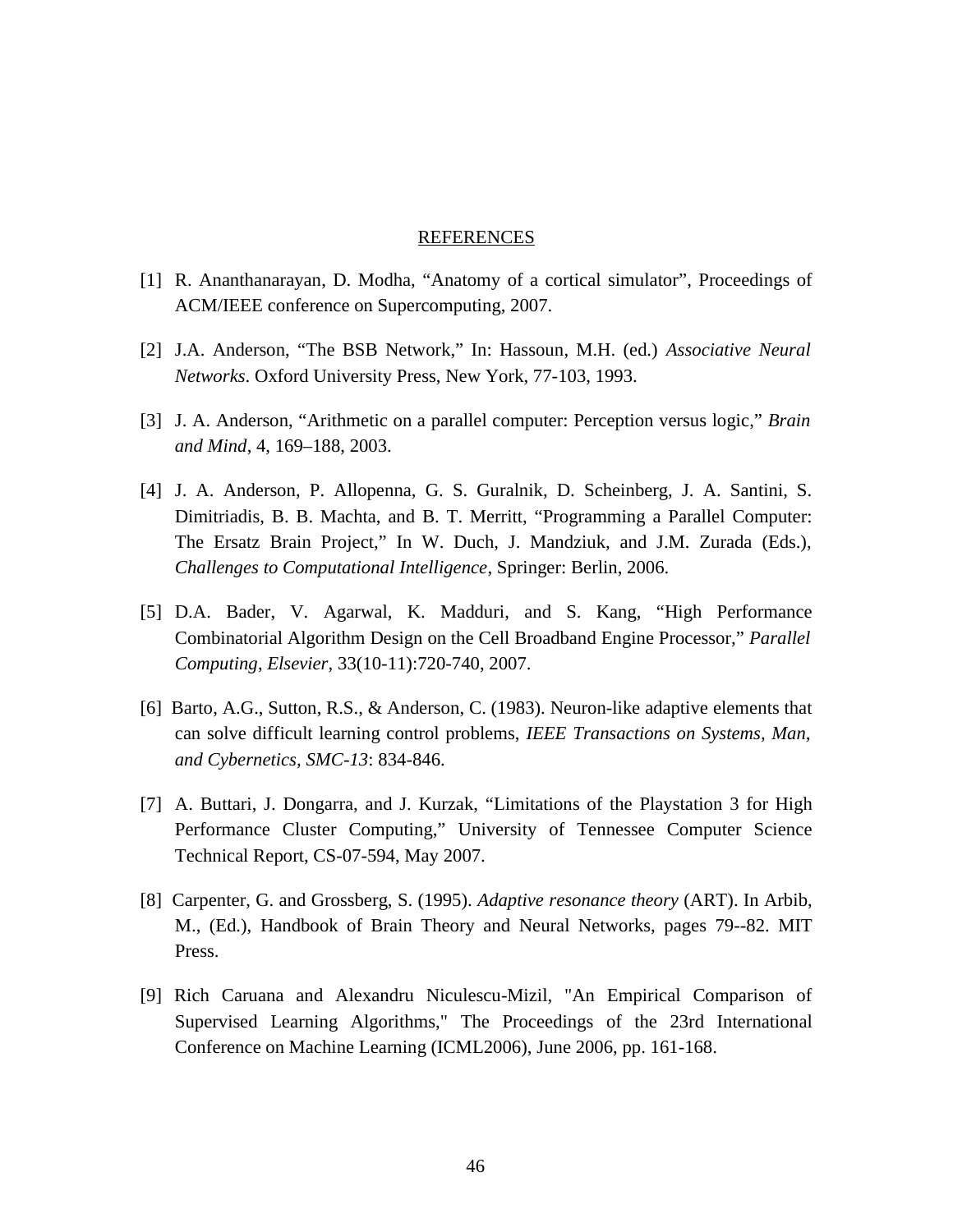- [10] Cortes, C. and Vapnik, V. (1995). Support vector networks. *Machine Learning*, 20:1-25.
- [11] T. Dean, "A Computational Model of the Cerebral Cortex," *Proceedings of the Twentieth National Conference on Artificial Intelligence* (AAAI-05): 938-943, 2005.
- [12] T. Dean. "Scalable inference in hierarchical generative models," Ninth International Symposium on Artificial Intelligence and Mathematics, 2006.
- [13] T. Dean, "Learning invariant features using inertial priors," *Annals of Mathematics and Artificial Intelligence*, 47(3-4), 223–250, Aug. 2006.
- [14] T. Dean, G. Carroll, and R. Washington, "On the prospects for building a working model of the visual cortex," *Proceedings the Twenty-Second Conference on Artificial Intelligence* (AAAI-07): 1597-1600, 2007.
- [15] A. Delorme and S. J. Thorpe, "SpikeNET: an event-driven simulation package for modelling large networks of spiking neurons," *Network-computation in neural systems*, 14(4), 613–627, Nov. 2003.
- [16] M. Djurfeldt, M. Lundqvist, C. Johansson, M. Rehn, O. Ekeberg, and A. Lansner, "Brain-scale simulation of the neocortex on the IBM Blue Gene/L supercomputer," *IBM Journal of Research and Development*, 52(1-2), 31–41, Jan.-Mar. 2008.
- [17] A. Felch, J. Moorkanikara-Nageswaran, A. Chandrashekar, J. Furlong, N. Dutt, A. Nicolau, A. Veidenbaum, R. H. Granger. "Accelerating Brain Circuit Simulations of Object Recognition with a Sony PlayStation 3," *Proceedings of the International Workshop on Innovative Architectures*, 2007.
- [18] D. George and J. Hawkins. "A Hierarchical Bayesian Model of Invariant Pattern Recognition in the Visual Cortex," International Joint Conference on Neural Networks (IJCNN 2005), 2005.
- [19] D. George, "How the brain might work: A hierarchical and temporal model for learning and recognition," Doctoral Dissertation, Dept. of Electrical Engineering, Stanford University, 2008.
- [20] M. 16, H. P. Hofstee, B. Flachs, M. Hopkins, Y. Watanabe, T. Yamazaki, "Synergistic Processing in Cell's multi-core Architecture," *IEEE Micro*, 26(2), 10– 24, Mar. 2006.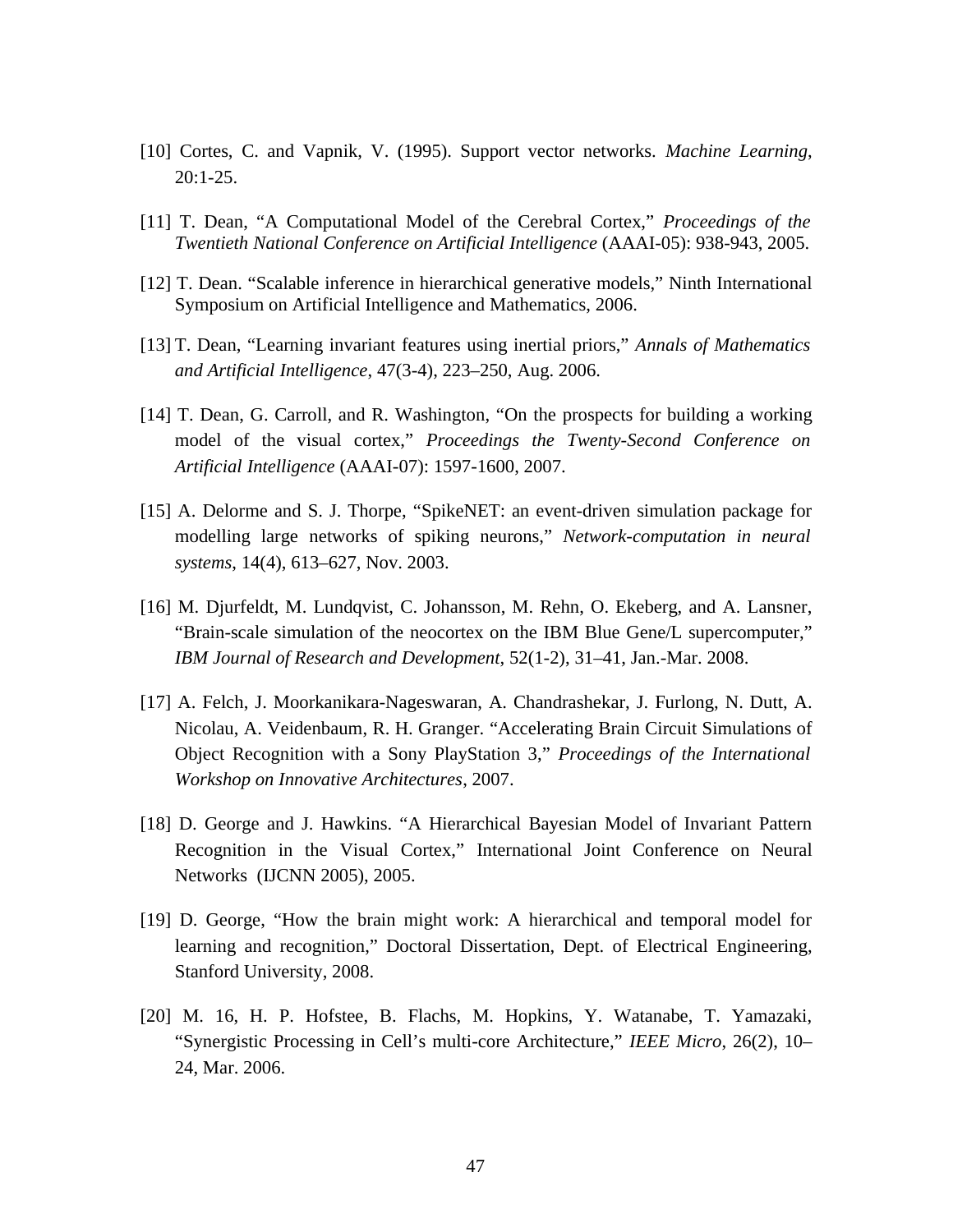- [21] J. Hawkins and S. Blakeslee, "On Intelligence," Times *Books, Henry Holt and Company*, New York, NY 10011, Sept. 2004.
- [22] J. Hawkins, D. George, "Hierarchical Temporal Memory: Concepts, Theory and Terminology", Numenta, http://www.numenta.com/Numenta\_HTM\_Concepts.pdf , 2006.
- [23] Hinton, G. E. and Sejnowski, T. J. (1983) Optimal perceptual inference. *Proceedings of the IEEE conference on Computer Vision and Pattern Recognition*, Washington DC.
- [24] A. L. Hodgkin and A. F. Huxley, "A quantitative description of membrane current and application to conduction and excitation in nerve," *Journal of Physiology*, 117, 500–544, 1952.
- [25] Hopfield, J.J. (1982). Neural networks and physical systems with emergent computational abilities. *Proceedings of the National Academy of Sciences*, 79:2554.
- [26] E. Izhikevich and G. Edelman, "Large-Scale Model of Mammalian Thalamocortical Systems," *Proceedings of the National Academy of Sciences*, 105(9), 3593–3598, Mar. 2008.
- [27] C. Johansson, A. Lansner, "Towards Cortex Sized Artificial Neural Systems," *Neural Networks*, 20(1): 48-61, 2007.
- [28] R. D. King, C. Feng, and A. Sutherland. STATLOG: comparison of classification algorithms on large real-world problems. *Applied Artificial Intelligence*, 9(3):289-334, 1995.
- [29] Kohonen, T. An adaptive associative memory principle. *IEEE Transactions on Computers*, C-23:444-445, 1974.
- [30] S. Lauritzen, D. Spiegelhalter, "Local computations with probabilities on graphical structures and their application to expert systems," *Journal of the Royal Statistical Society*, 50(2):157–194, 1988.
- [31] Y. LeCun, L. Bottou, Y. Bengio, and P. Haffner. Gradient-Based Learning Applied to Document Recognition. *Proceedings of the IEEE*, 86(11):2278-2324, November 1998.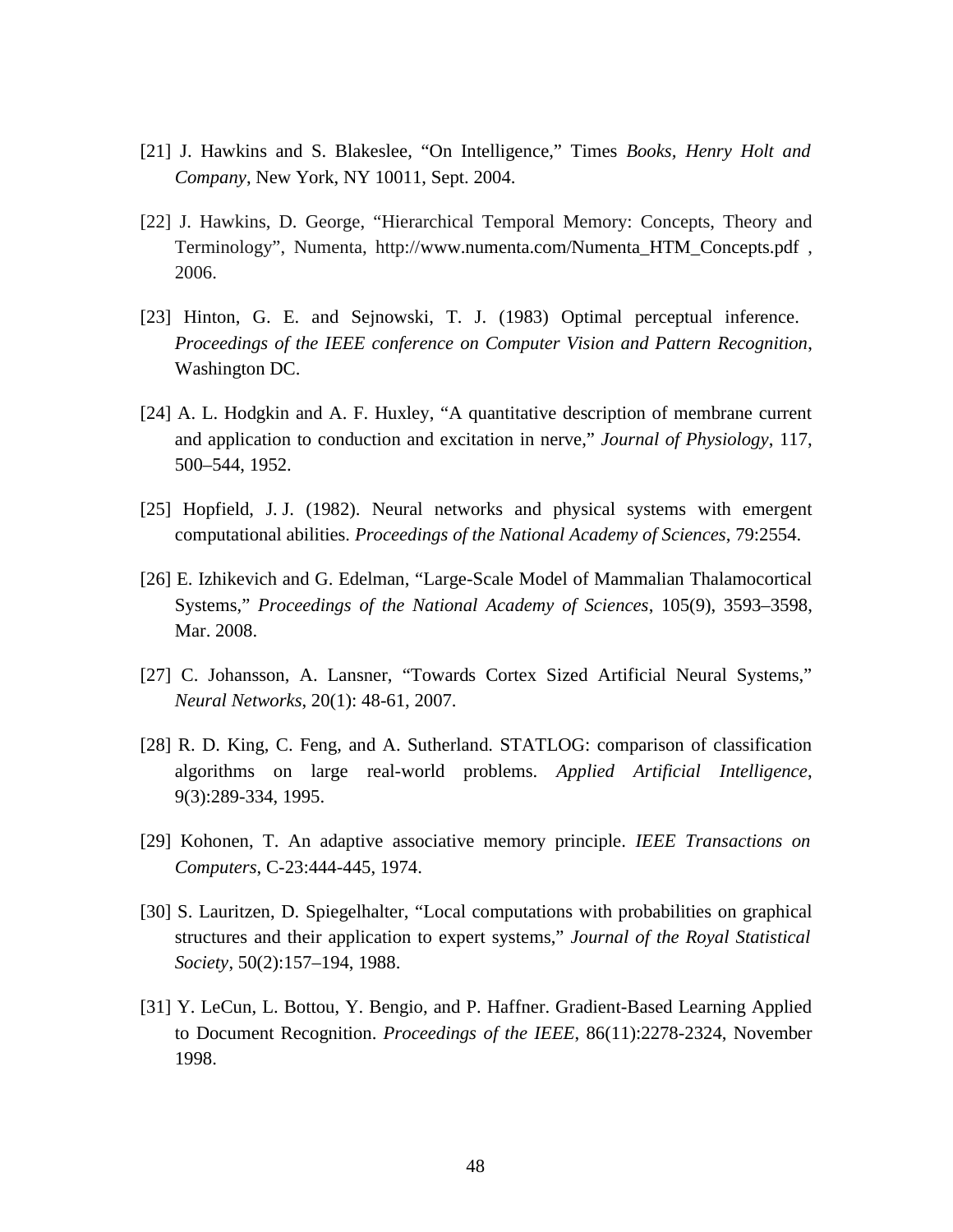- [32] Y. Le Cun and Yoshua Bengio. Convolutional networks for images, speech, and time series. In Michael A. Arbib, editor, The Handbook of Brain Theory and Neural Networks, pages 255–258. MIT Press, Cambridge, Massachusetts, 1995.
- [33] Y. LeCun and C. Cortes, "The MNIST Database of handwritten images," [http://yann.lecun.com/exdb/mnist/.](http://yann.lecun.com/exdb/mnist/)
- [34] T. S. Lee and D. Mumford, "Hierarchical bayesian inference in the visual cortex," *Journal of the Optical Society of America A*, 2(7), 1434–1448, 2003.
- [35] H. Markram, "The Blue Brain Project," *Nature Reviews Neuroscience*, 7, 153–160, 2006.
- [36] W. Maas, "Networks of spiking neurons: the third generation of neural network models," *Transactions of the Society for Computer Simulation International*, 14(4), 1659–1671, Dec. 1997.
- [37] K. Murphy, "The Bayes Net Toolbox for Matlab." *Computer Science and Statistics* 33(2): 1024-1034, 2001.
- [38] McCulloch, W. S. and Pitts, W. H. (1943). A logical calculus of the ideas immanent in nervous activity. *Bulletin of Mathematical Biophysics*, 5:115-133.
- [40] Minsky, M. and Papert, S. (1969). *Perceptrons*. MIT Press, Cambridge, MA.
- [41] V. Mountcastle, "Introduction to the special issue on computation in cortical columns," *Cerebral Cortex*, 13(1):2–4, 2003.
- [42] Neeba N.V and C.V. Jawahar, "Empirical Evaluation of Character Classification Schemes," ICAPR, pp.310-313, Seventh International Conference on Advances in Pattern Recognition, 2009.
- [43] J. Pearl, "Probabilistic Reasoning in Intelligent Systems," *Networks of Plausible Inference*, Morgan Kaufmann, San Francisco, CA, 1988.
- [44] W. Rall, "Branching dendritic trees and motoneuron membrane resistivity," *Experimental Neurology*, 1, 503–532, 1959.
- [45] J. Rickman, "Roadrunner supercomputer puts research at a new scale," Jun. 2008, [http://www.lanl.gov/news/index.php/fuseaction/home.story/story\\_id/13602.](http://www.lanl.gov/news/index.php/fuseaction/home.story/story_id/13602)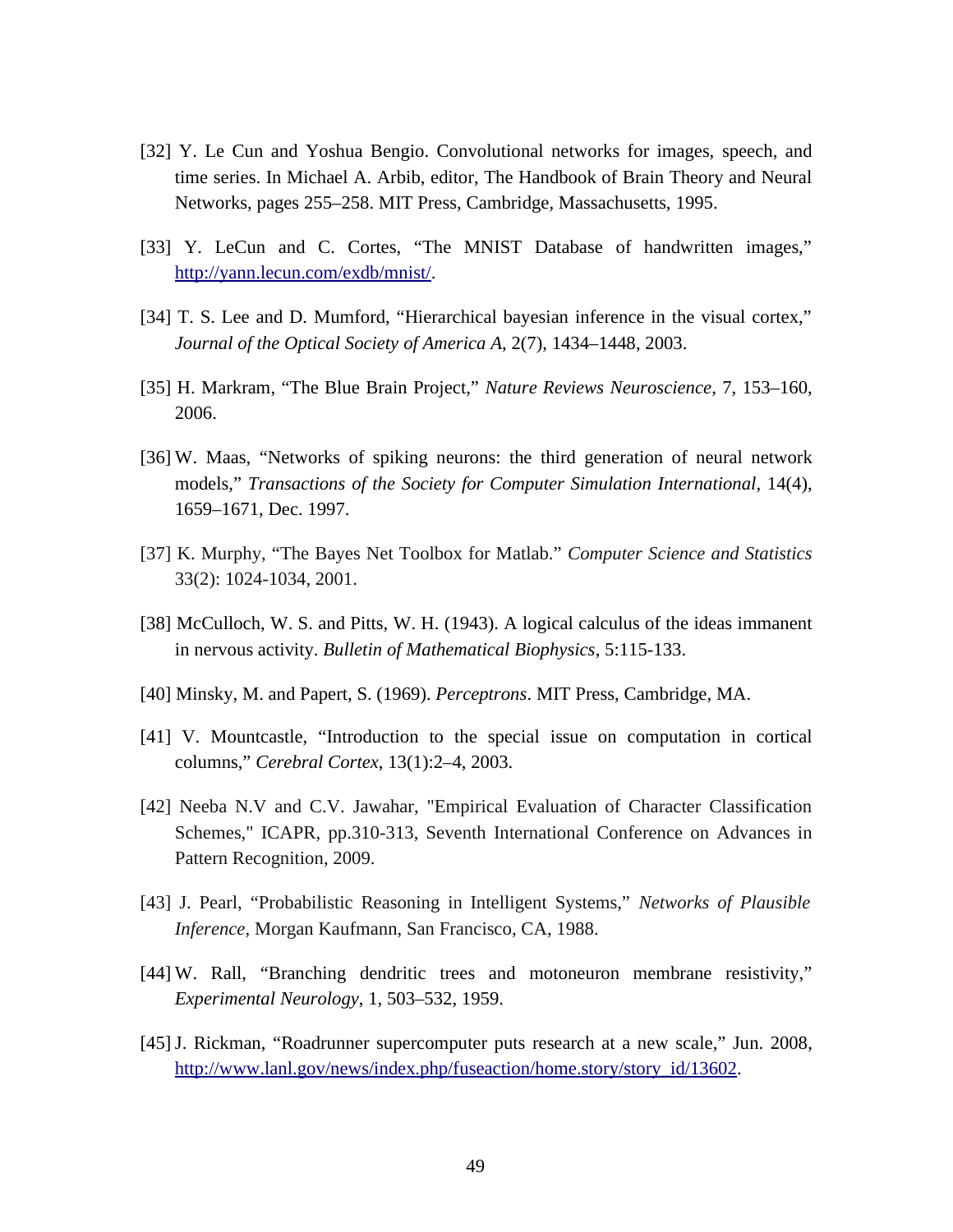- [46] Rosenblatt F. "The Perceptron: A probabilistic model for information storage and organization in the brain," Psycho-logical Review 65: 386–408, 1958.
- [47] P. Salin, J. Bullier, "Corticocortical connections in the visual system: structure and function", *Physiological Reviews*, 75(1):107-54, 1995.
- [48] Sun Microsystems, "UltraSPARC T2™ Supplement to the UltraSPARC Architecture 2007", http://opensparc-t2.sunsource.net/specs/UST2-UASupplcurrent-draft-HP-EXT.pdf, 2007.
- [49] V. N. Vapnik and A. Ya. Chervonenkis, On the Uniform Convergence of Relative Frequencies of Events to Their Probabilities, Theory Probab. Appl. 16, 264 (1971).
- [50]. Vapnik, V. (1995). *The Nature of Statistical Learning Theory*, chapter5. Springer-Verlag, New York.
- [51] S. Vassiliadis, S. Cotofana, P. Stathis "Block based compression storage expected performance", in the proceedings of HPCS2000, 2000.
- [52] Q. Wu, P. Mukre, R. Linderman, T. Renz, D. Burns, M. Moore and Qinru Qiu, "Performance Optimization for Pattern Recognition using Associative Neural Memory," Proceedings of the 2008 IEEE International Conference on Multimedia & Expo, June 2008.
- [53] Y. Xia and V. Prasanna, "Junction Tree Decomposition for Parallel Exact Inference," IEEE International Parallel & Distributed Processing Symposium (IPDPS'08), April 2008.
- [54] Y. Xia and V. Prasanna, "Parallel Exact Inference on the Cell Broadband engine processor," *Proceedings of the 2007 ACM/IEEE conference on Supercomputing,* 2008.
- [55] R. Zemel, "Cortical belief networks," in Hecht-Neilsen, R., ed., *Theories of the Cerebral Cortex*, New York, NY: Springer-Verlag, 2000.
- [56] S. Zhu and D. Hammerstrom, "Simulation of associative neural networks," *Proceedings of the 9th International Conference on Neural Information Processing*, 1639- 1643, Nov. 2002.
- [57] Richard Linderman, "Early experiences with algorithm optimizations on clusters of